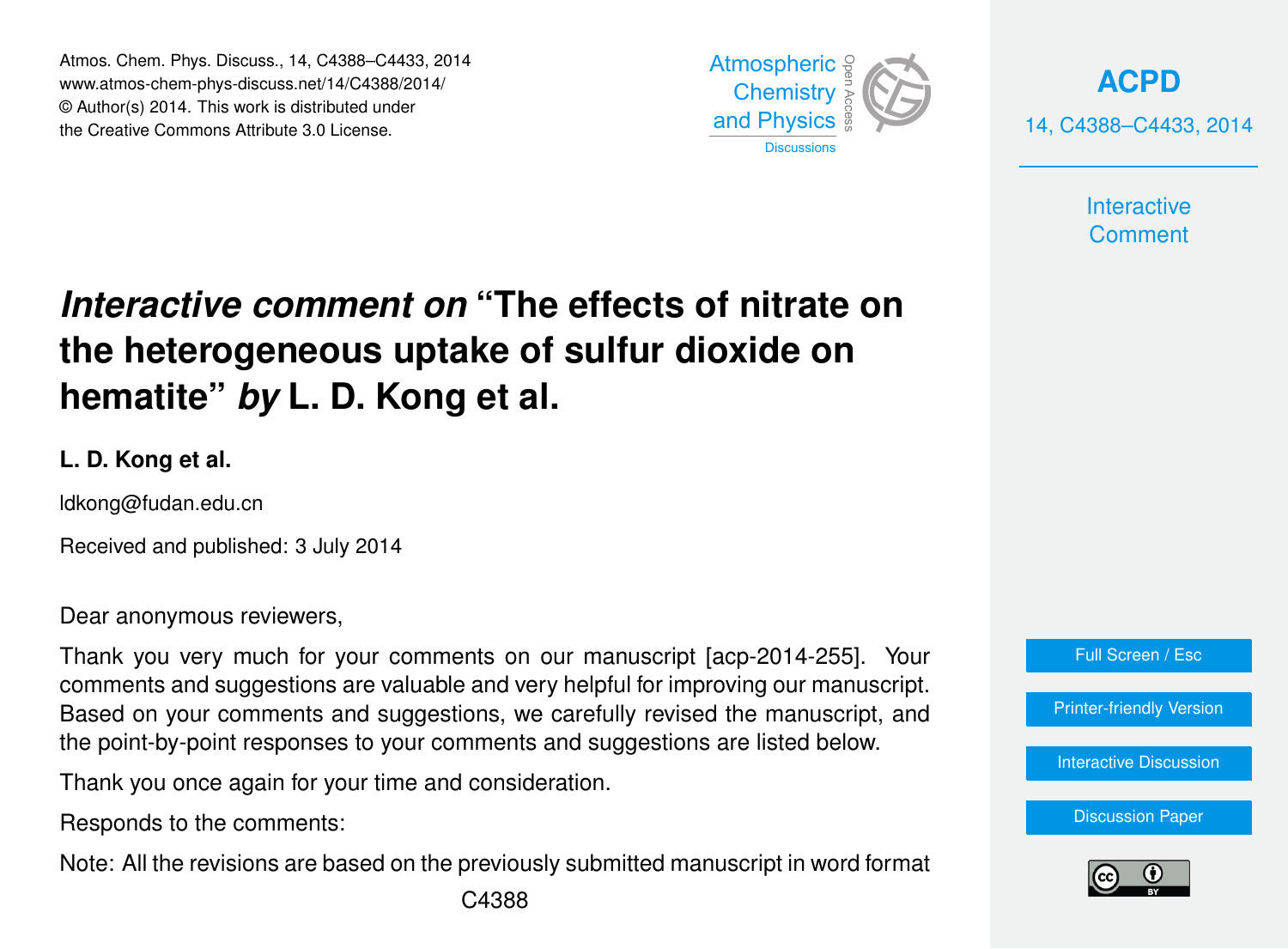which corresponds to the ACPD. For the modified portions, we provide the page and line numbers of the manuscript in word format before modification. At the same time, we also indicate the corresponding page and line numbers in ACPD in the brackets when revision needs to be made.

#### Anonymous Referee #1

This laboratory study demonstrates the positive effect that nitrate has on the heterogeneous oxidation of sulfur dioxide on hematite. The resulting acidification of the surface and formation of sulfate is monitored by DRIFTS, while release of nitrous acid and nitrous oxide has been observed by FTIR. Sulfur (IV) oxidation on mineral dust has been the target of many studies in the past, but the novel aspect here is that the authors uncover the linked redox cycles of iron, nitrogen and sulfur, where iron (III) acts as an oxidant for sulfur dioxide and iron (II) as a reductant for nitrate.

By themselves, the experiments seem to be well performed and analyzed; however, some concerns remain with respect to the way samples were prepared and exposed in the DRIFTS experiments. These will not affect the general conclusion about the convoluted redox chemistry but will affect the extrapolation to atmospheric conditions.

While the samples are prepared by equilibrating the hematite powder with the nitrate salt at 68% relative humidity, once the samples are introduced to the DRIFTS cell, they are not exposed to humidity anymore (correct?) and will therefore dry out during the actual sulfur oxidation experiments. Therefore, significant changes in the physical properties are induced (over what time scale?), which likely suppress the efficiency of the redox cycles, which would require some aqueous phase to allow exchange of ions by diffusion. This aspect needs to be considered in the experimental and results/discussion sections.

We thank you for your valuable comments. For the way samples were prepared: In our manuscript, we described the preparation method of the FN series. In fact, in order to compare the reactivity of samples, all of the samples were treated by equilibrating the 14, C4388–C4433, 2014

**Interactive Comment** 



[Printer-friendly Version](http://www.atmos-chem-phys-discuss.net/14/C4388/2014/acpd-14-C4388-2014-print.pdf)

[Interactive Discussion](http://www.atmos-chem-phys-discuss.net/14/11577/2014/acpd-14-11577-2014-discussion.html)

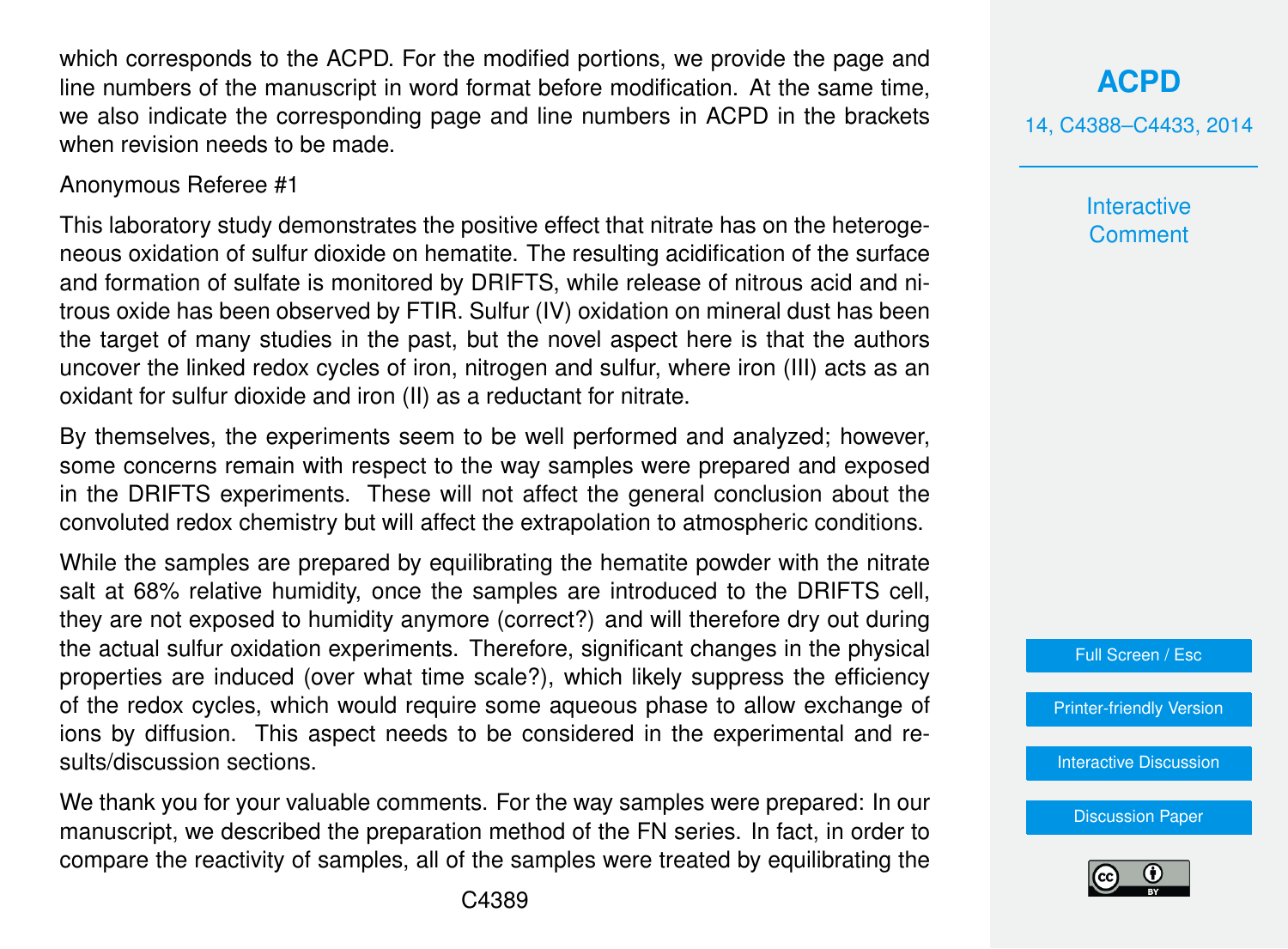powder at 68% relative humidity for the same time (48 h) before further use. Therefore, on page 6, line 129 (page 11582, line 2 in ACPD), we delete "at least" from ". . .for at least 48 h...".

In our study, the nitrate-hematite mixtures and pure nitrate are still loose fine powders after they are equilibrated at 68% RH for 48 h. For example, for FN-24 sample, we give its digital photo after equilibration for 48 h (see Fig. R1). As can be seen from Fig. R1, there may be some water molecule layers resisting on humid sample surfaces, but the nitrate and hematite are not immersed in a solution after the equilibration in our experiments. This is the reason why we use "humid" instead of "wet".

For the way samples were exposed in the DRIFTS experiments:

In the DRIFTS experiments, the used gaseous oxygen, argon and SO2 were dried. That is, once the samples are introduced to the DRIFTS cell, they are not exposed to humidity anymore. Just as you think, the introduction of the dried gases into the DRIFTS cell will cause a loss of surface adsorbed water. During purge process, we found that the loss of water is almost stopped after about 40 min, and on the whole, the loss of water is low. The loss of surface adsorbed water (around 1640 cm-1) is not easy to be observed after the introduction of the gaseous reactant SO2 (using a background spectrum measured on the powder sample which was purged with argon for 1 h), which indicates less water loss. These results may be attributed to the presence of nitrate. That is, the water-solvated nitrate bound water molecules on the particle surface due to its hygroscopic properties, and the solvated nitrate may become a water reservoir for reaction. Weak water loss will favor the redox cycles (The anonymous referee #2 also concerns about the loss of water during the experiments. In the answer to the question 8 in general comments of anonymous referee #2, we give some experimental results and discuss the loss of surface adsorbed water during the purge process and the actual sulfur oxidation experiments. Please refer to the answer.).

In addition, this is a good idea. We will further design and conduct such experiments in

**[ACPD](http://www.atmos-chem-phys-discuss.net)** 14, C4388–C4433, 2014

> **Interactive Comment**

Full Screen / Esc

[Printer-friendly Version](http://www.atmos-chem-phys-discuss.net/14/C4388/2014/acpd-14-C4388-2014-print.pdf)

[Interactive Discussion](http://www.atmos-chem-phys-discuss.net/14/11577/2014/acpd-14-11577-2014-discussion.html)

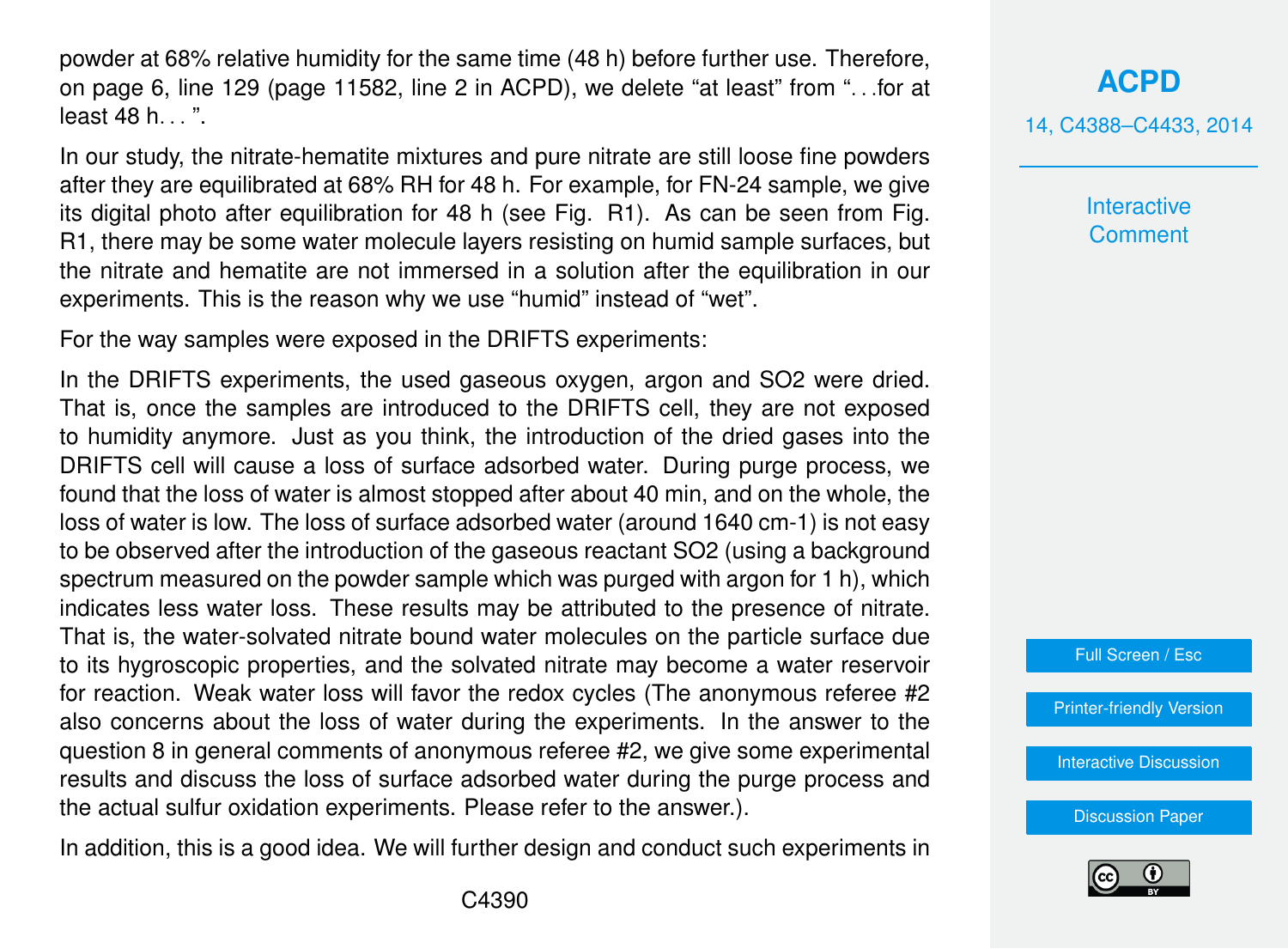which the relative humidity is controlled at different values during the whole experiment.

The manuscript is unnecessary long, even though it is in general reasonably well written. Most of the discussions are too detailed and repetitive and distract from the main line of the paper. This could be solved for instance by placing the detailed spectral IR assignments into a supporting online part and only integrate the result of that into the main paper. Several other sections could be shortened in the same way, such that an overall much more concise paper with the main aspects would result.

We accept this suggestion and made some substantial revisions according to your detailed comments.

Detailed comments:

(1) P4, top paragraph: To what degree has the work by Harris et al. (2013) on the role of transition metals in cloud oxidation resolved the issue of missing sulfate sources?

#### Reference

Harris, E., Sinha, B. r., van Pinxteren, D., Tilgner, A., Fomba, K.W., Schneider, J., Roth, A., Gnauk, T., Fahlbusch, B., Mertes, S., Lee, T., Collett, J., Foley, S., Borrmann, S., Hoppe, P., and Herrmann, H.: Enhanced Role of Transition Metal Ion Catalysis During In-Cloud Oxidation of SO2, Science, 340, 727-730, 2013.

We read the paper carefully. In the paper, Harris et al. found that sulfur dioxide oxidation catalyzed by natural transition metal ions is the dominant in-cloud oxidation pathway, and including this pathway in models will improve agreement between modeled and observed SO2 (or sulfate) concentrations. Maybe this pathway is significant in clouds, and taking this into account will lead to large changes in estimates of the magnitude and spatial distribution of aerosol forcing, but this pathway may be still insufficient to resolve the model discrepancies with surface SO2 and sulfate observations. One the one hand, this is because that there are large uncertainties in atmospheric dissolved transition metal ions concentrations. On the other hand, this is because that

# **[ACPD](http://www.atmos-chem-phys-discuss.net)**

14, C4388–C4433, 2014

**Interactive Comment** 



[Printer-friendly Version](http://www.atmos-chem-phys-discuss.net/14/C4388/2014/acpd-14-C4388-2014-print.pdf)

[Interactive Discussion](http://www.atmos-chem-phys-discuss.net/14/11577/2014/acpd-14-11577-2014-discussion.html)

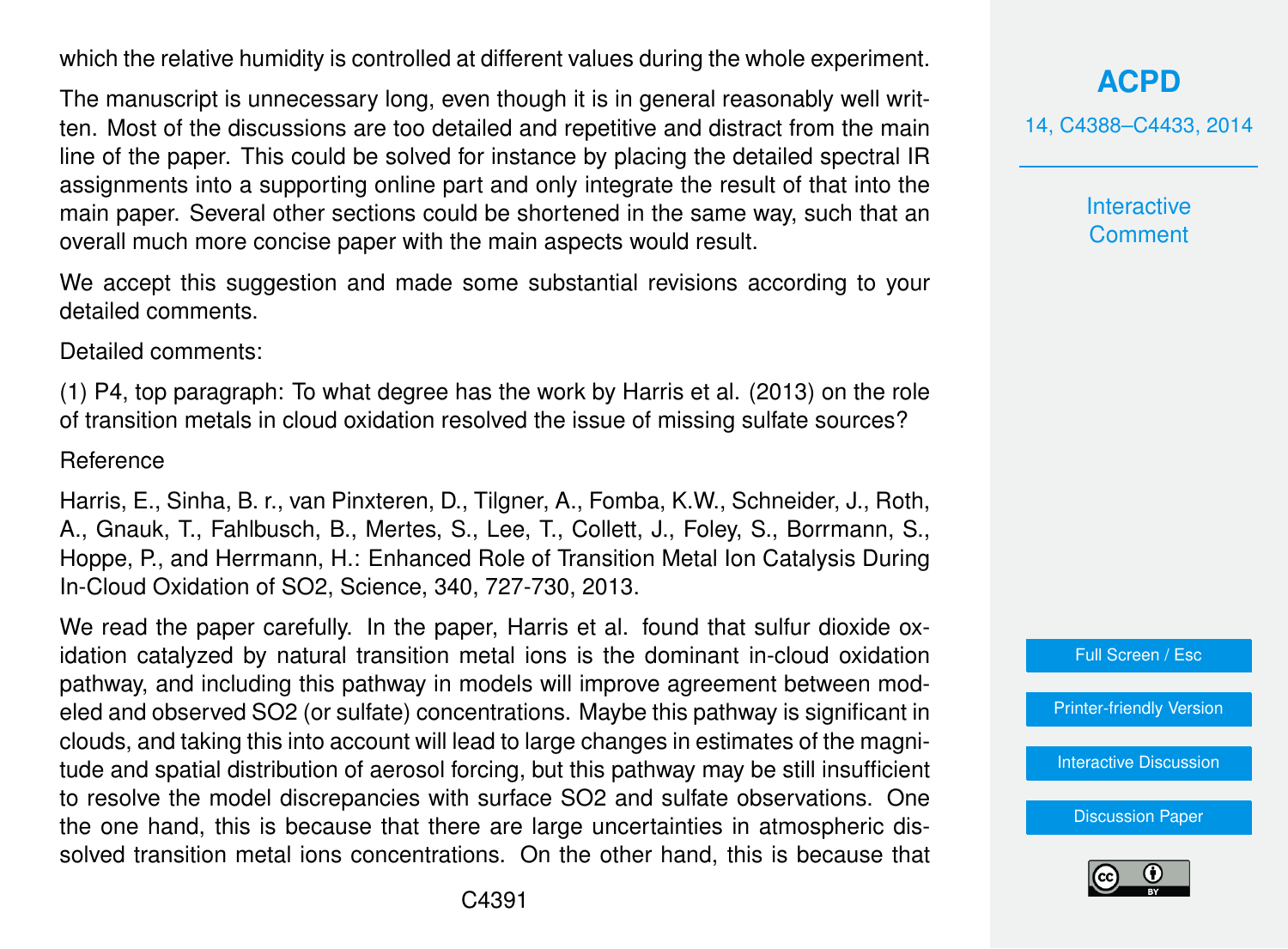the atmospheric heterogeneous reactions of SO2 on aerosol surfaces still have large uncertainties.

We cited this paper in the revised manuscript, and appropriate revisions have been made as follows: On page 3, line  $57-59$  (page 11579, line  $11-13$ ), "..., and the two pathways including gaseous oxidation by OH radical and aqueous oxidation in cloud and fog droplets by ozone and hydrogen peroxide are insufficient to bridge the gap between field and modeling studies (Luria and Sievering, 1991). Including in-cloud oxidation catalyzed by natural transition metal ions in models will improve agreement between models and observations (Harris et al., 2013). These imply that. . .".

(2) P5, lower paragraph: this should be shortened substantially. The involvement of HNO3 and HONO is not introduced before and thus should not appear here.

We accept this suggestion, and corresponding revision has been made in the revised manuscript: On page 5, line 105-110 (page 11581, line 3-8), the original part is revised to "The results reveal a potential pathway of sulfate formation in the troposphere and the significant contribution of particulate nitrate for the conversion of SO2 and the enhanced formation of sulfate in the atmosphere.".

(3) Line 130: 'desiccator' is probably not the right word, since the vessel has been used to expose the sample to high humidity and not to dry it. This word is causing confusion here.

The reason we used this word is mainly that we referred to some published papers such as the following:

Hong, T. D., Edgington, S., Ellis, R. H., de Muro, M. A., and Moore, D.: Saturated salt solutions for humidity control and the survival of dry powder and oil formulations of Beauveria bassiana conidia, J. Invertebr. Pathol., 89, 136–143, 2005.

Kuu, W. Y., Chilamkurti, R., and Chen, C.: Effect of relative humidity and temperature on moisture sorption and stability of sodium bicarbonate powder, Int. J. Pharm., 14, C4388–C4433, 2014

**Interactive Comment** 

Full Screen / Esc

[Printer-friendly Version](http://www.atmos-chem-phys-discuss.net/14/C4388/2014/acpd-14-C4388-2014-print.pdf)

[Interactive Discussion](http://www.atmos-chem-phys-discuss.net/14/11577/2014/acpd-14-11577-2014-discussion.html)

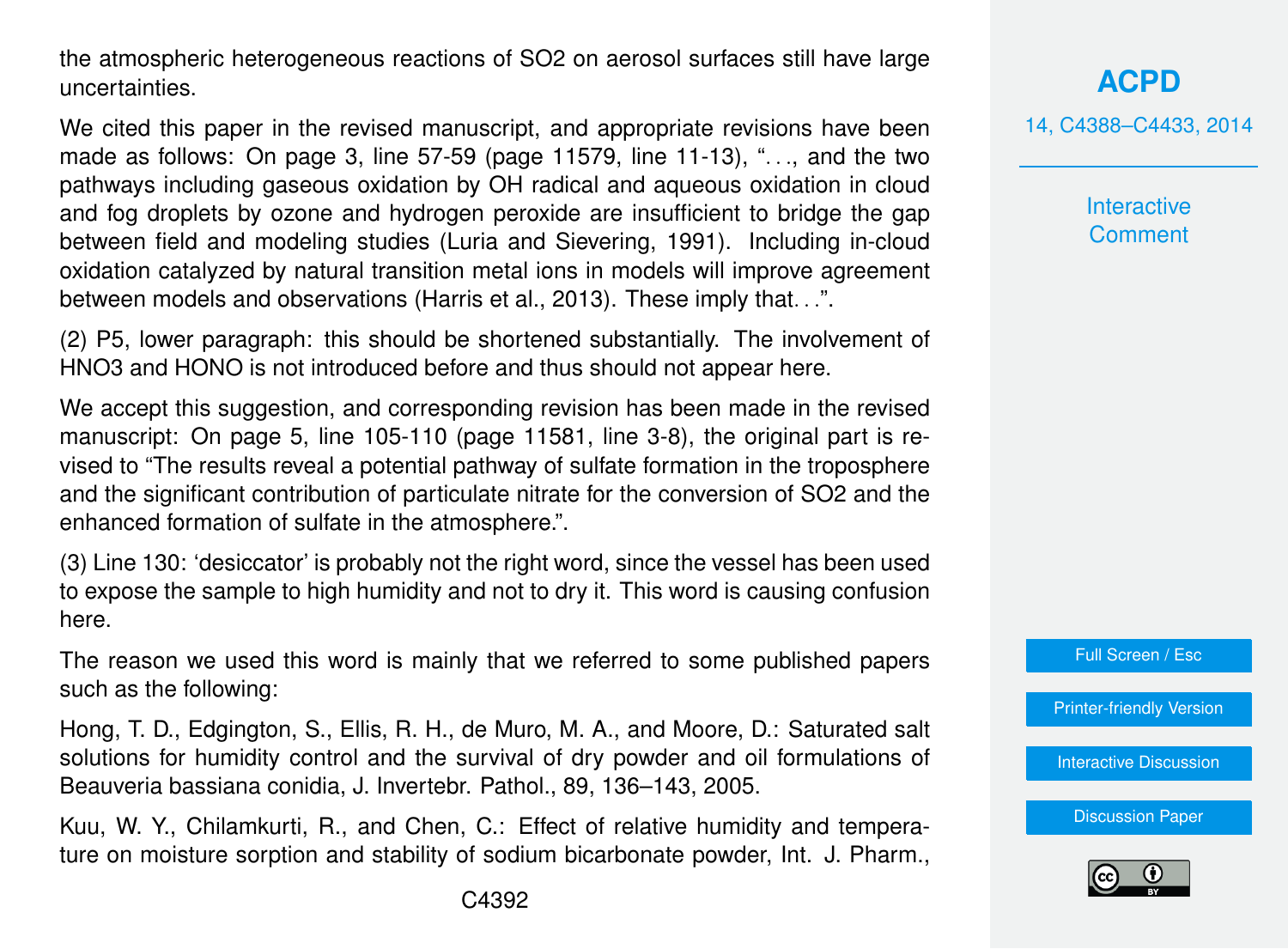166,167–175, 1998.

Sandoval, A. J. and Barreiro, J. A.: Water sorption isotherms of non-fermented cocoa beans (Theobroma cacao), J. Food Eng., 51, 119-123, 2002.

The main and secondary chambers of a desiccator are usually separated by a removable platform. The secondary chamber is used to place the selected saturated salt solution to produce the desired relative humidity. The sample was treated in the main chamber by equilibrating the powder at the desired relative humidity. This method of sample treatment is so-called "static desiccator method" or "static desiccator technique". Therefore, we used this word in the manuscript.

(4) Line 132: 'saturation' should be replaced by 'equilibration'

We accept this suggestion, and corresponding revision has been made in the revised manuscript: On page 6, line 131 (page 11582, line 3), "saturation" is replaced by "equilibration".

(5) Section 2.2: Here, it should be explicitly stated and explained what happens with the water, once the sample is in the DRIFTS cell.

We accept this suggestion, and corresponding revision has been made in the revised manuscript (Please refer to the answers to your question in general comments and the question 8 in general comments of anonymous referee #2. There, we discuss the loss of surface adsorbed water during the purge process and the actual sulfur oxidation experiments.): On page 7, line 145 (page 11582, line 18), the content "In addition, it should be pointed out that weak surface water loss will be observed during the purge process, but the loss of water is almost stopped after about 40 min. Furthermore, less water loss is also observed after the introduction of the reactive gases. These imply that some water molecules are kept in the sample due to the presence of hygroscopic salt (NaNO3)." is added.

(6) Section 2.4: Again, the final amount of water in the bottle after introducing the gases

**[ACPD](http://www.atmos-chem-phys-discuss.net)** 14, C4388–C4433, 2014

> **Interactive Comment**



[Printer-friendly Version](http://www.atmos-chem-phys-discuss.net/14/C4388/2014/acpd-14-C4388-2014-print.pdf)

[Interactive Discussion](http://www.atmos-chem-phys-discuss.net/14/11577/2014/acpd-14-11577-2014-discussion.html)

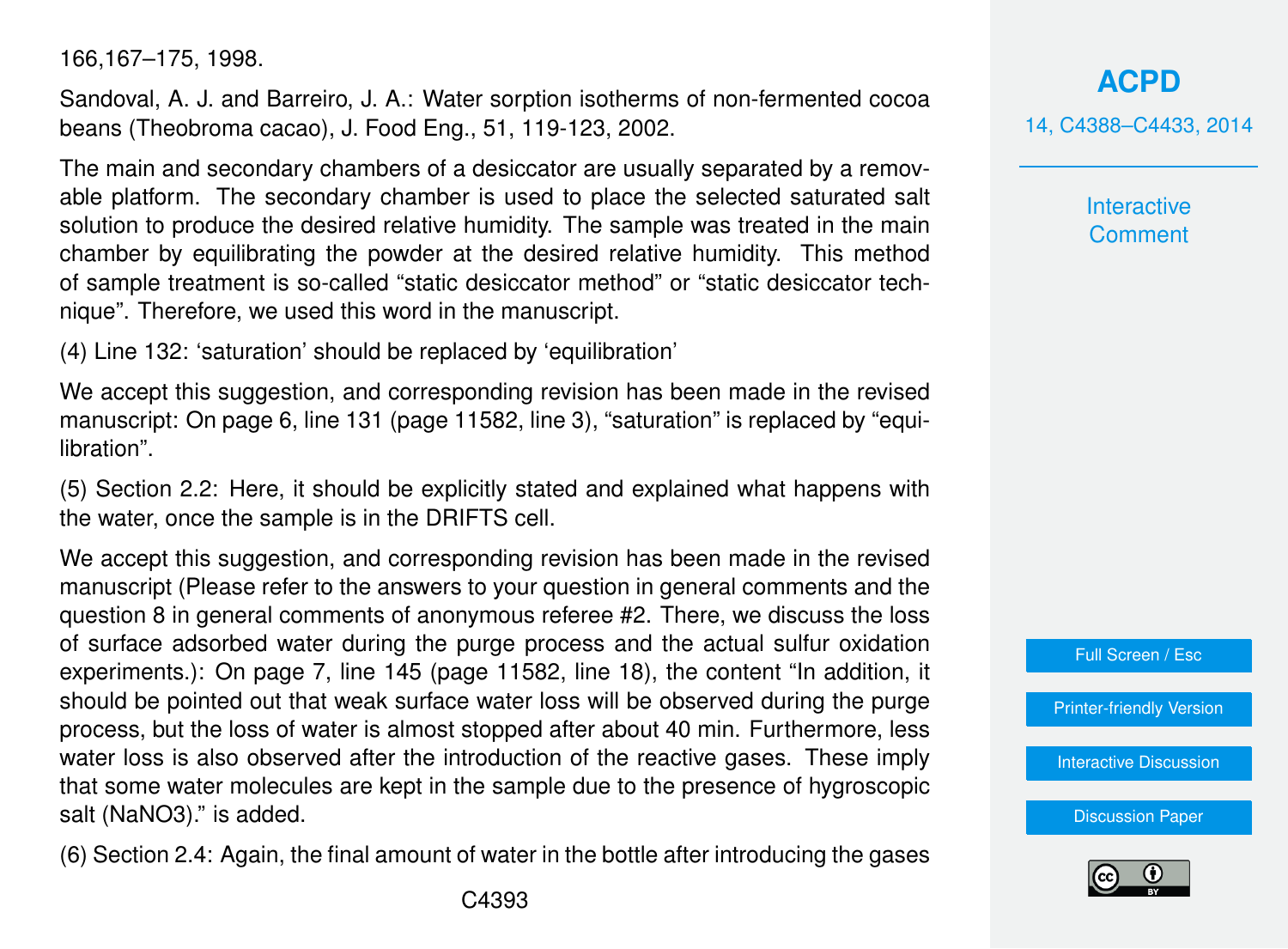should be estimated to get an idea of the water activity within the sample.

From the point of view of water loss, the difference between this experiment and the DRIFTS experiment mainly lies in the former did not continuously load the reactive gases. That is, the bottle was purged with a mixture of dried Ar and O2 (100 mL/min) for 1 h, after which the inlet and the outlet of the bottle were closed. Considering that less water loss is observed after the introduction of the reactive gases in the DRIFTS experiment, the final amount of water in the bottle after introducing gases should be close to that in the same sample in the DRIFTS cell.

Corresponding revision has been made in the revised manuscript: Page 9, line 184 (page 11584, line 6): The content "After the above treatments, the final amount of water in the bottle should be close to that in the same sample in the DRIFTS cell." is added.

(7) Line 216: The preparation of the pure nitrate samples is not described in the experimental section. At high humidity it deliquescing and will form a solution?

In the experimental section, we add the following content in the revised manuscript: Page 6, line 130-131 (page 11582, line 2-3), the sentence "The humid samples were still loose fine powders after the equilibration, . . ." is revised to "The humid samples including the hematite-nitrate mixtures, pure hematite and nitrate were still loose fine powders after the equilibration, . . .".

Lee and Hsu (2000) observed that the water uptake by NaNO3 particles was a continuous process between 25% and 89% RH. Gysel et al. (2002) found that NaNO3 particles did not exhibit a deliquescence phenomenon using a tandem differential mobility analyzer. Gibson et al. (2006) observed that the diameter of NaNO3 particles increased continuously from 100 nm at 10% RH to 158 nm at 83% RH using a multianalysis aerosol reactor system. Hoffman et al. (2004) also did not observe the deliquescence point of NaNO3 particles by using several approaches. However, some researchers observed the deliquescence point of NaNO3 particles. For example, Tang 14, C4388–C4433, 2014

**Interactive Comment** 



[Printer-friendly Version](http://www.atmos-chem-phys-discuss.net/14/C4388/2014/acpd-14-C4388-2014-print.pdf)

[Interactive Discussion](http://www.atmos-chem-phys-discuss.net/14/11577/2014/acpd-14-11577-2014-discussion.html)

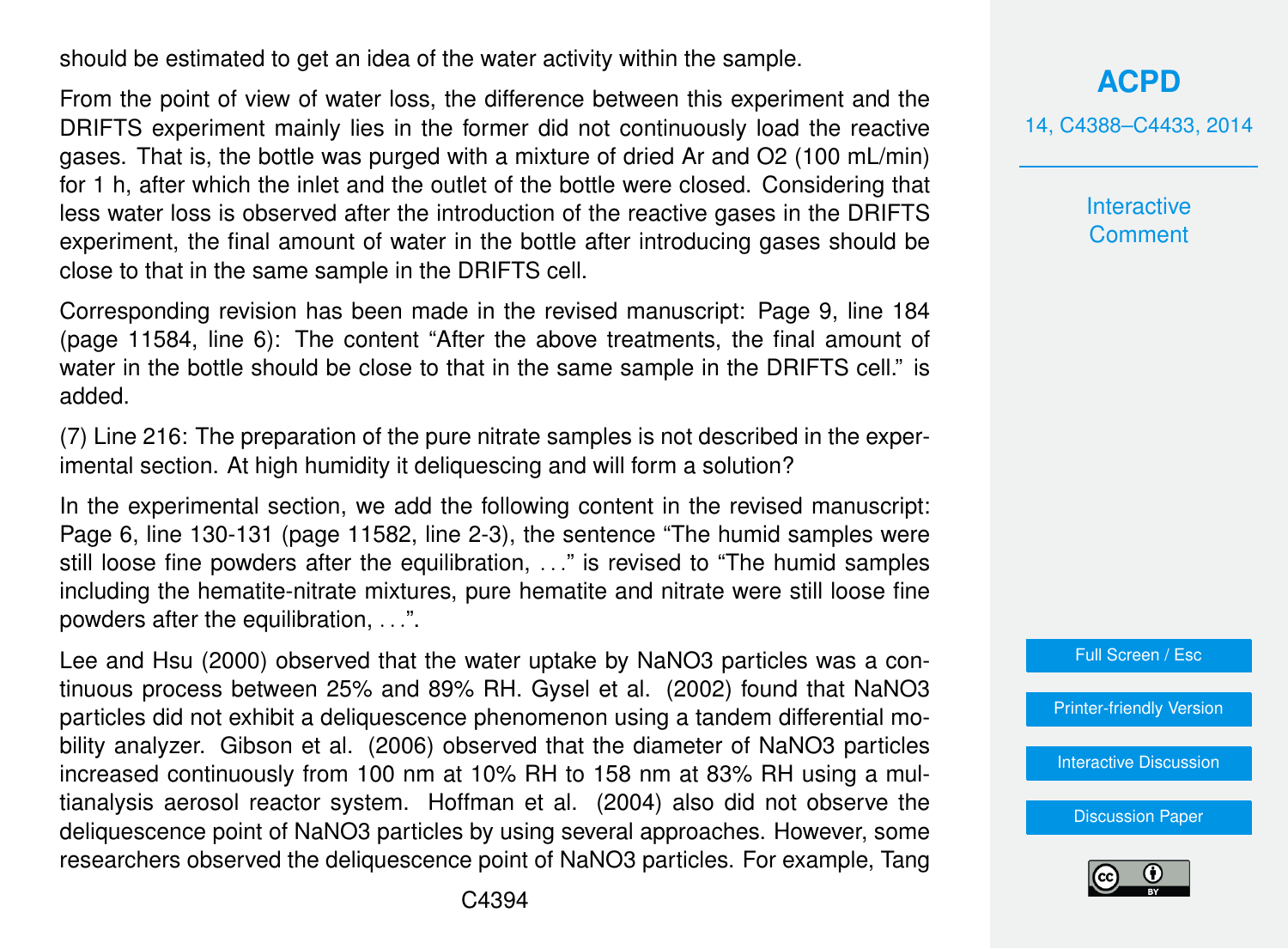and Munkelwitz (1994) observed the deliquescence point of NaNO3 particles at 74.5% RH at 25 ◦C using a single-particle levitation technique. Liu et al. (2008) observed a very sharp deliquescence transition at 71%-73% RH for NaNO3 particles using microscopic Fourier transform infrared spectroscopy. Therefore, considering that the relative humidity used in our study is 68%, the deliquescence phenomenon should not be observed.

(8) P12/13: Also this part discussing the pure hematite case should be exported to the supporting online material. This is known from previous studies and serves more as a reference for the other experiments.

We accept this suggestion, and corresponding revisions have been made in the revised manuscript:

(i) The part on page 12-13, line 263-272 (page 11587, line 8-17) is exported to the supporting online material, and we put it together with Fig. S4.

(ii) The part on page 13, line 272-284 (page 11587, line 17-29) is also exported to the supporting online material (Please see Section S6 in the Supplement). Correspondingly, on page 14, line 312 (page 11588, line 28), "see Section S6 in the Supplement" is added in the revised manuscript.

(9) P13: the discussion of FN samples in terms of adsorption configurations should be cautioned, since the system here is likely an amorphous nitrate film in contact with hematite. What is the average thickness of the film if the nitrate is evenly distributed over the particles?

We once performed X-ray diffraction analyses of pure hematite, humid FN-24 and FN-48 (Fig. R2). The results are shown in the following figure. The crystalline peaks at 29.65 $^{\circ}$ , 31.9 $^{\circ}$ , 39.0 $^{\circ}$  and 47.9 $^{\circ}$  can be identified as the characteristic reflections of NaNO3. No amorphous sodium nitrate was present because there was no broad amorphous peak in the 20 $^{\circ}$  - 40 $^{\circ}$  range.

**[ACPD](http://www.atmos-chem-phys-discuss.net)**

14, C4388–C4433, 2014

**Interactive Comment** 

Full Screen / Esc

[Printer-friendly Version](http://www.atmos-chem-phys-discuss.net/14/C4388/2014/acpd-14-C4388-2014-print.pdf)

[Interactive Discussion](http://www.atmos-chem-phys-discuss.net/14/11577/2014/acpd-14-11577-2014-discussion.html)

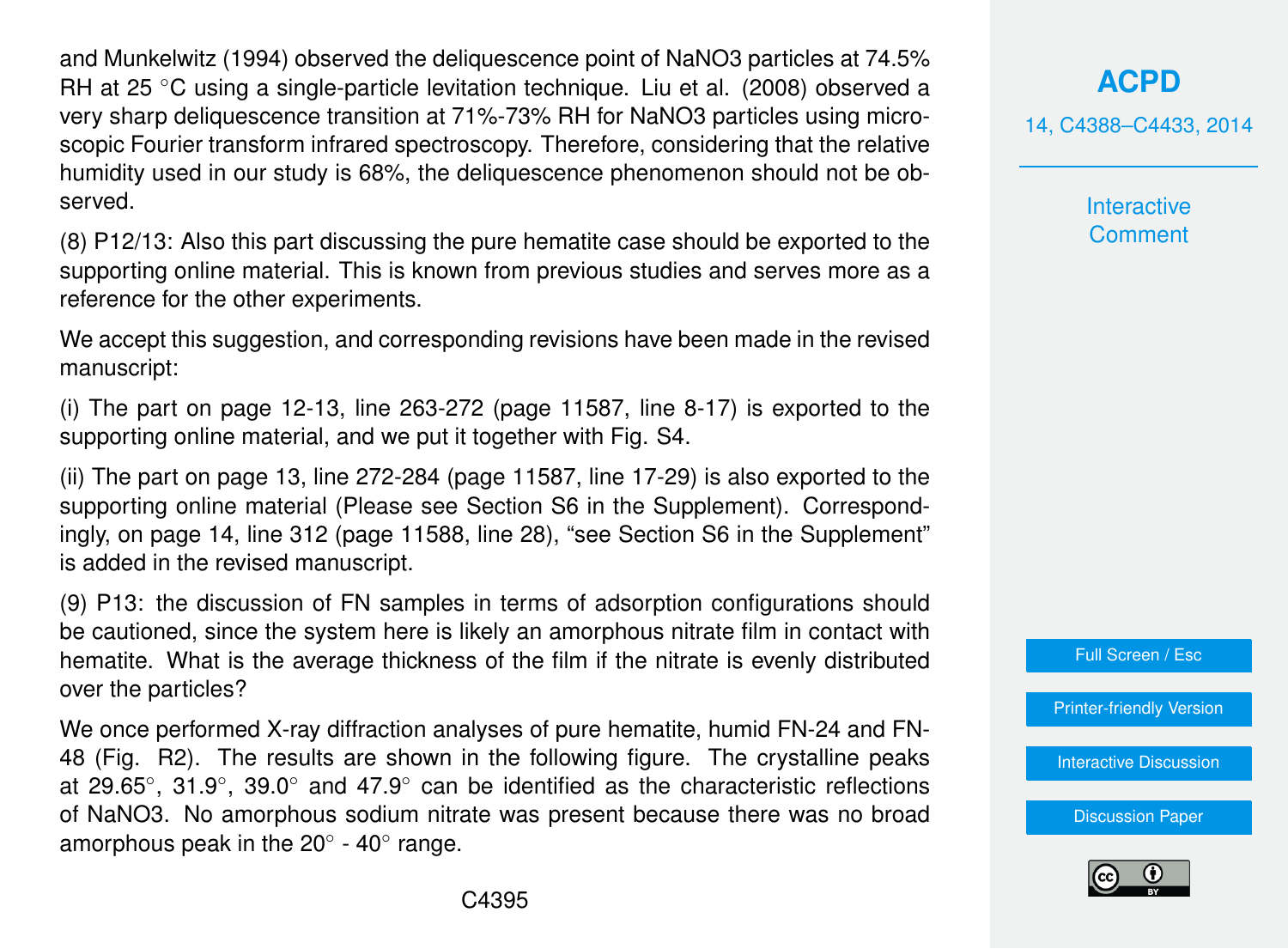In addition, for the average thickness of the film, we are very sorry that we didn't focus on it during we performed SEM characterization, and we are unable to provide this data.

(10) Line 364: The surface complexes of N2O4 likely only exist at relatively high NO2/N2O4 concentrations in the gas phase. Since the surface concentrations are low here, wouldn't N2O4 immediately decay into NO2 and desorb under the conditions of the present experiments?

In the White cell-FTIR experiments, we did not find gas phase NO2 and N2O4. We also analyzed the gas phase species in the White Cell reactor by using SPME-GC-MS technique, and no gaseous NO2 and N2O4 is observed. Hence, we think that N2O4 can't immediately decay into NO2 and desorb under the conditions of the present experiments. The reason may be as follows. On the one hand, a very small amount of N2O4 is formed on particle surface, the formed N2O4 may be captured by surface sulfite to initiate its secondary reaction, in addition to the interactions with HNO3, HNO3-H2O complexes and H2O. On the other hand, the concentration of the formed N2O4 is very low, even if the N2O4 is completely decomposed into NO2 and the NO2 desorbs from the surface into the gas phase, the concentration of the gas phase NO2 is also low, which may make gaseous N2O4 and NO2 be present at concentrations below detection limits.

(11) Line 464: what was the estimated partial pressure of HONO? Related to that, line 474: the self-reaction of HONO is probably not relevant at these HONO pressures?

We are very sorry that we haven't measured the partial pressure of HONO. We estimated that the partial pressure of HONO was very low because the absorption peaks of HONO were very weak. Therefore, as you point out, the self-reaction of HONO is probably not relevant at such low HONO pressures. Appropriate revision has been made in the revised manuscript: Page 22, line 480 (page 11595, line 5-6): "Maybe gaseous NO and NO2 are present at concentrations below detection limits." is replaced by "It

# **[ACPD](http://www.atmos-chem-phys-discuss.net)**

14, C4388–C4433, 2014

**Interactive Comment** 



[Printer-friendly Version](http://www.atmos-chem-phys-discuss.net/14/C4388/2014/acpd-14-C4388-2014-print.pdf)

[Interactive Discussion](http://www.atmos-chem-phys-discuss.net/14/11577/2014/acpd-14-11577-2014-discussion.html)

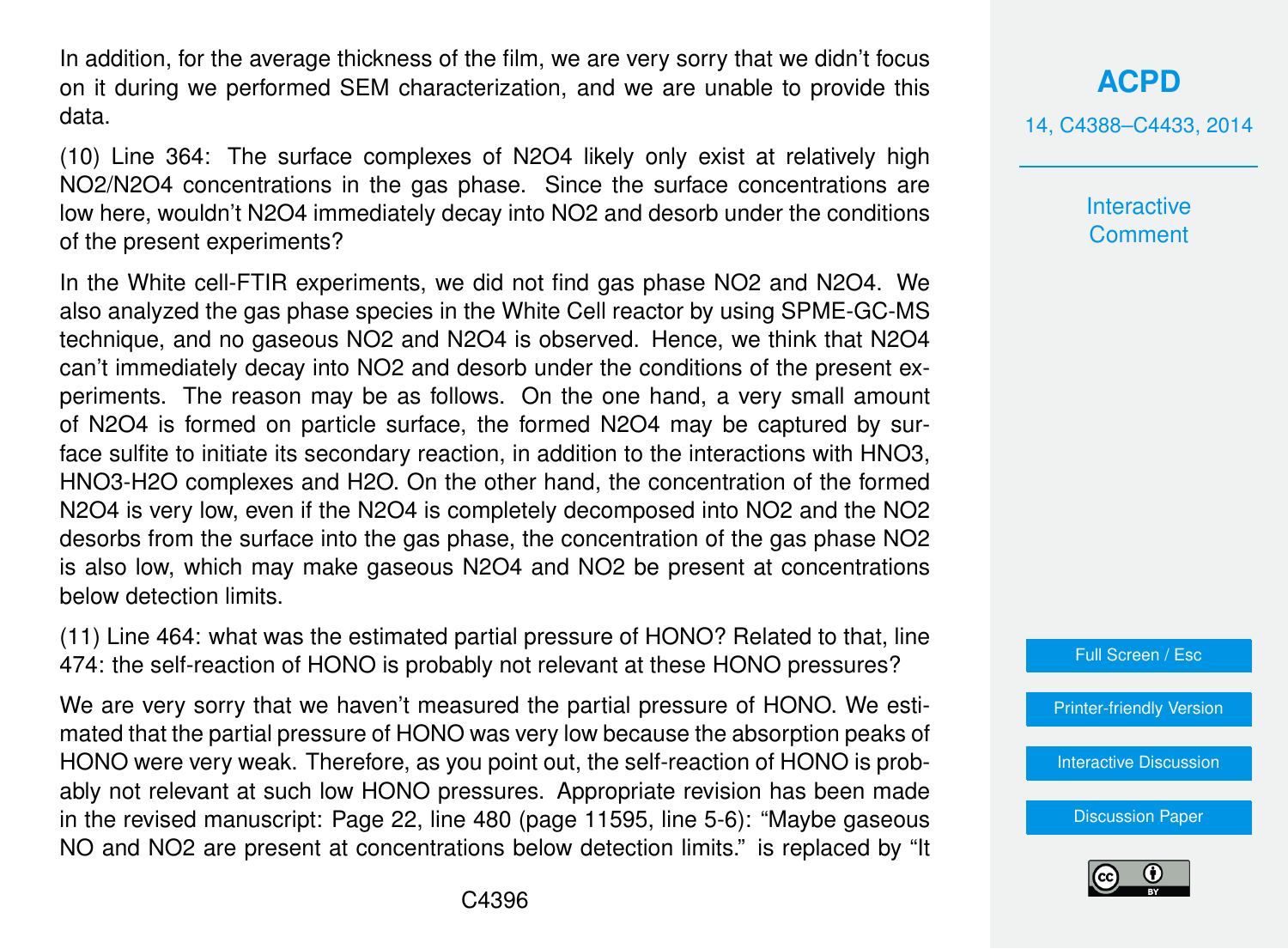is possible that gaseous NO and NO2 are present at concentrations below detection limits. But on the other hand, the weak absorption peaks of HONO may suggest the very low HONO partial pressure, and hence the self-reaction of HONO is probably not relevant at such a low HONO pressure.".

(12) Page 25: The suggestion of the formation of N2O as a product of secondary HONO chemistry is likely correct. However, in terms of atmospheric implications, the high surface to volume ratio of the experiments leads to relatively more N2O than in the atmosphere. There, the lifetime of HONO is probably limited by photolysis. This should be discussed in the atmospheric implications section.

We accept this suggestion: Page 25, line 546-549 (page 11597, line 15-18), this part has been revised into "The result may help to explain why the sources of N2O exceed the estimated sinks in the atmosphere and the observed increase in atmospheric N2O. However, it should be pointed out that the high surface to volume ratio of the experiments may lead to relatively more N2O than in the atmosphere. Meanwhile the lifetime of HONO in the atmosphere is probably limited by photolysis. The relative importance of this source needs further study.".

(13) Page 28/29: in the discussion of the mechanism, the authors should come back to the fate of water during the experiments and the relevance of the fact of 'drying out' on the mechanism interpretation.

We accept this suggestion. Based on the above discussion, appropriate revision has been made in the revised manuscript: Page 28, line 632 (page 11600, line 19): "and leads to weak water loss during the purge and subsequent reaction processes." is added in the revised manuscript.

References

Gibson, E. R., Hudson, P. K., and Grassian, V. H.: Physicochemical properties of nitrate aerosols: Implications for the atmosphere. J. Phys. Chem. A, 110, 11785-11799, 2006. 14, C4388–C4433, 2014

**Interactive Comment** 

Full Screen / Esc

[Printer-friendly Version](http://www.atmos-chem-phys-discuss.net/14/C4388/2014/acpd-14-C4388-2014-print.pdf)

[Interactive Discussion](http://www.atmos-chem-phys-discuss.net/14/11577/2014/acpd-14-11577-2014-discussion.html)

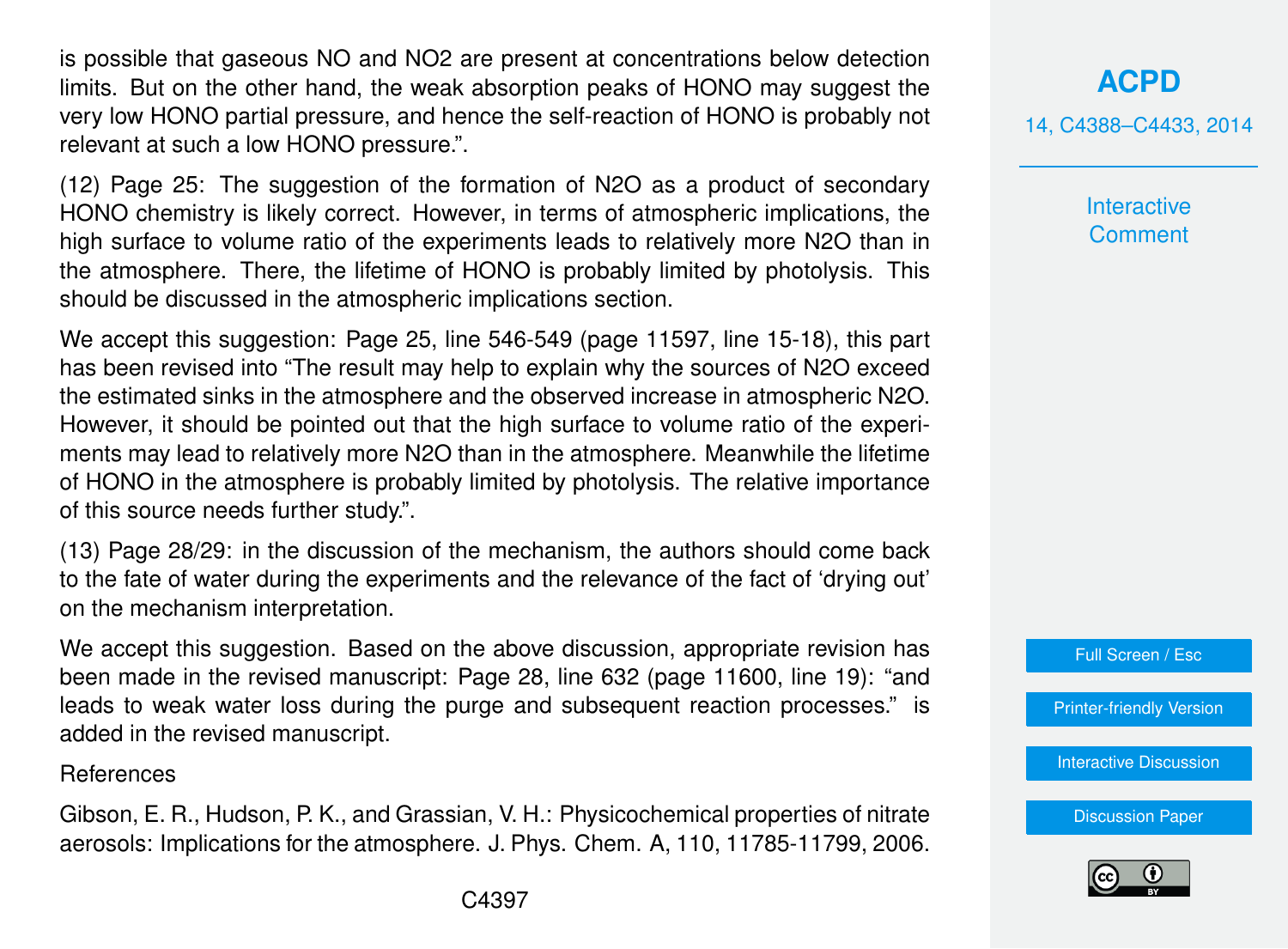Gysel, M., Weingartner, E., and Baltensperger, U.: Hygroscopicity of aerosol particles at low temperatures. 2. Theoretical and experimental hygroscopic properties of laboratory generated aerosols, Environ. Sci. Technol., 36, 63-68, 2002.

Hoffman, R. C., Laskin, A., and Finlayson-Pitts, B. J.: Sodium nitrate particles: physical and chemical properties during hydration and dehydration, and implications for aged sea salt aerosols, J. Aerosol Sci., 35, 869-887, 2004.

Lee, C. T. and Hsu, W. C.: The measurement of liquid water mass associated with collected hygroscopic particles, J. Aerosol Sci., 31, 189-197, 2000.

Liu, Y., Yang, Z., Desyaterik, Y., Gassman, P. L., Wang, H., and Laskin, A.: Hygroscopic behavior of substrate-deposited particles studied by micro-FT-IR spectroscopy and complementary methods of particle analysis, Anal. Chem., 80, 633-642, 2008.

Tang, I. N. and Munkelwitz, H. R.: Water activities, densities, and refractive indices of aqueous sulfates and sodium nitrate droplets of atmospheric importance, J. Geophys. Res., 99, 18801-18808, 1994.

Anonymous Referee #2

This paper investigates the effect of nitrate on the heterogeneous conversion of SO2 with hematite and hematite-nitrate mixtures using an in situ diffuse reflectance infrared Fourier transform spectroscopy and a long-path FTIR cell. They found that the presence of nitrate can enhance SO2 oxidation to sulfate on hematite surface. The nitrate itself can convert into surface adsorbed HNO3 and N2O4 as well as gas phase N2O and HONO. The findings reveal a new SO2 oxidation pathway as well as a potential source of N2O and HONO in the atmosphere. The experimental methodology is sound. Equally sound is their interaction with the literature. The main issue of this paper is in the writing. There are many poorly worded sentences and grammatical errors. The poor writing lowers the paper quality and sometimes leads to confusion. Still, I would support publication of the manuscript after the details below have been addressed.

**[ACPD](http://www.atmos-chem-phys-discuss.net)**

14, C4388–C4433, 2014

**Interactive Comment** 



[Printer-friendly Version](http://www.atmos-chem-phys-discuss.net/14/C4388/2014/acpd-14-C4388-2014-print.pdf)

[Interactive Discussion](http://www.atmos-chem-phys-discuss.net/14/11577/2014/acpd-14-11577-2014-discussion.html)

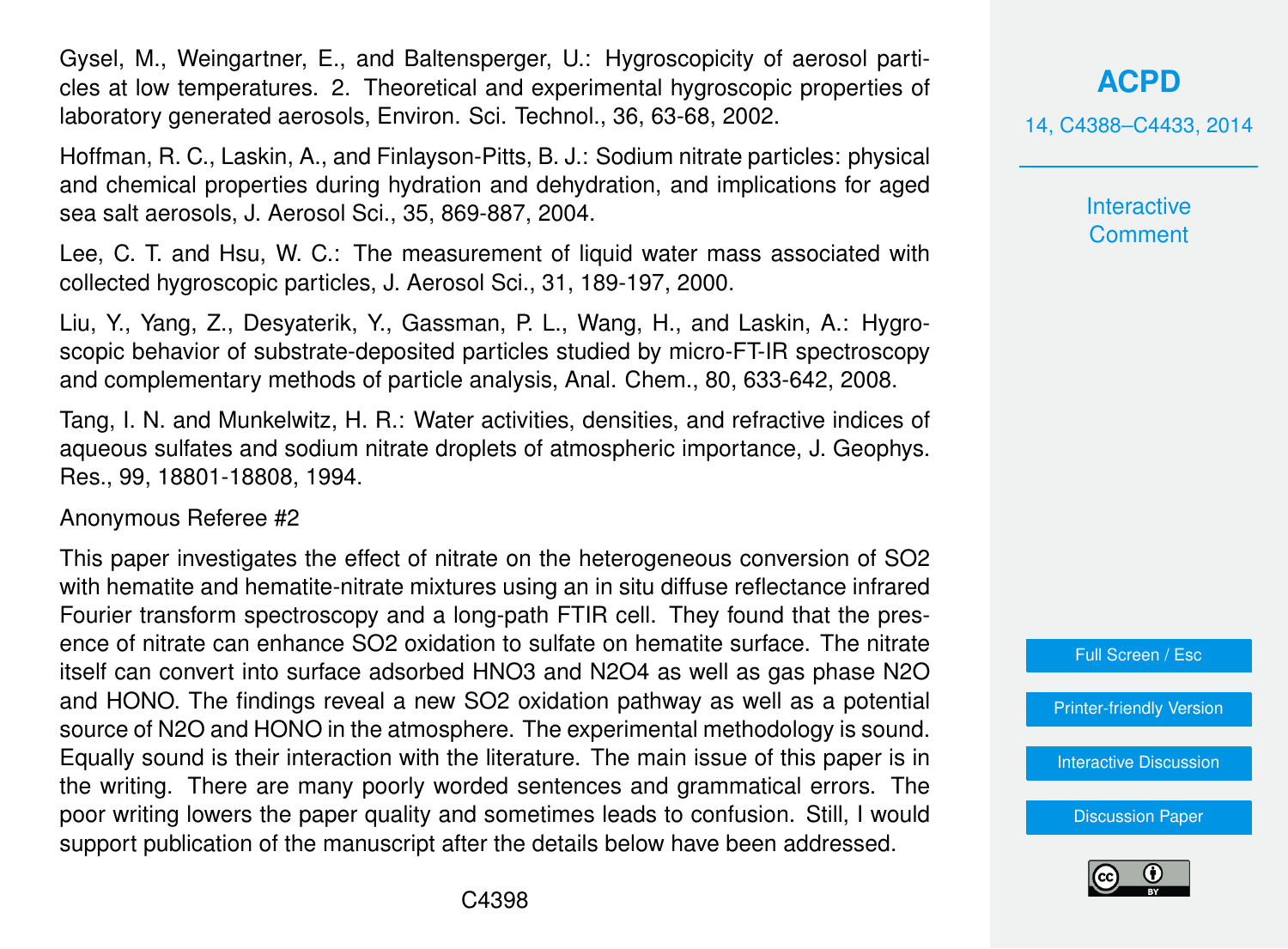We are very sorry for the incorrect writing. Thank you very much for your suggestions. Based on your suggestions, we have revised the whole manuscript carefully and tried to avoid poorly worded sentences and grammatical errors.

General comments:

1) Page 11586, line 9-16. A figure showing band areas at 1260, 1158, 1056 and 1000 cm-1 with time should be added to the supplemental information.

According to your suggestion, a figure showing band areas at 1261, 1222 and 1158 cm-1 with time has been added to the supplemental information (please see Section S3, Fig. S4).

It should be pointed out that the figure has not shown the band areas at 1056 and 1000 cm-1 because the two bands have a very small change in band area with time.

In addition, as you known, peak fitting can produce bias, and hence the fitting band at 1222 cm-1 corresponds to the band at 1219 cm-1 in Fig. 1.

Corresponding revisions have been made in the revised manuscript: Page 11, line 241 (page 11586, line 14). "(see Fig. S4 in the Supplement)" is added; Page 15, line 324 (page 11589, line 12). "Fig. S4" is replaced by "Fig. S5 in the Supplement"; Page 26, line 572 (page 11598, line 13). "Fig. S5" is replaced by "Fig. S6 in the Supplement".

2) Page 11590, Figure 3. The authors did not discuss two adsorption bands peaked at 2887 and 1732 cm-1, respectively. What species the two bands can be attributed to?

(i) A summary of the main peaks of adsorbed N2O4 reported in some earlier studies is given in Table R1 (Please see it in Supplement).

Based on Table R1, the band at 1732 cm-1 in our study should be due to adsorbed N2O4. Therefore, some revisions have been made in the revised manuscript: Page 16- 17, line 358-368 (page 11590-11591, line 21-3). We have revised this part as follows: "Two weak shoulder peaks at 1746 and 1732 cm-1 are seen to grow as the surface is **[ACPD](http://www.atmos-chem-phys-discuss.net)**

14, C4388–C4433, 2014

**Interactive Comment** 



[Printer-friendly Version](http://www.atmos-chem-phys-discuss.net/14/C4388/2014/acpd-14-C4388-2014-print.pdf)

[Interactive Discussion](http://www.atmos-chem-phys-discuss.net/14/11577/2014/acpd-14-11577-2014-discussion.html)

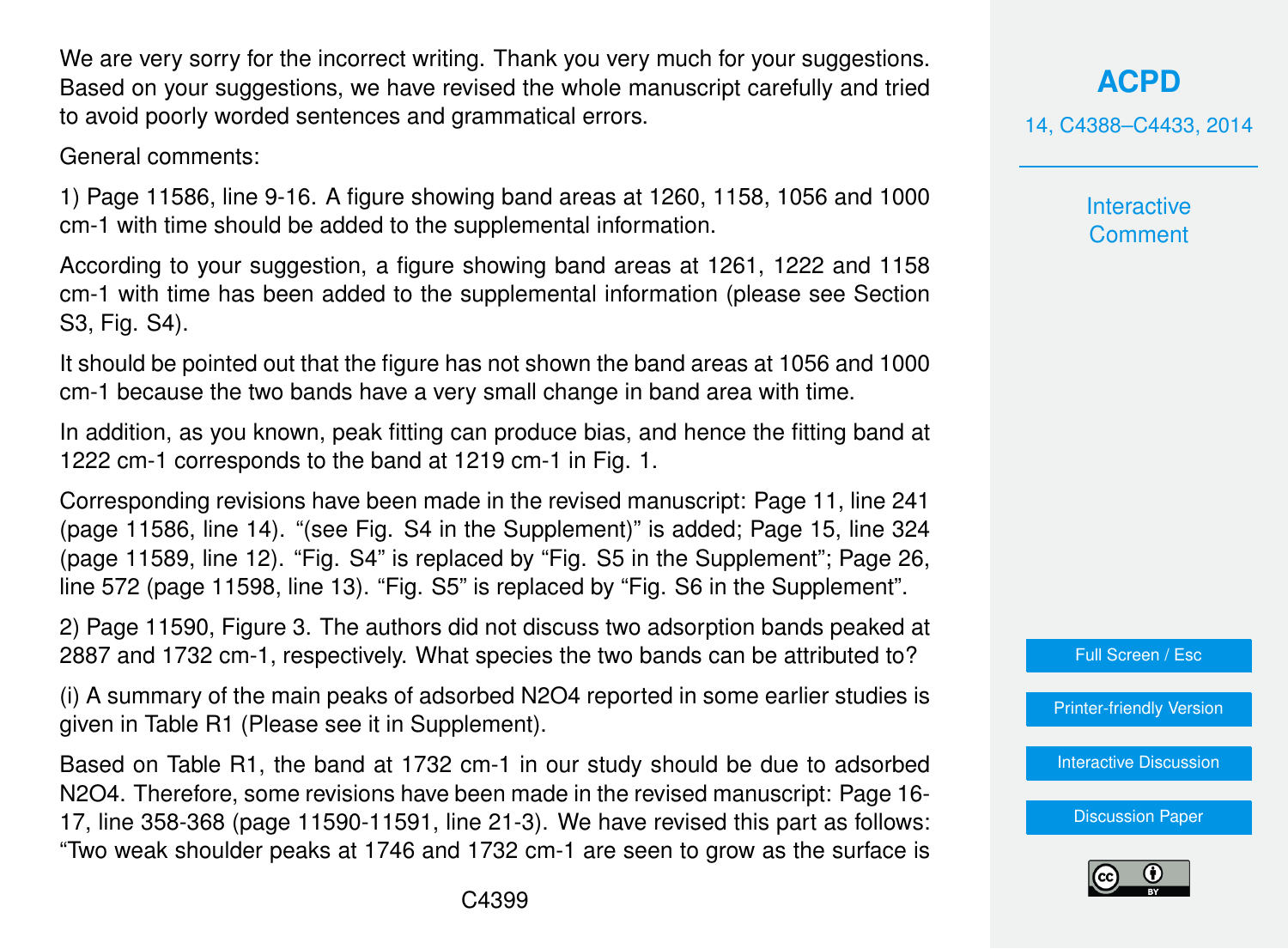exposed to SO2. These two peaks should be attributed to the asymmetric  $\hat{E}$ Na(NO2) stretch of N2O4 adsorbed on the surface, indicating the formation of adsorbed N2O4 (Goodman et al., 1999; Finlayson-Pitts et al., 2003). These peaks overlap with those of adsorbed HNO3 and increase in intensity with the amount of adsorbed nitric acid on the surface. As previously reported, N2O4 can interact with HNO3 and/or HNO3- H2O water complexes on particle surface through hydrogen bonds, in addition to the interactions with H2O (Finlayson-Pitts et al., 2003). This further indicates that the formed N2O4 may be held on particle surface with nitric acid and H2O present. This is consistent with the fact that no gas phase N2O4 was detected in White cell-FTIR experiments as discussed later."

(ii) The OH stretching region is complicated. In previous studies, the OH stretching region often showed a broad absorption band extending from 3700 to 2700 cm-1, and sometimes from 3700 to 2000 cm-1(Goodman, et al., 1999; Börensen et al., 2000; Ramazan et al., 2006; Finlayson-Pitts et al., 2003.). In these studies, this broad peak is primarily associated with O-H vibration of hydrogen-bonded OH groups of acid such as HNO3.

In our paper, we just marked some peaks including 2887 cm-1 and some other range. Considering that the broad absorption peak extending from 3500 to 2520 cm-1 increases in intensity slowly with the increase of reaction time in our study, we extend the range of the broad absorption peak, and appropriate revisions have been made in the revised manuscript:

Page 17, line 381 (page 11591, line 16-17), "extending from 2900 to 3500 cm-1" is replaced by "extending from 3500 to 2520 cm-1".

Page 18, line 385 (page 11591, line 20), "Goodman, et al., 1999;" is inserted.

For Supporting Information:

In Fig. S5, the marked O-H vibration range has been adjusted.

# **[ACPD](http://www.atmos-chem-phys-discuss.net)**

14, C4388–C4433, 2014

**Interactive Comment** 

Full Screen / Esc

[Printer-friendly Version](http://www.atmos-chem-phys-discuss.net/14/C4388/2014/acpd-14-C4388-2014-print.pdf)

[Interactive Discussion](http://www.atmos-chem-phys-discuss.net/14/11577/2014/acpd-14-11577-2014-discussion.html)

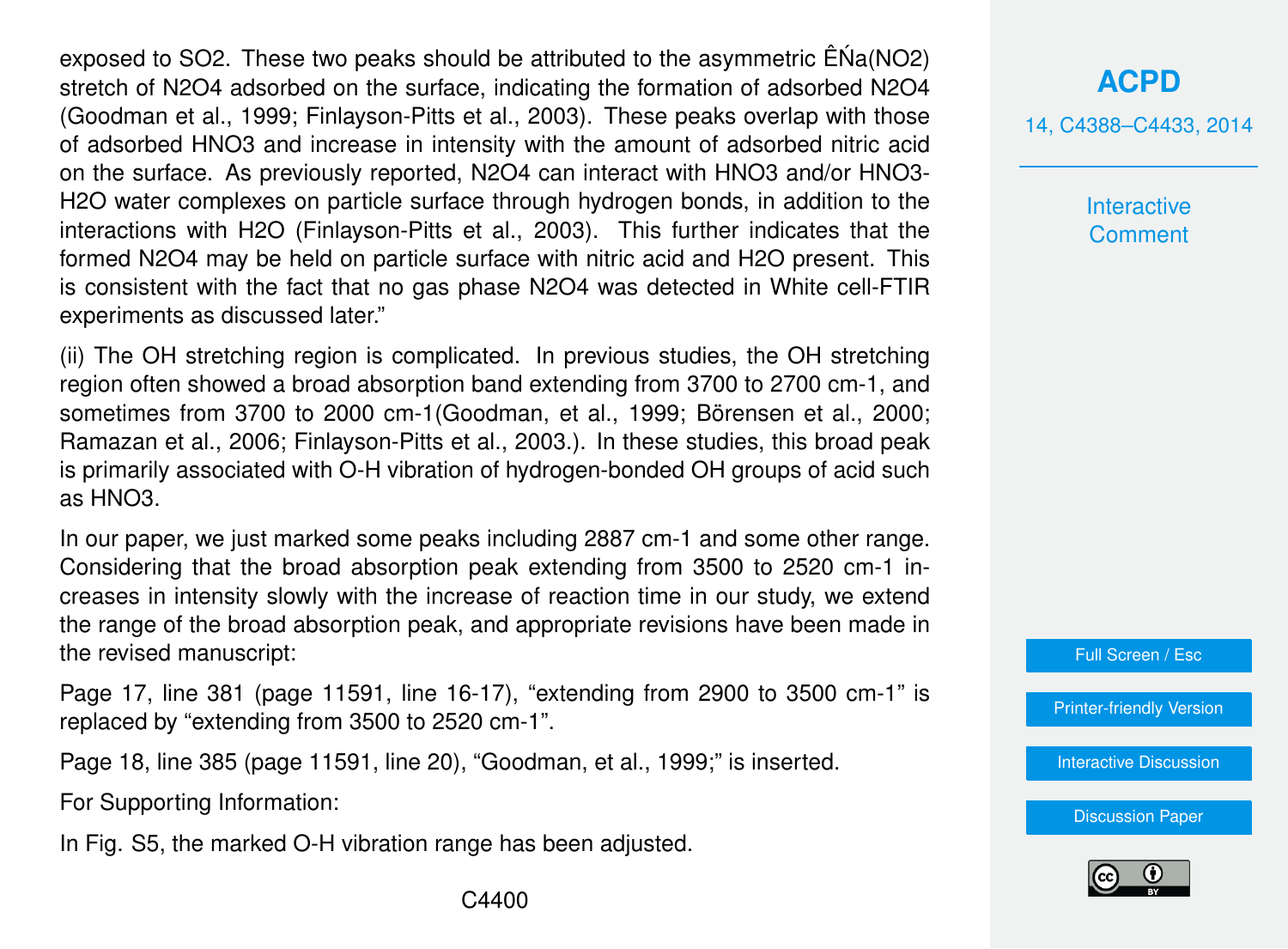3) Page 11592, section 3.2. The authors calculated sulfate formation rates assuming the formation rates kept constant 'at the initial stages' for all samples. The authors provided a reference to support the assumption (Wu et al., 2011). It is not clear how long the DRIFTS experiments last. Is it 4 hours as stated in the caption of Fig. 4? Please clarify it in the text. Since surface active sites are limited, I expected that sulfate would reach a plateau if DRIFTS experiments last long enough. The authors should verify the assumption using DRIFTS data. A plot showing integrated areas of sulfate with time would be useful.

We are very sorry that we did not describe clearly. In the captions of Figure 4 and Figure 9, we only paid attention to describe the experimental conditions, and neglected the statement of the "at the initial stage". In fact, in integrated areas of sulfate/time plot, we used the slope of the fitting linear portion within 2 h to determine sulfate formation rates. In most previous studies, the time used to calculate the initial formation rate is often not clear, and these studies only tell us that no saturation effects are expected or the slope of the linear portion in integrated areas of sulfate/time plot is used. Hence we chose the experimental data within 2 h. As can be seen from Fig.R3, no saturation effects are observed within 2 h. However, based on your comment, we read the paper by Wu et al. again, we find that our selected initial stage seemed to be too long. In addition, in the plot of integrated areas of sulfate with time, the initial region stated by Wu et al. seems to be different from ours.

In order to obtain the initial stage as short as possible, in Fig. R3, we select different reaction times to calculate the slopes. The results are shown in Table R2 (Please see it in Supplement).

From the linear correlation coefficient in the Table R2, we find that the data points still present good linear relationship within 60 min. Therefore, in the revised manuscript, we choose 60 min as initial stage for the related calculation again.

Appropriate revisions have been made in the revised manuscript: Page 19, line 408-

# **[ACPD](http://www.atmos-chem-phys-discuss.net)**

14, C4388–C4433, 2014

**Interactive Comment** 

Full Screen / Esc

[Printer-friendly Version](http://www.atmos-chem-phys-discuss.net/14/C4388/2014/acpd-14-C4388-2014-print.pdf)

[Interactive Discussion](http://www.atmos-chem-phys-discuss.net/14/11577/2014/acpd-14-11577-2014-discussion.html)

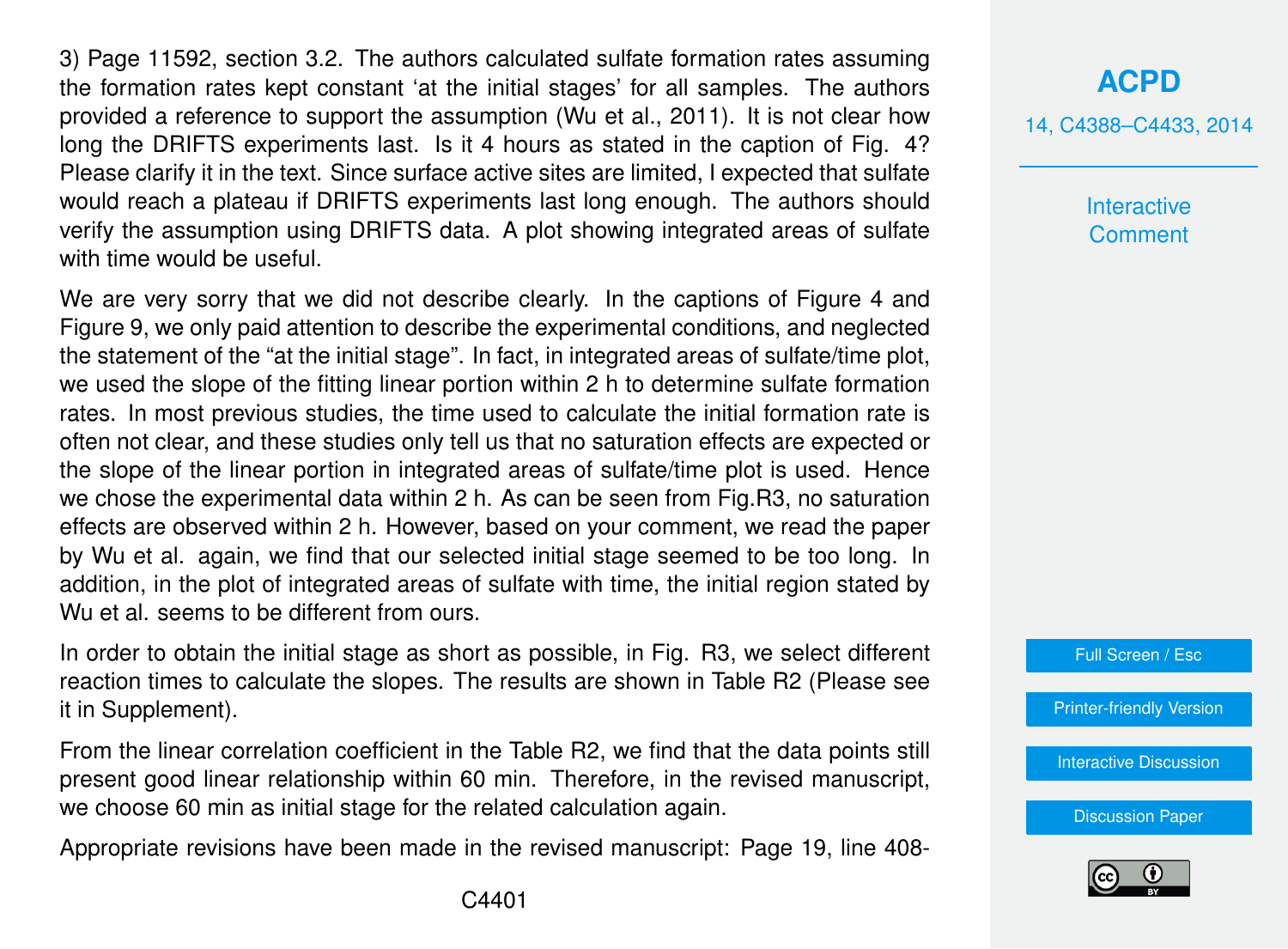411 (page 11592, line 17-20), this part has been revised into "The number of sulfate ions formed at the initial stage of reaction is generally considered to be small relative to the number of reactive surface sites, and thus the latter at initial stage can be assumed to be constant (Börensen, et al., 2000)." Page 19, line 414 (page 11592, line 23), the content "and hence the experiments with different SO2 concentrations were performed." has been revised into "For this purpose, the experiments with different SO2 concentrations were performed, and the sulfate formation rate d[SO42-]/dt was obtained from the slope of the initial linear portion (0-60 min) in the curve of sulfate formation as a function of time. No saturation effects on sulfate formation were observed.".

Your suggestion enhances our understanding of the sulfate formation rate calculations. Thank you for this good suggestion again.

4) Upper and lower limits of uptake coefficients can be calculated using the geometric area of the sample holder (assuming SO2 only reaches the surface) and the BET surface area of the sample (assuming SO2 can diffuse into the entire sample), respectively. Uptake coefficients can also be obtained using the white cell-FTIR data. Comparison of uptake coefficients obtained from two different methods would be insightful.

According to your suggestion and the previous advice of the anonymous referee #3 (before publication in ACPD), we calculate the sulfate formation rates (initial stage: 0- 60 min) and the two kinds of uptake coefficients of SO2 on hematite and the hematitenitrate mixtures. The results are shown in Table 2 (Please see it in the Supplement, file name: Tables), and Fig.4 is replaced by Table 2 in the revised manuscript.

Corresponding revisions have been made in the revised manuscript:

(a) The number of figures is adjusted:

Page 20, line 441 (page 11593, line 23): "Fig. 5" is replaced by "Fig. 4". Page 21, line

14, C4388–C4433, 2014

**Interactive Comment** 

Full Screen / Esc

[Printer-friendly Version](http://www.atmos-chem-phys-discuss.net/14/C4388/2014/acpd-14-C4388-2014-print.pdf)

[Interactive Discussion](http://www.atmos-chem-phys-discuss.net/14/11577/2014/acpd-14-11577-2014-discussion.html)

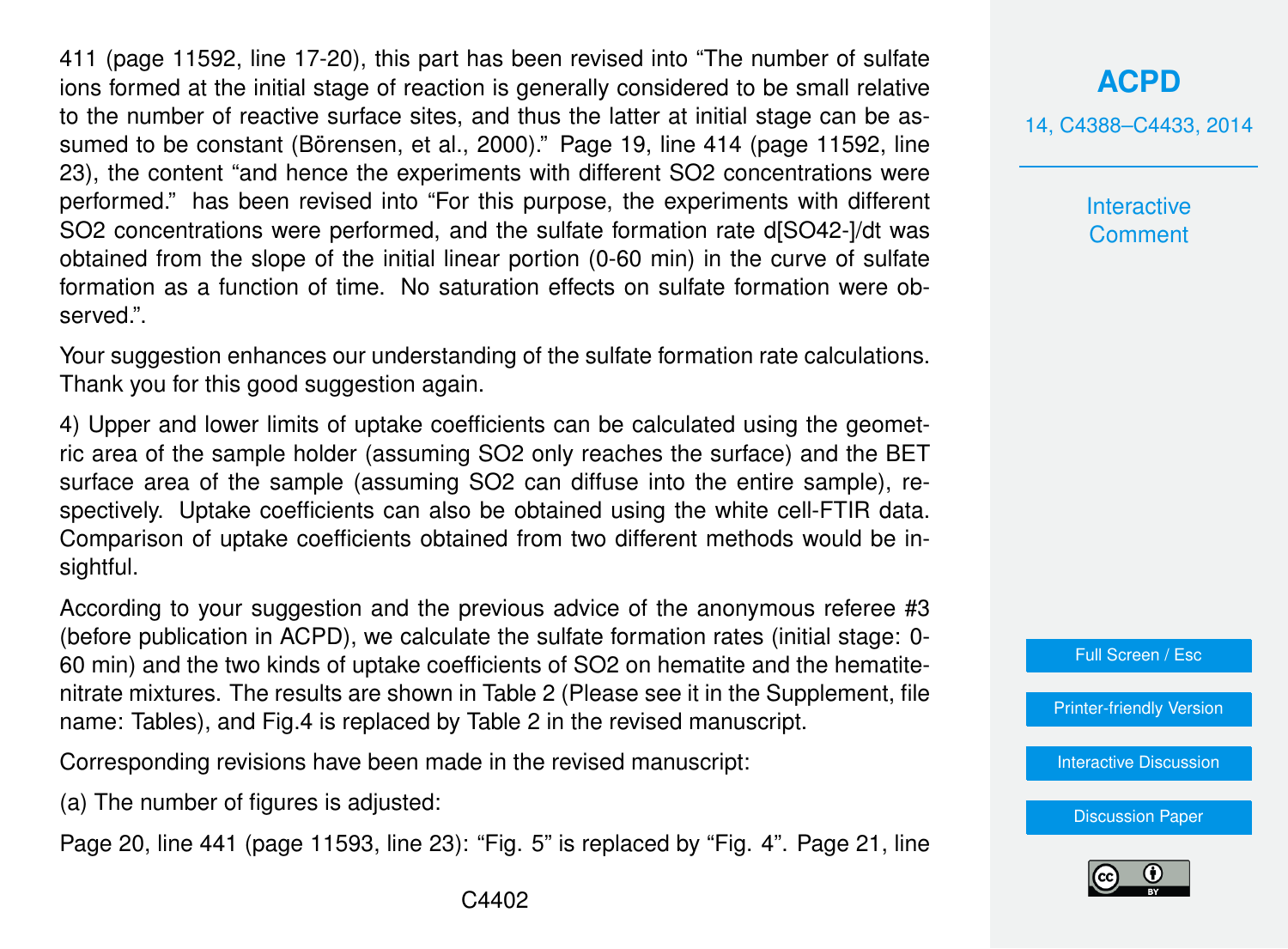461 (page 11594, line 14): "Fig. 6" is replaced by "Figure 5". Page 21, line 463 (page 11594, line 16): "Fig. 6e" is replaced by "Fig. 5e". Page 21, line 463 (page 11594, line 17): "Fig. 6c" is replaced by "Fig. 5c". Page 21, line 464 (page 11594, line 17): "Fig. 6d" is replaced by "Fig. 5d". Page 21, line 464 (page 11594, line 17): "Fig. 6" is replaced by "Fig. 5". Page 21, line 466 (page 11594, line 20): "Fig. 6d" is replaced by "Fig. 5d". Page 21, line 467 (page 11594, line 20): "Fig. 6e" is replaced by "Fig. 5e". Page 24, line 529 (page 11596, line 26): "Fig. 6" is replaced by "Fig. 5". Page 24, line 533 (page 11597, line 1): "Fig. 6f" is replaced by "Fig. 5f". Page 25, line 555 (page 11597, line 24): "Figure 7" is replaced by "Figure 6". Page 27, line 587 (page 11599, line 1): "Figure 8" is replaced by "Figure 7". Page 27, line 588 (page 11599, line 2): "Fig. 8a, 8c" is replaced by "Fig. 7a and c". Page 27, line 588 (page 11599, line 2-3): "Fig. 8b, 8d" is replaced by "Fig. 7b and d". Page 27, line 593-594 (page 11599, line 8): "Fig. 8e" is replaced by "Fig. 7e". Page 28, line 613 (page 11599, line 27): "Fig. 9" is replaced by "Fig. 8". Page 33, line 734 (page 11604, line 18): "Fig. 10" is replaced by "Fig. 9". Figure caption: Page 51 (page 11617), Fig. 4 is removed. Page 52, line 1062 (page 11618): "Fig. 5" is replaced by "Fig. 4". Page 53, line 1077 (page 11619): "Fig. 6" is replaced by "Fig. 5". Page 54, line 1092 (page 11620): "Fig. 7" is replaced by "Fig. 6". Page 55, line 1112 (page 11621): "Fig. 8" is replaced by "Fig. 7". Page 56, line 1121 (page 11622): "Fig. 9" is replaced by "Fig. 8". Page 57, line 1138 (page 11623): "Fig. 10" is replaced by "Fig. 9".

(b) Page 18, line 392 (page 11592, line 1-2), the subtitle has been revised into "3.2 Effect of nitrate on the rate of sulfate formation and uptake coefficient for SO2 on hematite-nitrate mixture at 298 K".

(c) Page 19-20, line 421-432 (page 11593, line 3-14), based on the Table 2, appropriate revisions have been made in the revised manuscript, including the introduction of the calculation method of uptake coefficient, the calculated results and corresponding discussions. Please see the corresponding contents in the revised manuscript.

(d) Page 2, line 35 (page 11578, line 16-17) in Abstract, and Page 34, line 745 (page

#### **[ACPD](http://www.atmos-chem-phys-discuss.net)**

14, C4388–C4433, 2014

**Interactive Comment** 

Full Screen / Esc

[Printer-friendly Version](http://www.atmos-chem-phys-discuss.net/14/C4388/2014/acpd-14-C4388-2014-print.pdf)

**[Interactive Discussion](http://www.atmos-chem-phys-discuss.net/14/11577/2014/acpd-14-11577-2014-discussion.html)** 

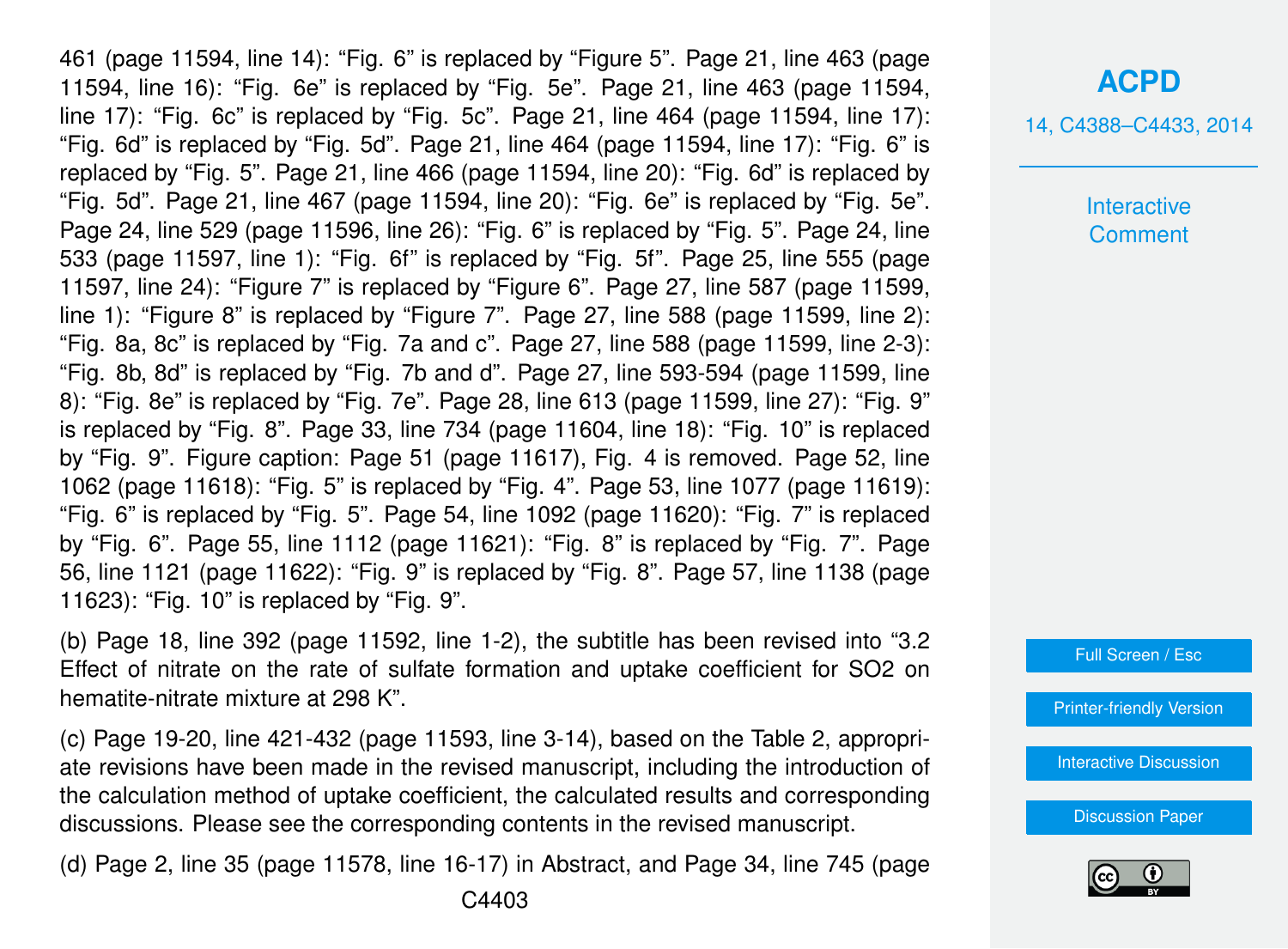11605, line 1) in Conclusion: the content "The sample containing 48% nitrate presents the highest BET uptake coefficient, and the value is about 8 times higher than that of pure hematite." is added.

(e) Page 2, line 30 (page 11578, line 12), the "small amounts of" is replaced by "low to moderate amounts of". Same applied to page 36, line 789 (page 11606, line 17); Page 20, line 432 (page 11593, line 14-15), "a small amount of" is replaced by "a low to moderate amount of". Same applied to Page 34, line 742-743 (page 11604, line 25).

(f) Page 2, line 34 (page 11578, line 16), and page 34, line 745 (page 11605, line 1): Base on the recalculated results, the "about 5 times" is replaced by "about 5.5 times".

(g) Page 2, line 34 (page 11578, line 16), "average sulfate formation rate" is replaced by "uptake coefficient calculated by geometric surface area". Same applied to page 34, line 744-745 (page 11604-11605, line 27-1).

In addition, we also use the White-cell experimental data to calculate apparent rate constants of the heterogeneous reactions of SO2 on different samples (deducting blank value obtained from blank experiment). For example, for a first order reaction, the apparent rate constants were determined to be  $2.50\times10^{-3}$  (r=0.93) and 6.40  $\times$  10-3 (r=0.99) for uptake on pure hematite and FN-24, respectively. The former is close to that previously reported by Zhang et al. (Zhang, et al., 2006). The corresponding uptake coefficients calculated using BET surface areas were 1.47 $\times$ 10-7 and 5.02  $\times$ 10-7 for uptake on pure hematite and FN-24, respectively. The two values are slightly lower than those calculated by DRIFTS data respectively (approximately, both are at the same level). However, the reactivity trend of different hematite-nitrate mixtures is consistent with that observed in DRIFTS experiments. Gas diffusion limitation, reactor wall adsorption and desorption of reactive gases and some other factors may be responsible for these differences.

5) There are some small peaks in Figure 5. Are they from contaminants? If so, the authors should clarify this in the paper.

**Interactive Comment** 

Full Screen / Esc

[Printer-friendly Version](http://www.atmos-chem-phys-discuss.net/14/C4388/2014/acpd-14-C4388-2014-print.pdf)

[Interactive Discussion](http://www.atmos-chem-phys-discuss.net/14/11577/2014/acpd-14-11577-2014-discussion.html)

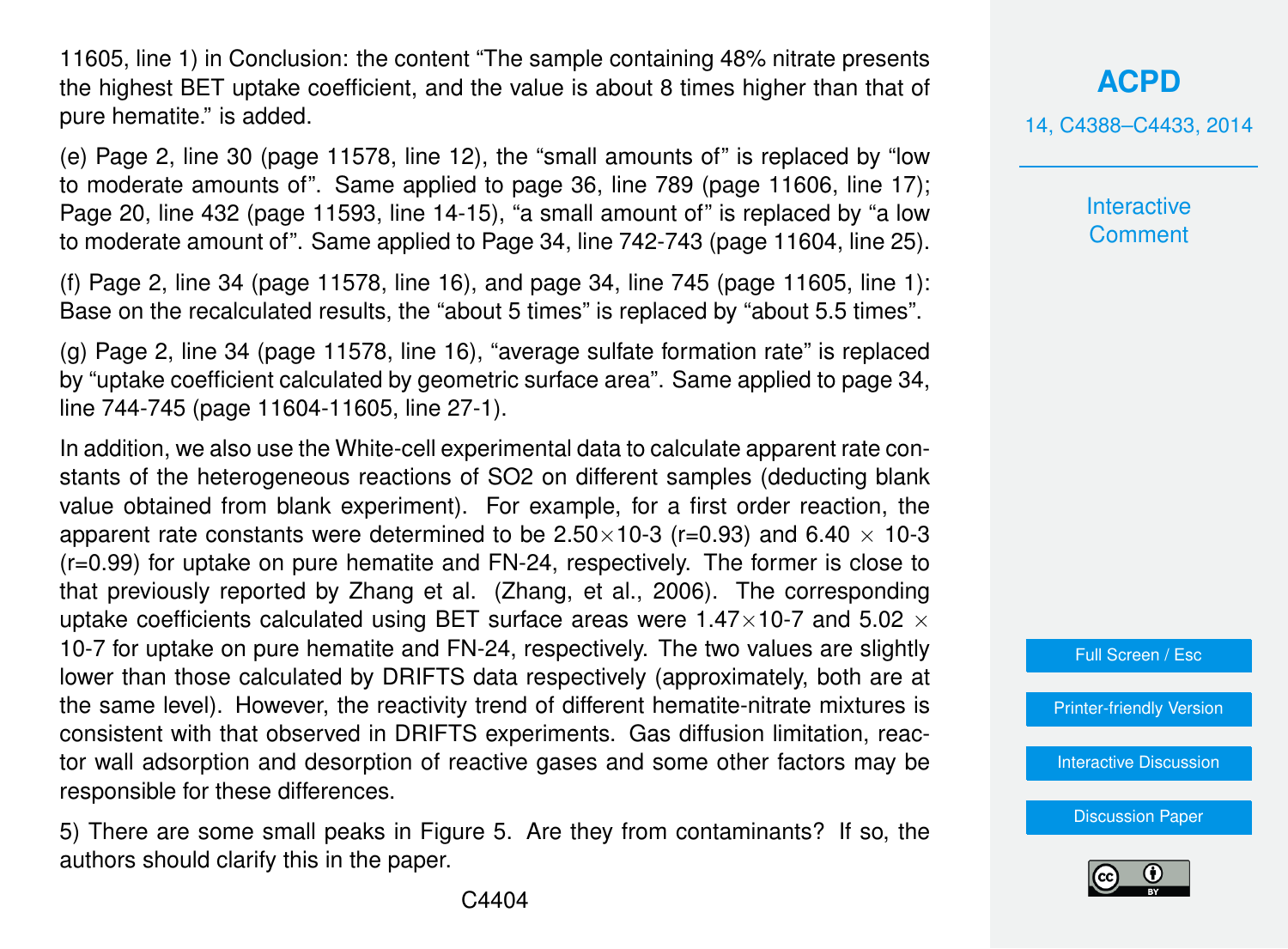As you can see from Figure 5, there are some weak small peaks except the characteristic peaks of gaseous SO2. These small peaks are due to H2O. H2O molecules can evaporate slowly from the humid surface of FN sample which is placed in the White cell. These small peaks can be clearly observed when the concentration of SO2 is low, while they are not obvious when high SO2 concentration is used. Please also refer to the literature published by Zhang et al.(2006).

6) It seems to me that N2O has not reaches a plateau in Figure 6f.

Sorry, we also feel that the statement is too strong.

The statement for the trend in N2O concentrations is mainly based on the fitting curve shown in Figure 6f. We change the expression in the revised manuscript: Page 24, line 532 (page 11596, line 29), ". . .gradually increases and ultimately reaches a constant" is replaced by ". . .gradually increases and approaches a constant".

7) Page 11599, line 20-23. Please clarify that the DRIFTS cell is coupled with a temperature control system in the experimental section. It is not clear when and why a vacuum was applied to the DRIFTS cell. The authors should describe the procedure in more details here or in the experimental section.

We accept this suggestion. In the experimental section, we further clarify that the DRIFTS cell is coupled with a temperature control system.

Page 7, line 137 (page 11582, line 9), "The DRIFTS sample cell is coupled with a temperature controller." is inserted. Page 7, line 138 (page 11582, line 10). "a" is replaced by "the".

For the question about when and why a vacuum was applied to the DRIFTS cell, we are very sorry for our incorrect writing which led to your confusion. During the experiments, a vacuum wasn't applied to the in situ chamber in order to prevent the sample particles from being brought out. Based on this question, we have made some corrections: Page 27, line 606 (page 11599, line 20-21). This sentence is revised to "In order to prevent **[ACPD](http://www.atmos-chem-phys-discuss.net)**

14, C4388–C4433, 2014

**Interactive Comment** 



[Printer-friendly Version](http://www.atmos-chem-phys-discuss.net/14/C4388/2014/acpd-14-C4388-2014-print.pdf)

[Interactive Discussion](http://www.atmos-chem-phys-discuss.net/14/11577/2014/acpd-14-11577-2014-discussion.html)

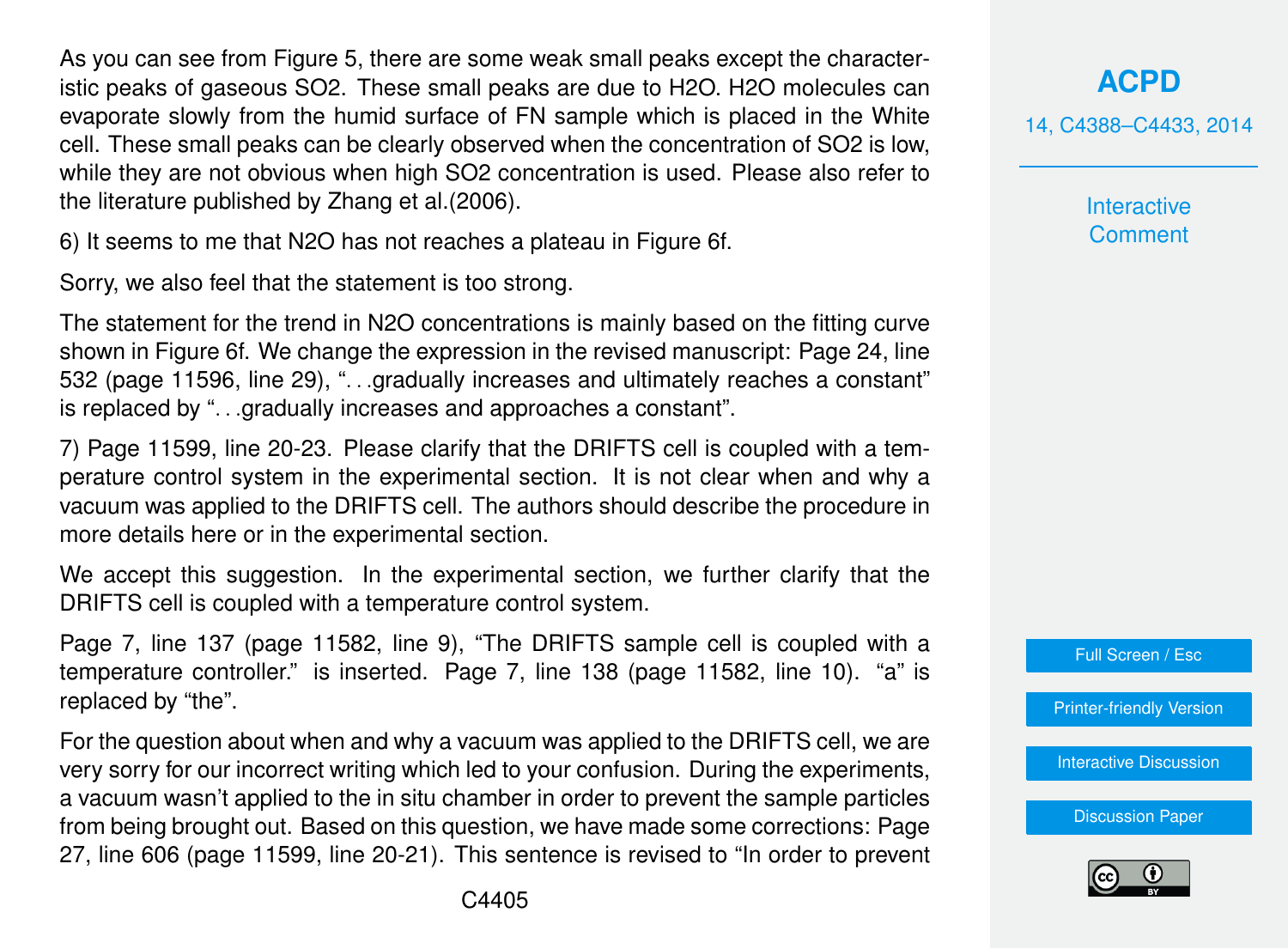the sample particles from being brought out from the in situ chamber, a vacuum wasn't applied during these experiments."; Page 28, line 610 (page 11599, line 24). A comma is inserted before "and a background spectrum. . .".

8) Surface-adsorbed water usually greatly affects heterogeneous reaction. In this study, all of the samples were placed in a desiccator at 68% RH before use. But in DRIFTS experiment, the chamber was purged with argon (dry?) for 1 h, and then the gaseous reactants (dry?) were introduced into the chamber. I assume that these processes would cause a loss of surface adsorbed water and DRIFTS spectra could provide information regarding this. The authors should show and discuss the band attributed to surface adsorbed water (around 1640 cm-1). This may provide more information regarding how water is involved in the heterogeneous reaction.

In the experimental section (page 11581, line 16-18), we mentioned that gaseous oxygen, argon and SO2 were introduced into reaction chamber through an air-dryer. Therefore, these gases are dried. Just as you think, the introduction of the dried gases into the chamber will cause a loss of surface adsorbed water. Fig. R4 shows a loss of surface adsorbed water during the purge process (here we zoom in on major areas). As can be seen from Fig. R4, the loss of surface adsorbed water is rapid at an early stage, but the loss is becoming smaller and smaller with the purge time. After about 40 min, the loss of water is almost stopped. On the whole, after this purge process, the water loss is low and some water or water molecule layers (from surface adsorbed water, water-solvated nitrate, etc.) remain existed on the surface.

Generally, the loss of water during the reaction will also be caused by the dried gas stream, and a negative absorption peak around 1640 cm-1 will be observed. However, the loss of surface adsorbed water (around 1640 cm-1) is not easy to be observed after the introduction of the gaseous reactant SO2 (using a background spectrum measured on the powder sample purged for 1 h, Fig. R5), which indicates less water loss (also see Fig. 3 in the manuscript). The reasons may be as follows.

**[ACPD](http://www.atmos-chem-phys-discuss.net)** 14, C4388–C4433, 2014

> **Interactive Comment**

Full Screen / Esc

[Printer-friendly Version](http://www.atmos-chem-phys-discuss.net/14/C4388/2014/acpd-14-C4388-2014-print.pdf)

[Interactive Discussion](http://www.atmos-chem-phys-discuss.net/14/11577/2014/acpd-14-11577-2014-discussion.html)

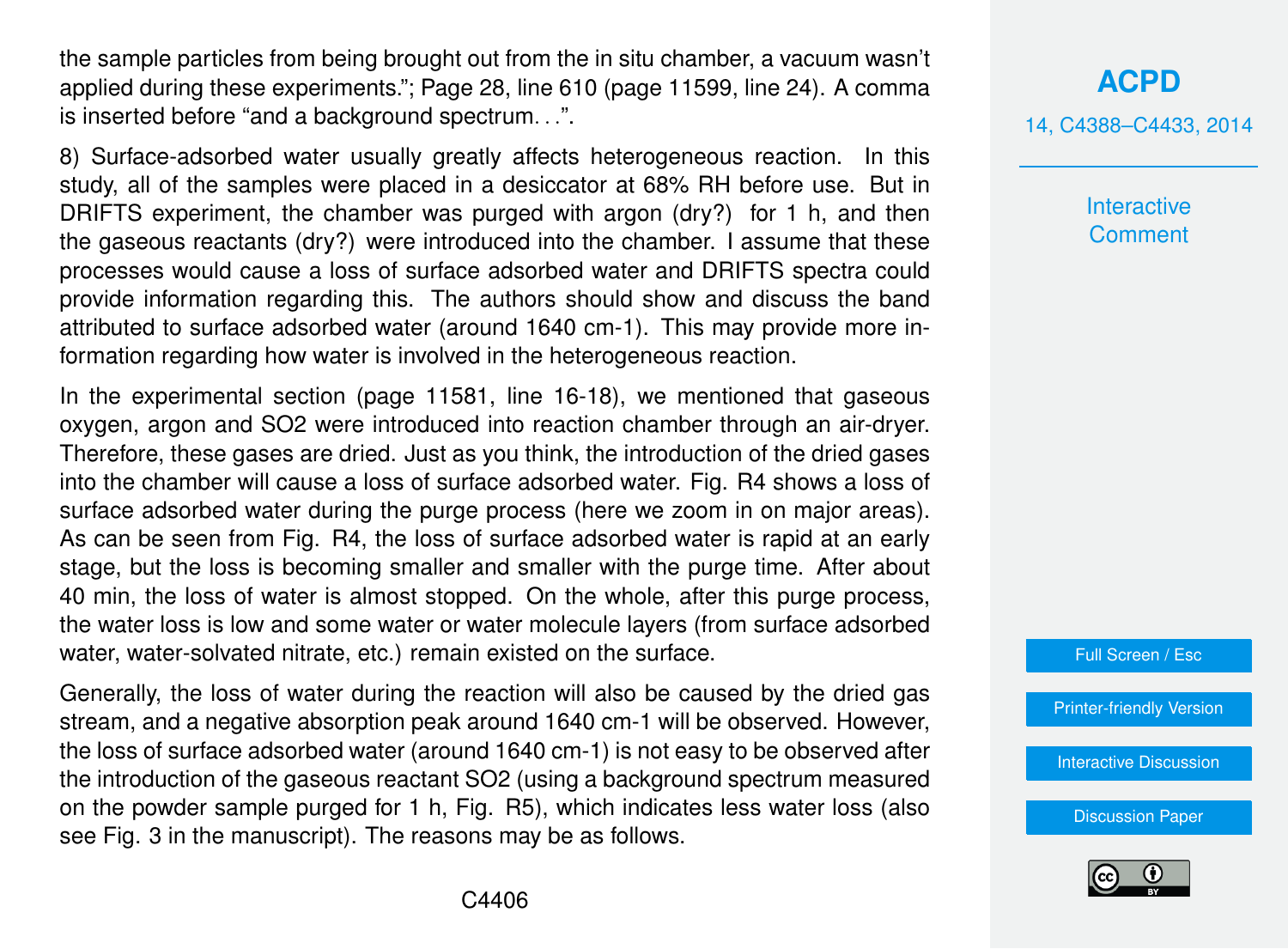(i) The absorption peaks of adsorbed nitric acid and different nitric acid-water complexes are superimposed on the absorption band of the surface-adsorbed water (around 1640 cm-1), and the former increases in intensity as the reaction time increases. But compared with the absorption peaks of adsorbed nitric acid and different nitric acid-water complexes, the absorption band around 1640 cm-1 has a little increase, indicating less water loss.

(ii) During the reaction, water may be difficult to leave the particle surface due to the presence of nitrate and nitric acid product. For example, water is bound by watersolvated nitrate, and the solvated nitrate may become a water reservoir for reaction.

(iii) Water may be produced during the reaction of SO2 with surface hydroxyls. Please refer to our proposed mechanism in the manuscript.

Besides, some previous studies also found that adsorption bands due to surface adsorbed water at 1640 cm-1 were fairly weak or increased in intensity with reaction time. For example, Wu et al. (2013) studied the heterogeneous reaction of SO2 on  $i$ Aa-Fe2O3 and their result showed that the band around 1640 cm-1 increased in intensity with time. Ramazan et al. (2006) studied the heterogeneous hydrolysis of NO2 using ATR spectrum and their results showed that surface water absorption peak around 1640 cm-1 changed little. However, Angelini et al. (2007) studied heterogeneous reactions of gaseous NO2 on kaolinite and their results showed that the band around 1640 cm-1 increased in intensity with reaction time.

Appropriate revisions have been made in the revised manuscript, and please refer to the answers to the question (5) and (13) in detailed comments of anonymous referee #1.

Specific comments:

1) Page 11578, line 4, on heterogeneous reactions

We accept this suggestion, and corresponding revision has been made in the revised

#### **[ACPD](http://www.atmos-chem-phys-discuss.net)**

14, C4388–C4433, 2014

**Interactive Comment** 

Full Screen / Esc

[Printer-friendly Version](http://www.atmos-chem-phys-discuss.net/14/C4388/2014/acpd-14-C4388-2014-print.pdf)

[Interactive Discussion](http://www.atmos-chem-phys-discuss.net/14/11577/2014/acpd-14-11577-2014-discussion.html)

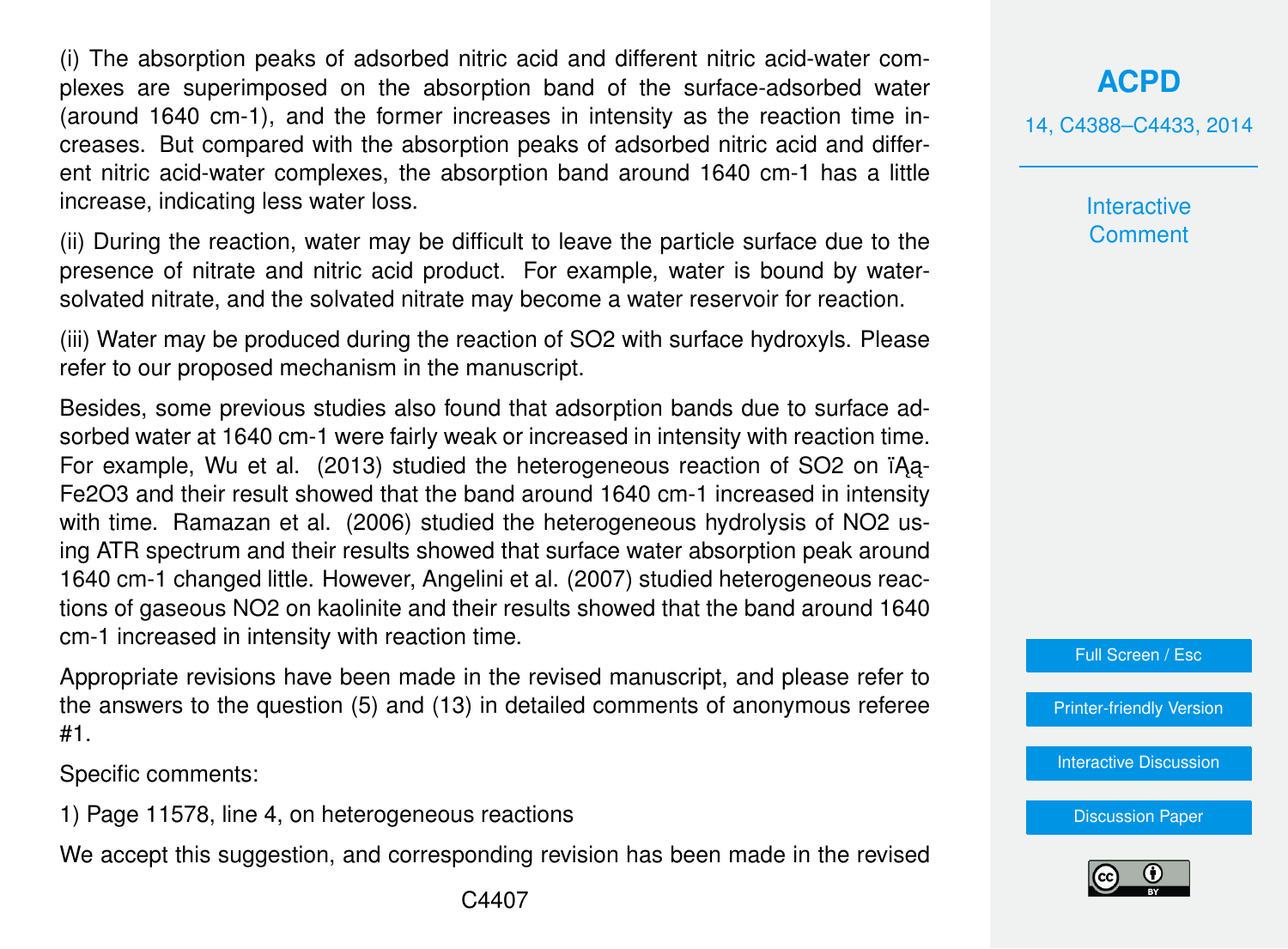manuscript: Page 2, line 22, "the" is deleted.

2) Page 11578, line 6, at 298 k are investigated

We accept this suggestion, and corresponding revision has been made in the revised manuscript: Page 2, line 24, "were" is replaced by "are".

3) Page 11578, line 9, in heterogeneous reactions of

We accept this suggestion, and corresponding revision has been made in the revised manuscript: Page 2, line 27, "the" is deleted.

4) Page 11578, line 11-12, delete 'revealing that. . ...to sulfate'

We accept this suggestion, and corresponding revision has been made in the revised manuscript: Page 2, line 29-30, "revealing that. . ...to sulfate" is deleted.

5) Page 11578, line 12-14, rephrase the sentence 'the results indicate. . ...on hematite'. Redundant words in 'favor the enhancement'

We accept this suggestion, and corresponding revision has been made in the revised manuscript: Page 2, line 30-32, the sentence "the results indicate. . ...on hematite" is replaced by "The results indicate that low to moderate amounts of nitrate significantly enhance the reactivity of hematite-nitrate mixtures, the uptake of SO2 and the formation of sulfate on hematite."

6) Page 11578, line 16, change 'average' to 'averaged'. Same applied to page 11593, line 3, line 7; page 11599, line5, line 28; page 11604, line 27; Figure 4 & 9 in captions and Y-axis labels.

The sulfate formation rate was measured through parallel experiments, and the rate was the averaged value of these parallel experiments. This is a commonly used research method. Therefore, for the sulfate formation rate in the revised manuscript, we no longer emphasize "averaged".

**[ACPD](http://www.atmos-chem-phys-discuss.net)**

14, C4388–C4433, 2014

**Interactive Comment** 

Full Screen / Esc

[Printer-friendly Version](http://www.atmos-chem-phys-discuss.net/14/C4388/2014/acpd-14-C4388-2014-print.pdf)

**[Interactive Discussion](http://www.atmos-chem-phys-discuss.net/14/11577/2014/acpd-14-11577-2014-discussion.html)** 

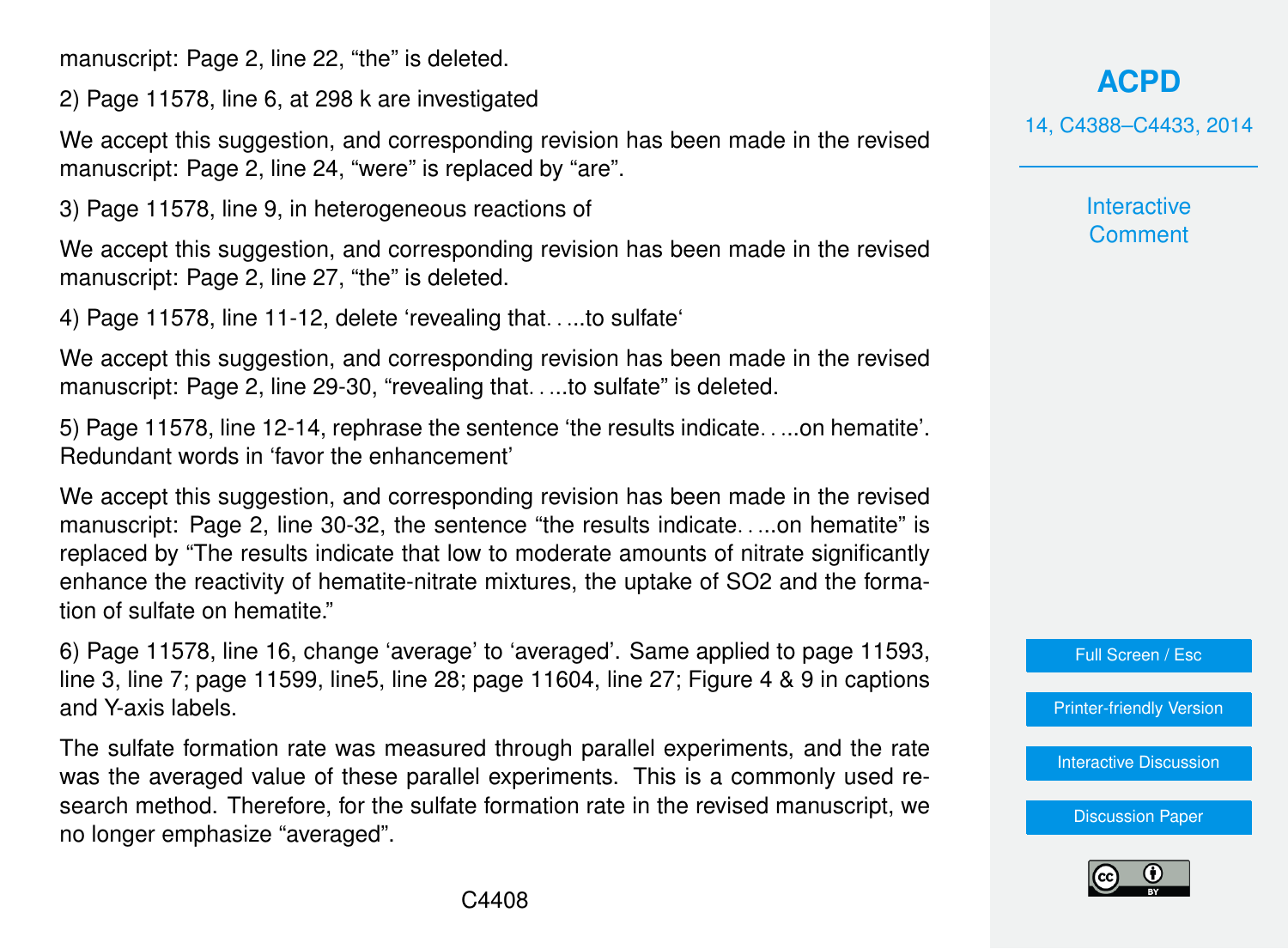Page 2, line 33, "average" is deleted; Page 19, line 421, according to the answer to comment 4, Fig. 4 is replaced by Table 2, and corresponding "average" is removed. Page 19, line 425, Fig. 4 is replaced by Table 2, and corresponding "average" is removed. Page 27, line 590, we accept this suggestion, and change "average particle size" to "averaged particle size". Page 28, line 614, "the average formation rate of sulfate at 423 K. . ." is replaced by "the sulfate formation rates at 373 and 423 K. . .". Page 34, line 744, "average sulfate formation rate" is replaced by "sulfate formation rate". Figure 4 & 9 in captions and Y-axis labels, Fig. 4 is removed. Appropriate revisions have been made in Fig. 9.

7) Page 11579, line 5, in cloud and fog droplets

We accept this suggestion: Page 3, line 51, corresponding revision has been made in the revised manuscript.

8) Page 11579, line 12, in cloud and fog droplets are insufficient to

We accept this suggestion: Page 3, line 58, corresponding revision has been made in the revised manuscript.

9) Page 11579, line 17, on aerosols has therefore received increasing attention

We accept this suggestion: Page 3, line 63, corresponding revision has been made in the revised manuscript.

10) Page 11579, line 23, the underlying mechanisms of sulfate formation

We accept this suggestion: Page 4, line 68-69, corresponding revision has been made in the revised manuscript.

11) Page 11579, line 26, but little attention has been paid

We accept this suggestion: Page 4, line 71-72, corresponding revision has been made in the revised manuscript.

### **[ACPD](http://www.atmos-chem-phys-discuss.net)**

14, C4388–C4433, 2014

**Interactive Comment** 

Full Screen / Esc

[Printer-friendly Version](http://www.atmos-chem-phys-discuss.net/14/C4388/2014/acpd-14-C4388-2014-print.pdf)

[Interactive Discussion](http://www.atmos-chem-phys-discuss.net/14/11577/2014/acpd-14-11577-2014-discussion.html)

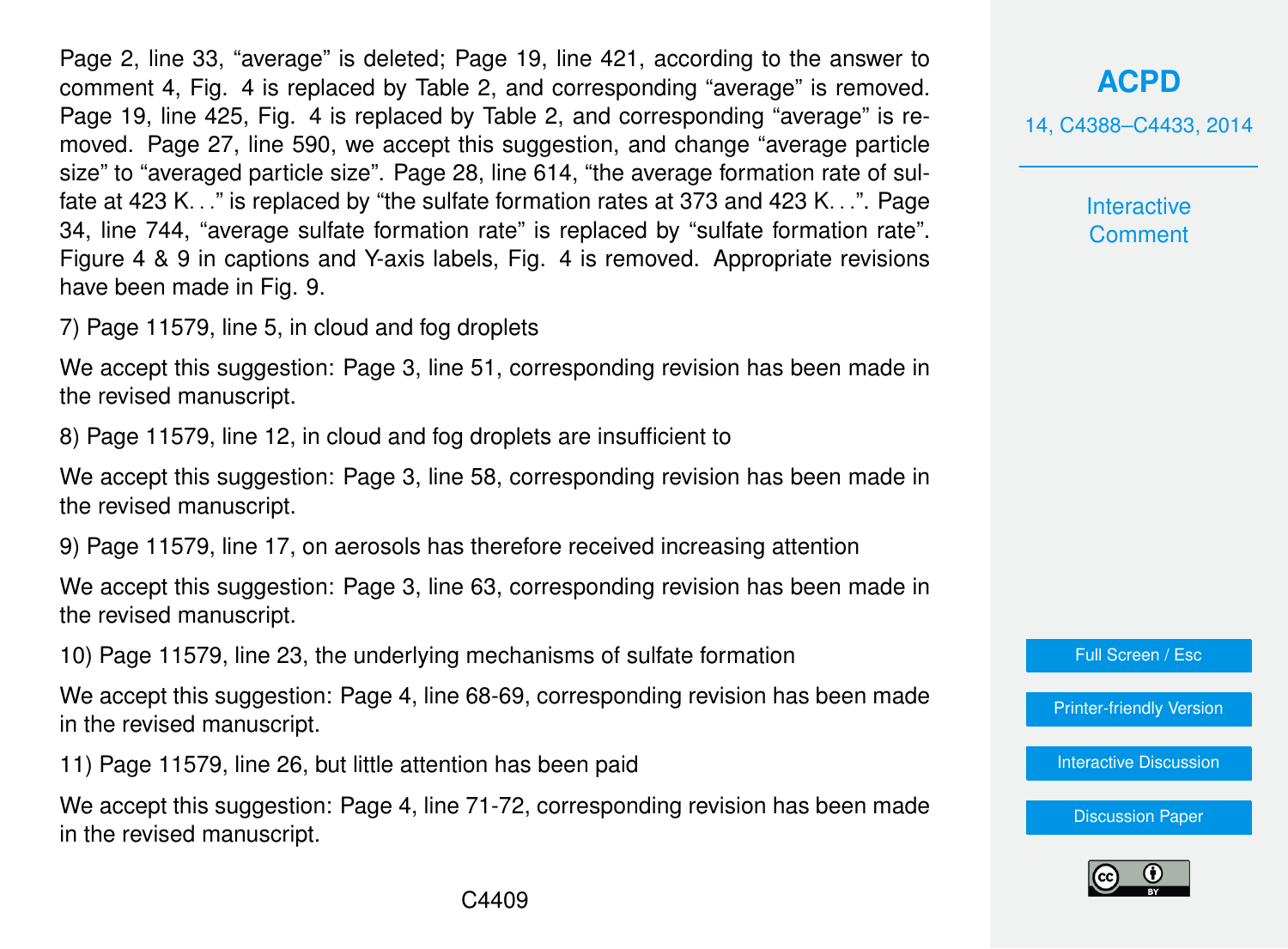12) Page 11580, line 5-6, change their sizes, optical and hygroscopic properties as well as lifetime in the atmosphere

We accept this suggestion: Page 4, line 79-80, corresponding revision has been made in the revised manuscript.

13) Page 11580, line 14, has implications for global climate as well as carbon and nitrogen cycles

We accept this suggestion: Page 4, line 88, corresponding revision has been made in the revised manuscript.

14) Page 11580, line 19, enhances hydroscopic properties of original particles

We accept this suggestion: Page 5, line 92-93, corresponding revision has been made in the revised manuscript.

15) Page 11580, line 18-22, split the sentence into two

We accept this suggestion, and corresponding revision has been made in the revised manuscript: Page 5, line 92-95, the revised sentences are as follows. "Surface nitrate enhances hygroscopic properties of original particles and, in turn, changes their physicochemical properties (Hoffman et al., 2004). This will inevitably impact their chemical reactivity, and therefore lead to a remarkable difference in their heterogeneous chemistry."

16) Page 11580, line 22, little attention has

We accept this suggestion: Page 5, line 95-96, corresponding revision has been made in the revised manuscript.

17) Page 11580, line 23, on heterogeneous reactions of

We accept this suggestion: Page 5, line 96, corresponding revision has been made in the revised manuscript.

**[ACPD](http://www.atmos-chem-phys-discuss.net)**

14, C4388–C4433, 2014

**Interactive Comment** 

Full Screen / Esc

[Printer-friendly Version](http://www.atmos-chem-phys-discuss.net/14/C4388/2014/acpd-14-C4388-2014-print.pdf)

[Interactive Discussion](http://www.atmos-chem-phys-discuss.net/14/11577/2014/acpd-14-11577-2014-discussion.html)

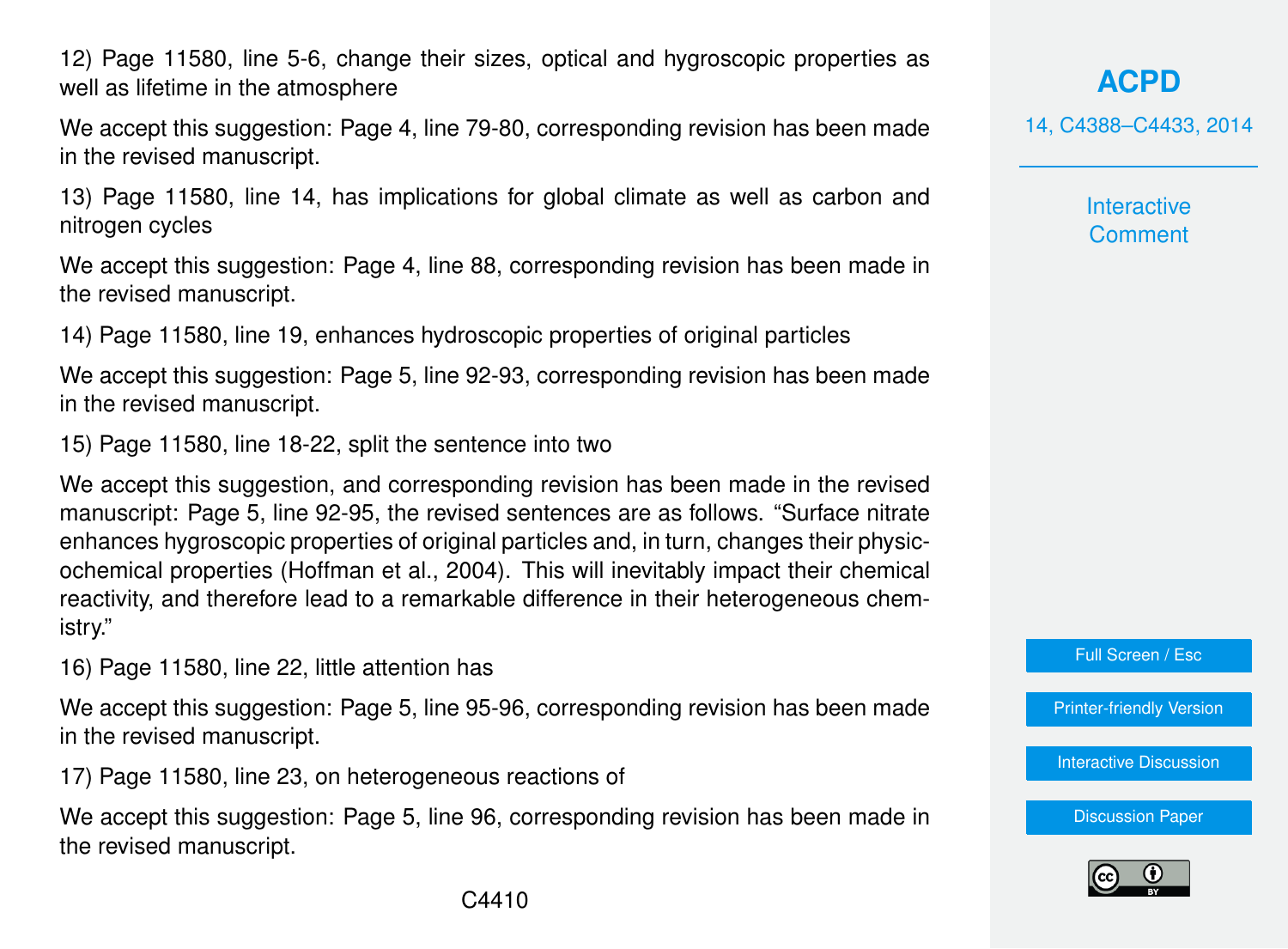18) Page 11581, line 3-4, The results reveal a potential pathway of sulfate formation

We accept this suggestion: Page 5, line 105-110, according to your and the anonymous referee #1's suggestion [question (2) in the detailed comments], corresponding revision has been made in the revised manuscript. The original part is revised to "The results reveal a potential pathway of sulfate formation in the troposphere and the significant contribution of particulate nitrate for the conversion of SO2 and the enhanced formation of sulfate in the atmosphere.".

19) Page 11581, line 8, will also help to elucidate the formation

This sentence has been removed in the manuscript according to the anonymous referee #1's suggestion. Please also refer to the answer to question 18.

20) Page 11581, line 19, nitrate on heterogeneous reactions

We accept this suggestion: Page 6, line 121, corresponding revision has been made in the revised manuscript.

21) Page 11581-11582, all of the prepared samples were kept

We accept this suggestion: Page 6, line 128-129, corresponding revision has been made in the revised manuscript.

22) Page 11582, line 6, were recorded using a Nicolet

We accept this suggestion: Page 7, line 134, corresponding revision has been made in the revised manuscript.

23) Page 11582, line 8, delete redundant word ', just'. Same applied to page 11592, line 22; page 11596, line 26

We accept this suggestion, and corresponding revisions have been made in the revised manuscript: Page 7, line 136; Page 19, line 413; Page 24, line 529.

24) Page 11582, line 9-10, A 30-mg sample was place into the ceramic sample holder

14, C4388–C4433, 2014

**Interactive Comment** 



[Printer-friendly Version](http://www.atmos-chem-phys-discuss.net/14/C4388/2014/acpd-14-C4388-2014-print.pdf)

[Interactive Discussion](http://www.atmos-chem-phys-discuss.net/14/11577/2014/acpd-14-11577-2014-discussion.html)

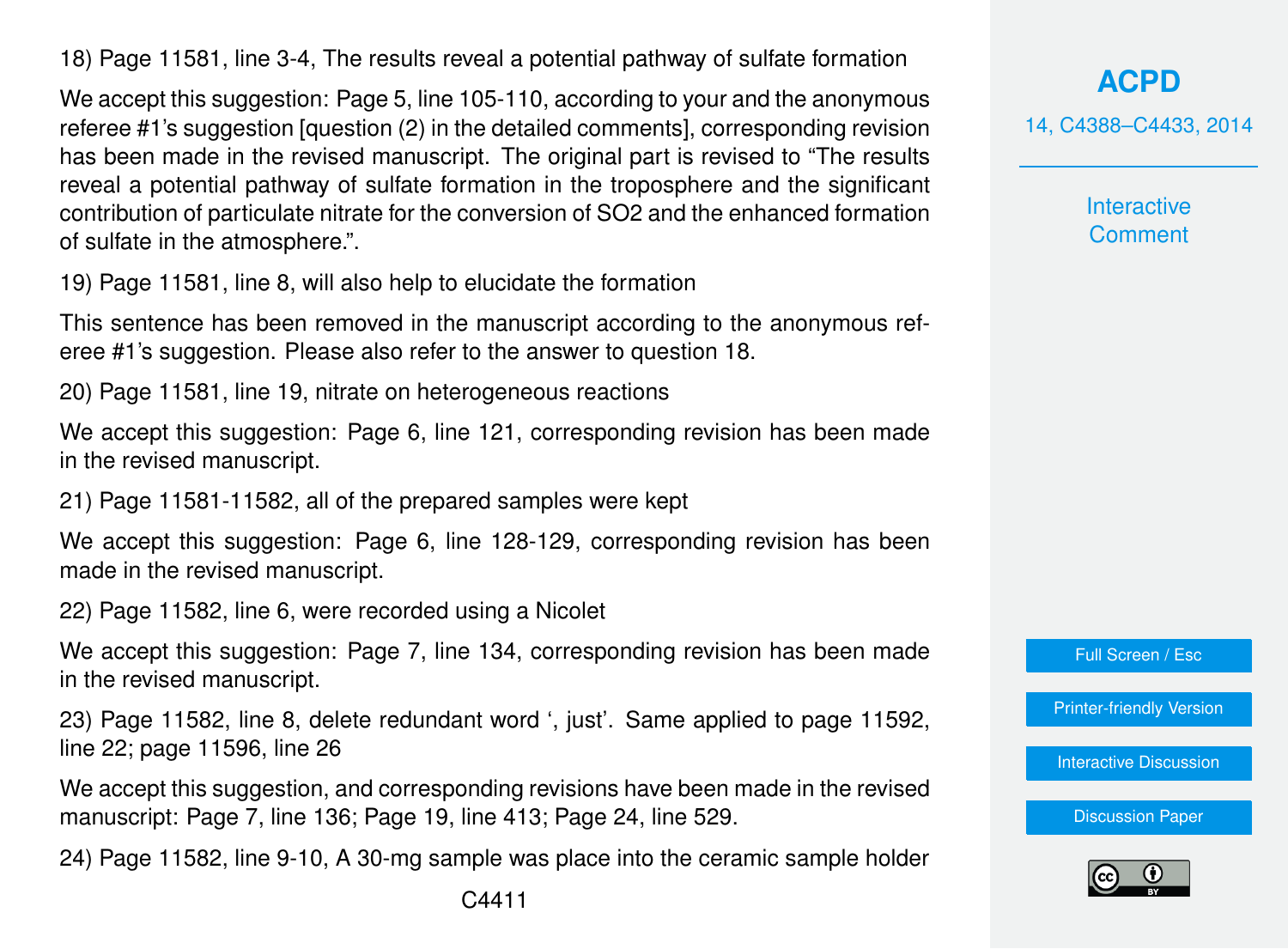We accept this suggestion: Page 7, line 137, corresponding revision has been made in the revised manuscript.

25) Page 11583, line 4, before a sample

We accept this suggestion: Page 8, line 157, corresponding revision has been made in the revised manuscript.

26) Page 11583, line 5, A 30-mg sample was placed in a

We accept this suggestion: Page 8, line 158, corresponding revision has been made in the revised manuscript.

27) Page 11583, line 13-14, were recorded using a

We accept this suggestion: Page 8, line 166, corresponding revision has been made in the revised manuscript.

28) Page 11583, line 16-17, A single-beam spectrum collected prior to the SO2 exposure was used as the reference spectrum

We accept this suggestion: Page 8, line 168-169, corresponding revision has been made in the revised manuscript.

29) Page 11583, line 17-18, In order to trace gaseous products, a long reaction time (up to 20 h) was adopted in some experiments.

We accept this suggestion: Page 8, line 169-171, corresponding revision has been made in the revised manuscript.

30) Page 11583, line 19, SO2 have a

We accept this suggestion: Page 8, line 171, corresponding revision has been made in the revised manuscript.

31) Page 11585, line 6-7, A blank analysis was performed prior to running a sample Analysis

**[ACPD](http://www.atmos-chem-phys-discuss.net)** 14, C4388–C4433, 2014

> **Interactive Comment**

Full Screen / Esc

[Printer-friendly Version](http://www.atmos-chem-phys-discuss.net/14/C4388/2014/acpd-14-C4388-2014-print.pdf)

[Interactive Discussion](http://www.atmos-chem-phys-discuss.net/14/11577/2014/acpd-14-11577-2014-discussion.html)

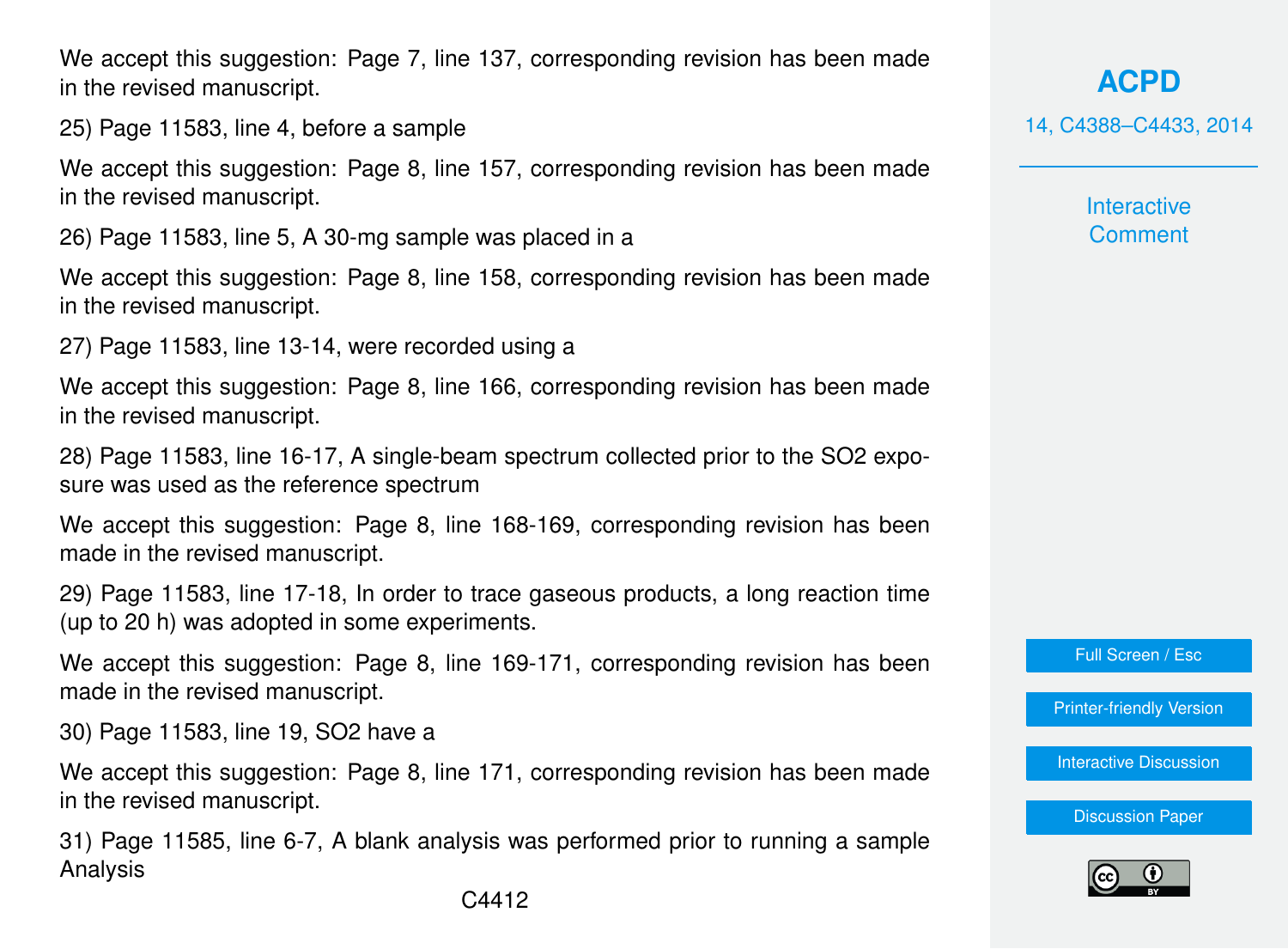We accept this suggestion: Page 10, line 211-212, corresponding revision has been made in the revised manuscript.

32) Page 11585, line 18, delete 'as can be seen in Fig. 1a,'

We accept this suggestion: Page 10, line 222, corresponding revision has been made in the revised manuscript.

33) Page 11585, line 21, assigned to adsorbed bisulfate

We accept this suggestion: Page 11, line 225, corresponding revision has been made in the revised manuscript.

34) Page 11586, line 6-7, The peak at 1335 cm-1

We accept this suggestion: Page 11, line 234, corresponding revision has been made in the revised manuscript.

35) Page 11586, line 10, peak fitting using a combination of

We accept this suggestion: Page 11, line 238, corresponding revision has been made in the revised manuscript.

36) Page 11586, line 12, 1158 cm-1 simultaneously increase

We accept this suggestion: Page 11, line 240, corresponding revision has been made in the revised manuscript

37) Page 11586, line 15, and then slightly decreases in intensity

We accept this suggestion: Page 11, line 242-243, corresponding revision has been made in the revised manuscript.

38) Page 11586, line 18, bisulfate and sulfate adsorbed on

We accept this suggestion: Page 11, line 245, corresponding revision has been made in the revised manuscript.

**[ACPD](http://www.atmos-chem-phys-discuss.net)**

14, C4388–C4433, 2014

**Interactive Comment** 

Full Screen / Esc

[Printer-friendly Version](http://www.atmos-chem-phys-discuss.net/14/C4388/2014/acpd-14-C4388-2014-print.pdf)

[Interactive Discussion](http://www.atmos-chem-phys-discuss.net/14/11577/2014/acpd-14-11577-2014-discussion.html)

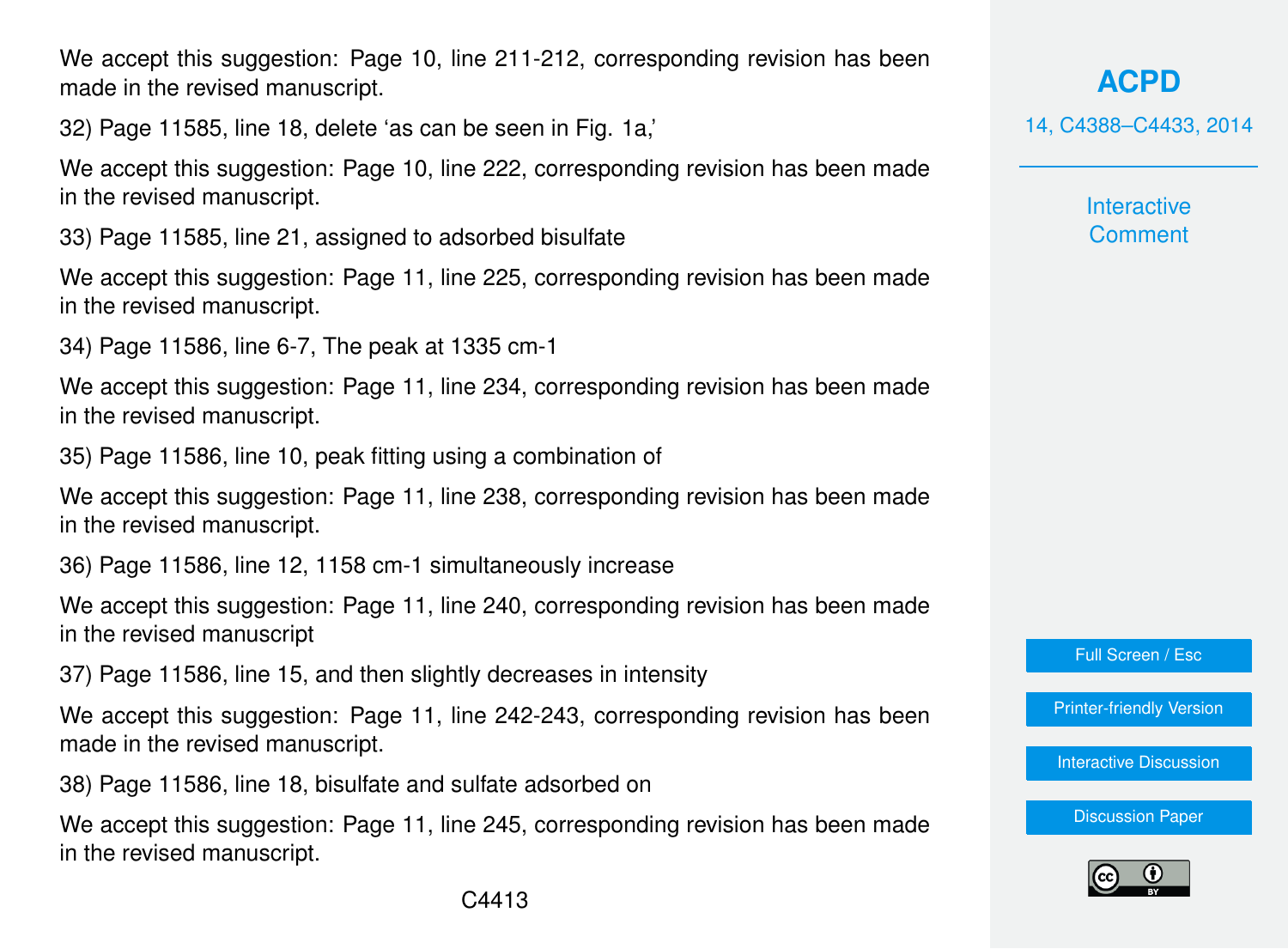39) Page 11586, line 19, spell out 'PDFTIR'

We accept this suggestion: Page 12, line 246, corresponding revision has been made in the revised manuscript. That is, potential difference Fourier transform infrared spectroscopy.

40) Page 11586, line 22, after drying of a hematite layer

We accept this suggestion: Page 12, line 249, corresponding revision has been made in the revised manuscript. That is, "the" is replaced by "a".

41) Page 11586, line 24 He suggested that the conversion

We accept this suggestion: Page 12, line 251, corresponding revision has been made in the revised manuscript.

42) Page 11586, line 28, sulfate changed from

We accept this suggestion: Page 12, line 254-255, corresponding revision has been made in the revised manuscript.

43) Page 11586, line 29, on {012} and {1m0} surfaces

We accept this suggestion: Page 12, line 256, corresponding revision has been made in the revised manuscript.

44) Page 11587, line 1, and they suggested

We accept this suggestion: Page 12, line 257, corresponding revision has been made in the revised manuscript.

45) Page 11587, line 3, delete "obviously". Please delete most "obviously" and "clearly" in the paper. They are redundant words.

We accept this suggestion, and corresponding revisions have been made in the revised manuscript: Page 12, line 259, delete "obviously"; Page 14, line 302 (page 11588, line 18), "obviously" is replaced by "Therefore"; Page 20, line 426 (page 11593, line 8),

# **[ACPD](http://www.atmos-chem-phys-discuss.net)**

14, C4388–C4433, 2014

**Interactive Comment** 

Full Screen / Esc

[Printer-friendly Version](http://www.atmos-chem-phys-discuss.net/14/C4388/2014/acpd-14-C4388-2014-print.pdf)

[Interactive Discussion](http://www.atmos-chem-phys-discuss.net/14/11577/2014/acpd-14-11577-2014-discussion.html)

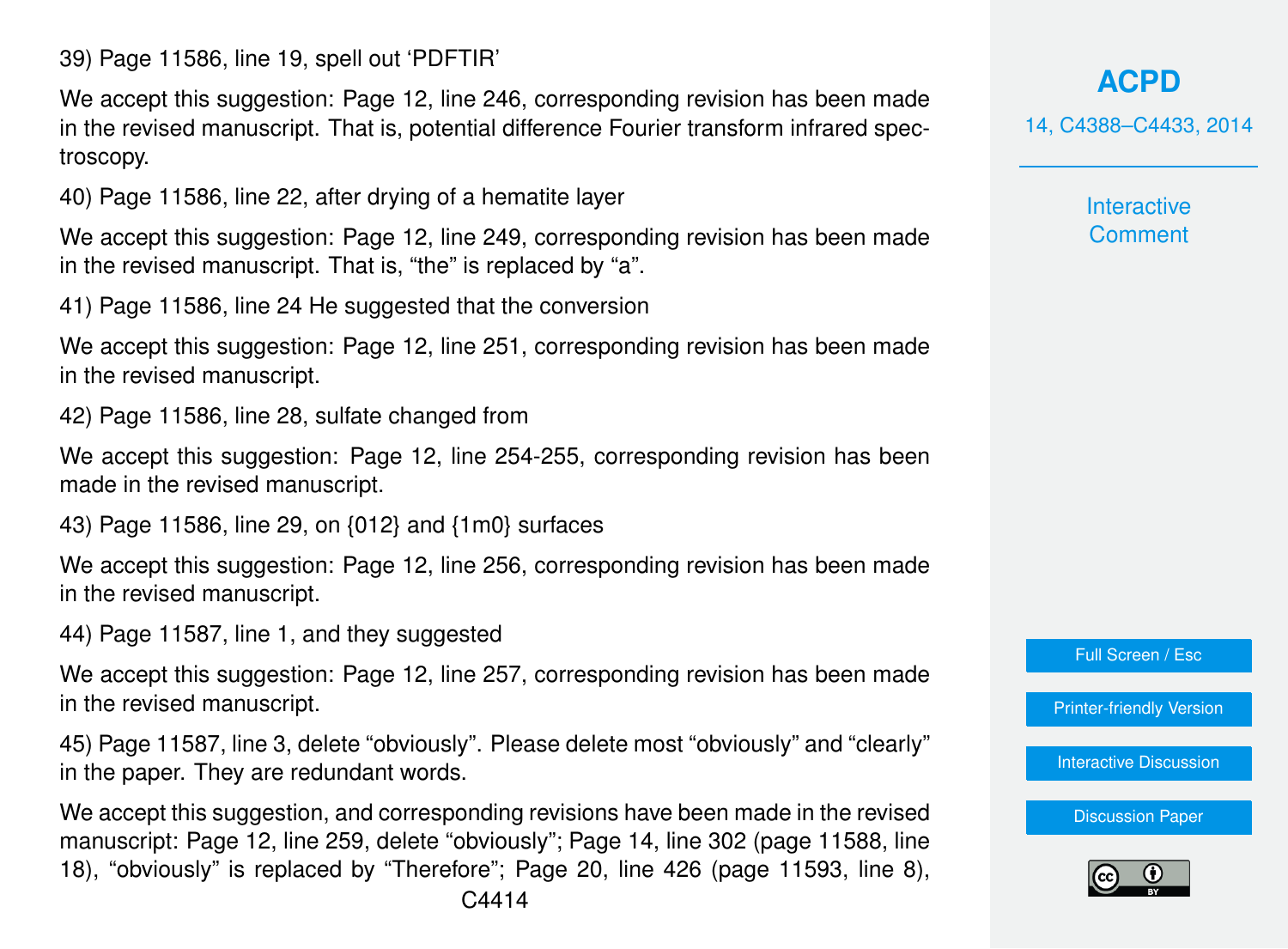this section is modified according to your comment 4 in general comments. Page 26, line 563 (page 11598, line 4), delete "obviously"; Page 28, line 613 (page 11599, line 27), delete "obviously". For deleting "clearly": Page 14, line 310 (page 11588, line 27); Page 15, line 329 (page 11589, line 17); Page 18 line 387 (page 11591, line 22); Page 27, line 595 (page 11599, line 9); Page 29, line 639 (page 11600, line 28); Page 34, line 742 (page 11604, line 25).

46) Page 11587, line 4, remains controversial

We accept this suggestion: Page 12, line 259-260, corresponding revision has been made in the revised manuscript.

47) Page 11587, line 15, along with consumption of

We accept this suggestion: Page 13, line 270, according to the anonymous referee #1's suggestion (comment 8 in the detailed comments), the revised sentence is placed into supplemental information (please see Section S3).

48) Page 11587, line 24, in this region because of the increase of

We accept this suggestion: Page 13, line 279, corresponding revision has been made, and according to the anonymous referee #1's suggestion, the revised sentence is placed into supplemental information (please see Section S6).

49) Page 11587, line 26, HSO3- and SO32-. Same applied to page 11595, line 12; page 11597, line 11; page 11601, line 16; page 11602, line 13

We accept this suggestion, and corresponding revisions have been made in the revised manuscript: Page 13, line 281-282 (Page 11587, line 26): according to the anonymous referee #1's suggestion, the revised sentence is placed into supplemental information (please see Section S6). Page 22, line 487 (page 11595, line 12-13); Page 25, line 543 (page 11597, line 11); Page 30, line 655 (page 11601, line 15); Page 31, line 679 (page 11602, line 12-13).

14, C4388–C4433, 2014

**Interactive Comment** 



[Printer-friendly Version](http://www.atmos-chem-phys-discuss.net/14/C4388/2014/acpd-14-C4388-2014-print.pdf)

[Interactive Discussion](http://www.atmos-chem-phys-discuss.net/14/11577/2014/acpd-14-11577-2014-discussion.html)

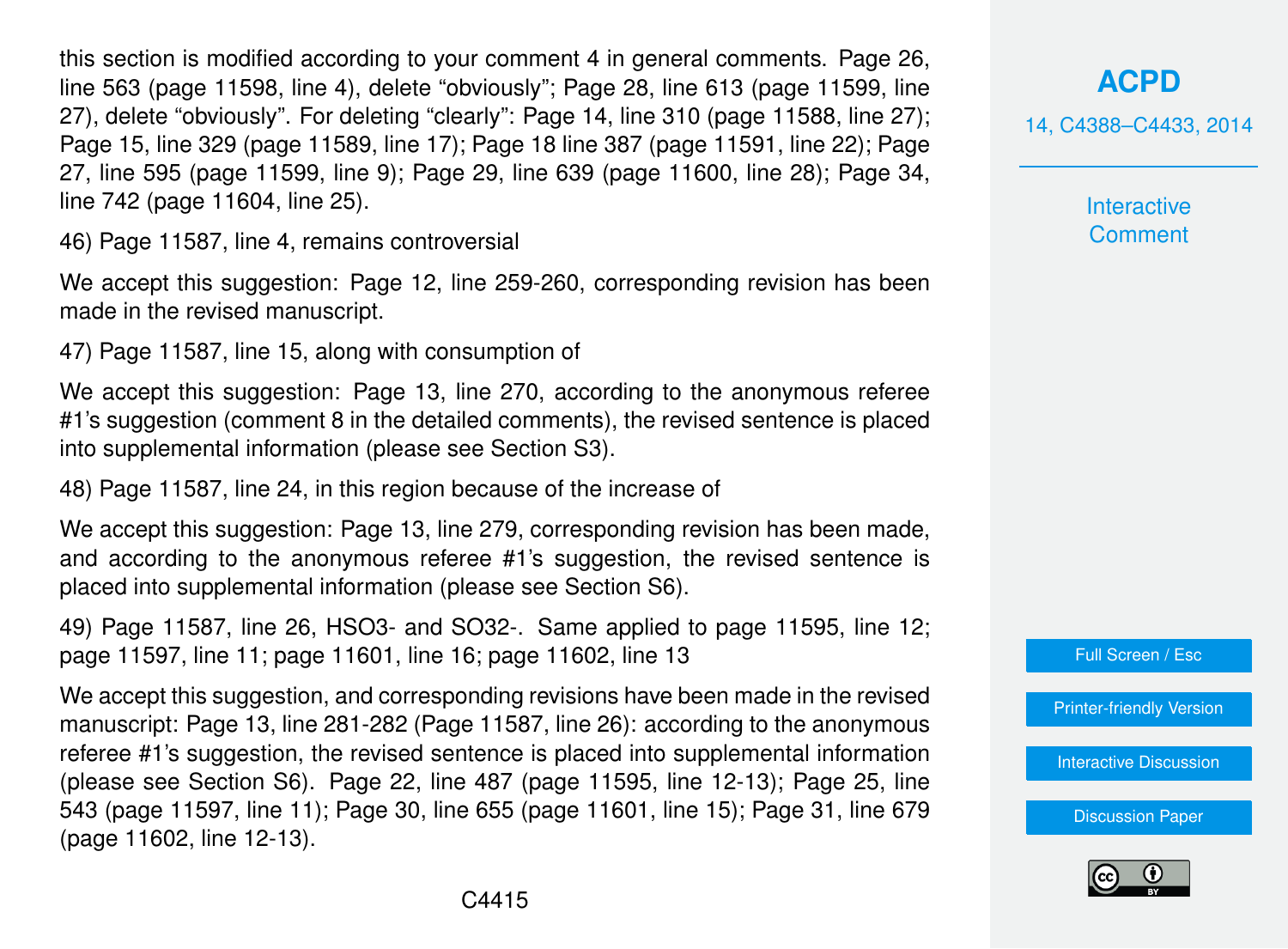50) Page 11588, line 1, shows typical spectra

We accept this suggestion: Page 13, line 285, corresponding revision has been made in the revised manuscript.

51) Page 11588, line 2, delete 'In Fig. 1b, '

We accept this suggestion: Page 13, line 286, corresponding revision has been made in the revised manuscript.

52) Page 11588, line 4-5 be assigned to surface-coordinated

We accept this suggestion: Page 13, line 288, corresponding revision has been made in the revised manuscript.

53) Page 11588, line 15, delete 'compared with that of hematite,'

We accept this suggestion: Page 14, line 298, corresponding revision has been made in the revised manuscript.

54) Page 11588, line 17, delete 'as the reaction proceeds,'

We accept this suggestion: Page 14, line 301, corresponding revision has been made in the revised manuscript.

55) Page 11588, lien 23-24, is composed of three major peaks at 1207, 1155 and 1094 cm-1.

We accept this suggestion: Page 14, line 306-307, corresponding revision has been made in the revised manuscript.

56) Page 11589, line 6, are further oxidized in

We accept this suggestion: Page 15, line 318-319, corresponding revision has been made in the revised manuscript.

57) Page 11589, line 11-12, should specify 'the same experiment'. Experiment with

**[ACPD](http://www.atmos-chem-phys-discuss.net)** 14, C4388–C4433, 2014

> **Interactive Comment**

Full Screen / Esc

[Printer-friendly Version](http://www.atmos-chem-phys-discuss.net/14/C4388/2014/acpd-14-C4388-2014-print.pdf)

[Interactive Discussion](http://www.atmos-chem-phys-discuss.net/14/11577/2014/acpd-14-11577-2014-discussion.html)

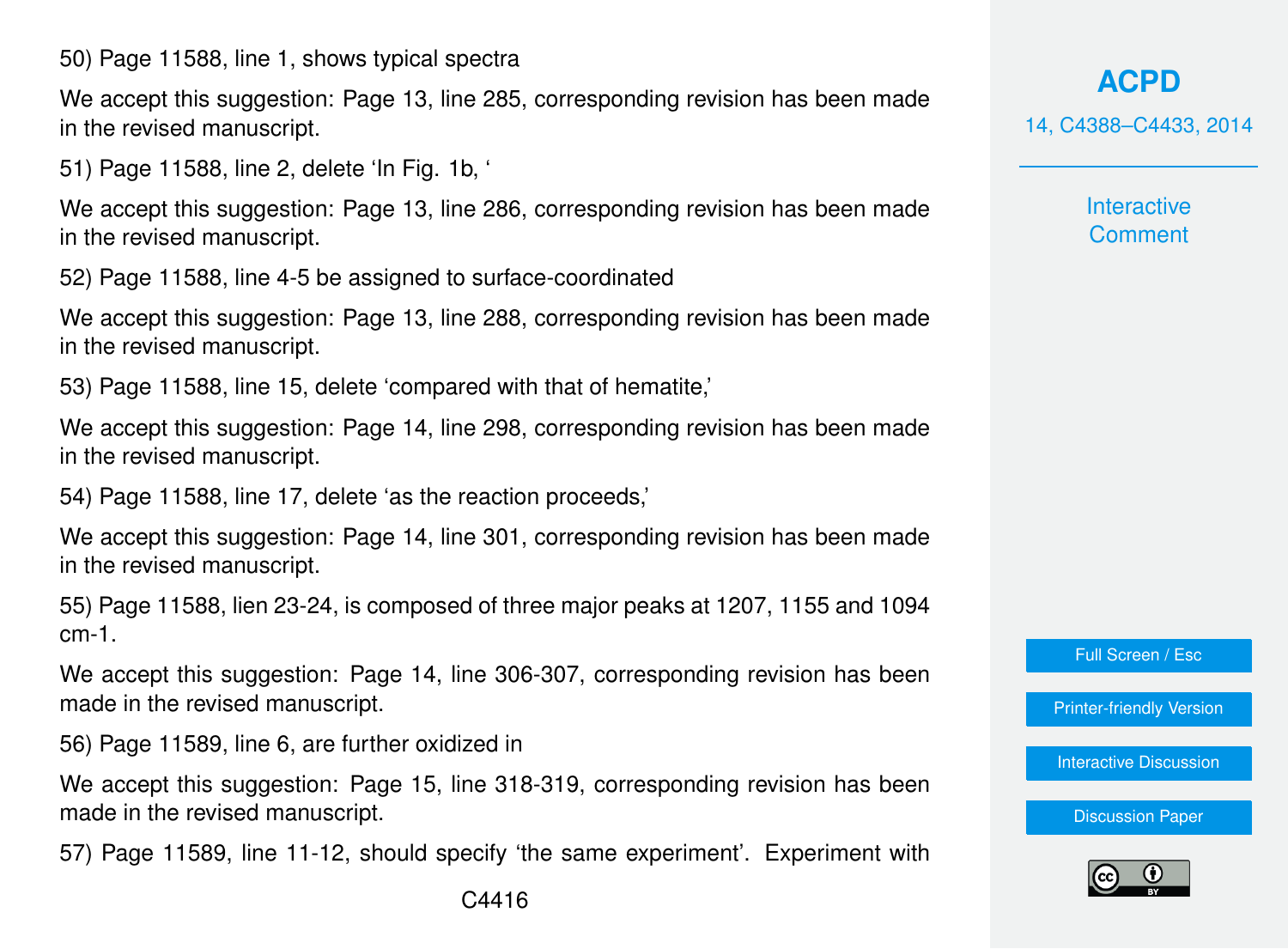pure hematite or FN-24?

We accept this suggestion, and we specify "the same experiment" in the revised manuscript: Page 15, line 324, that is, "experiment with FN-24".

58) Page 11589, line 12, Figure 3 shows DRIFTS

We accept this suggestion: Page 15, line 324, corresponding revision has been made in the revised manuscript.

59) Page 11589, line 13, delete 'increasing'

We accept this suggestion: Page 15, line 325, corresponding revision has been made in the revised manuscript.

60) Page 11589, line 14, delete 'in the same experiment. As shown in Fig. 3. '

We accept this suggestion: Page 15, line 325-326, corresponding revision has been made in the revised manuscript.

61) Page 11590, line 2, delete 'product'

We accept this suggestion: Page 16, line 339, "products" is deleted in the revised manuscript.

62) Page 11590, line 4, at 1716, 1697, 1686 and 1676 cm-1

We accept this suggestion: Page 16, line 341, corresponding revision has been made in the revised manuscript.

63) Page 11590, line 8-9, reverse the listing order as well

We accept this suggestion: Page 16, line 345-346, corresponding revision has been made in the revised.

64) Page 11590, line 10-11, This result confirms that adsorbed HNO3

We accept this suggestion: Page 16, line 347-348, corresponding revision has been

**[ACPD](http://www.atmos-chem-phys-discuss.net)**

14, C4388–C4433, 2014

**Interactive Comment** 

Full Screen / Esc

[Printer-friendly Version](http://www.atmos-chem-phys-discuss.net/14/C4388/2014/acpd-14-C4388-2014-print.pdf)

[Interactive Discussion](http://www.atmos-chem-phys-discuss.net/14/11577/2014/acpd-14-11577-2014-discussion.html)

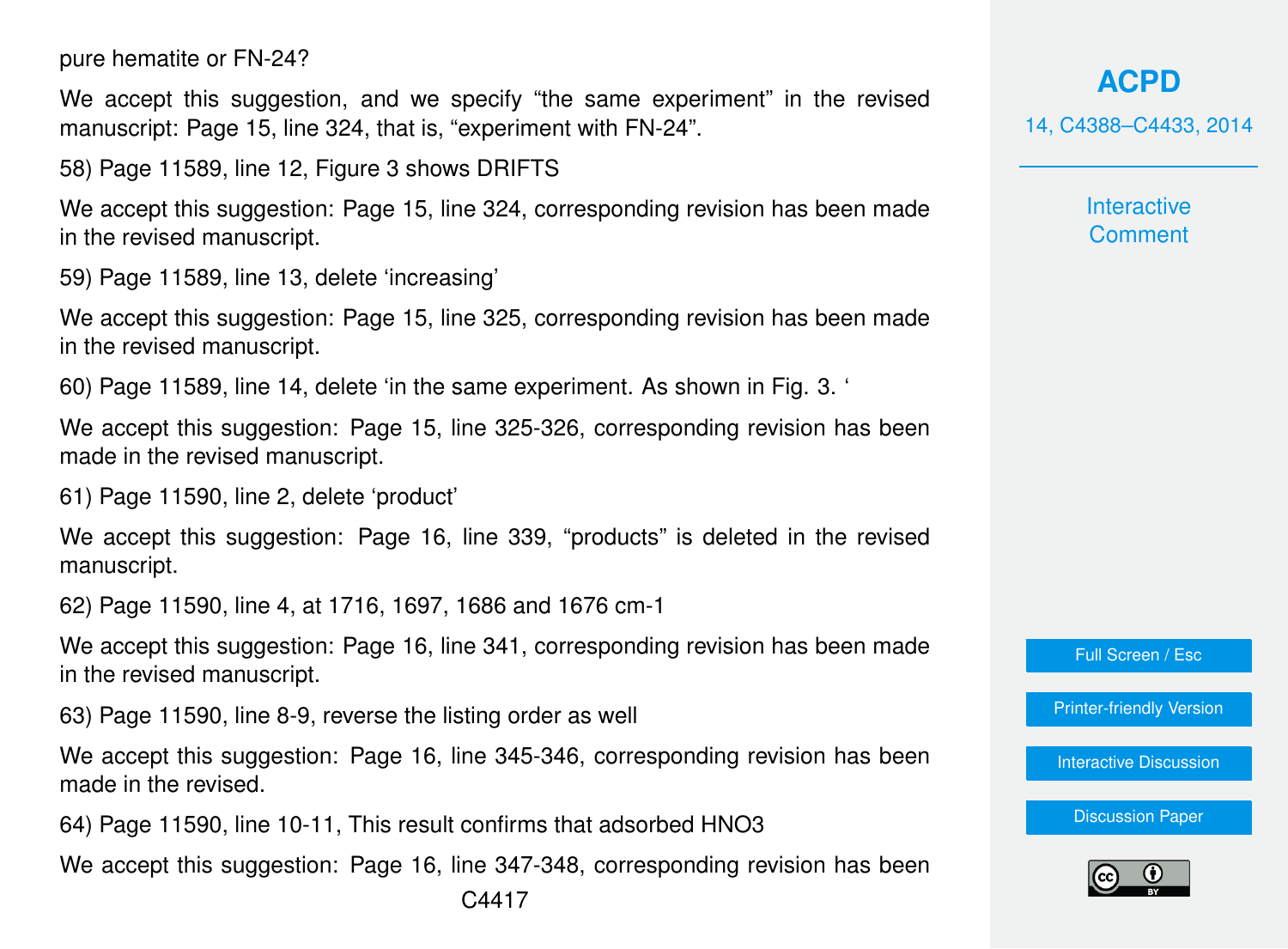made in the revised manuscript.

65) Page 11590, line 12, The formation of HNO3-H2O complexes

We accept this suggestion: Page 16, line 349, corresponding revision has been made in the revised manuscript.

66) Page 11590, line 14-15, no gas phase HNO3 was observed in White cell-FTIR experiments as discussed later.

We accept this suggestion: Page 16, line 351-352, corresponding revision has been made in the revised manuscript.

67) Page 11590, line 15-16, molecularly adsorbed nitric acid.

We accept this suggestion: Page 16, line 352, corresponding revision has been made in the revised manuscript.

68) Page 11590, line 17, in previous reports

We accept this suggestion: Page 16, line 353-354, corresponding revision has been made in the revised manuscript.

69) Page 11590, line 26, compared to previous studies 70) Page 11590, line 27-29, rephrase 'which may suggest. . ...interactions with H2O'. change 'is interacting with' to 'interacts with'. Either delete 'may' or 'perhaps' 71) Page 11591, line 1-3, particle surface with nitric acid and H2O present. This is consistent with the fact that no gas phase N2O4 was detected in While cell-FTIR experiments as discussed later.

For 69), 70) and 71), according to your comment 2) in general comments and these suggestions, we revise this part (page 16-17, line 358-368). Please refer to the answer to the question 2) in general comments.

72) Page 11591, line 12, are stretching vibration modes of isolated surface

We accept this suggestion: Page 17, line 376-377, corresponding revision has been

14, C4388–C4433, 2014

**Interactive Comment** 



[Printer-friendly Version](http://www.atmos-chem-phys-discuss.net/14/C4388/2014/acpd-14-C4388-2014-print.pdf)

[Interactive Discussion](http://www.atmos-chem-phys-discuss.net/14/11577/2014/acpd-14-11577-2014-discussion.html)

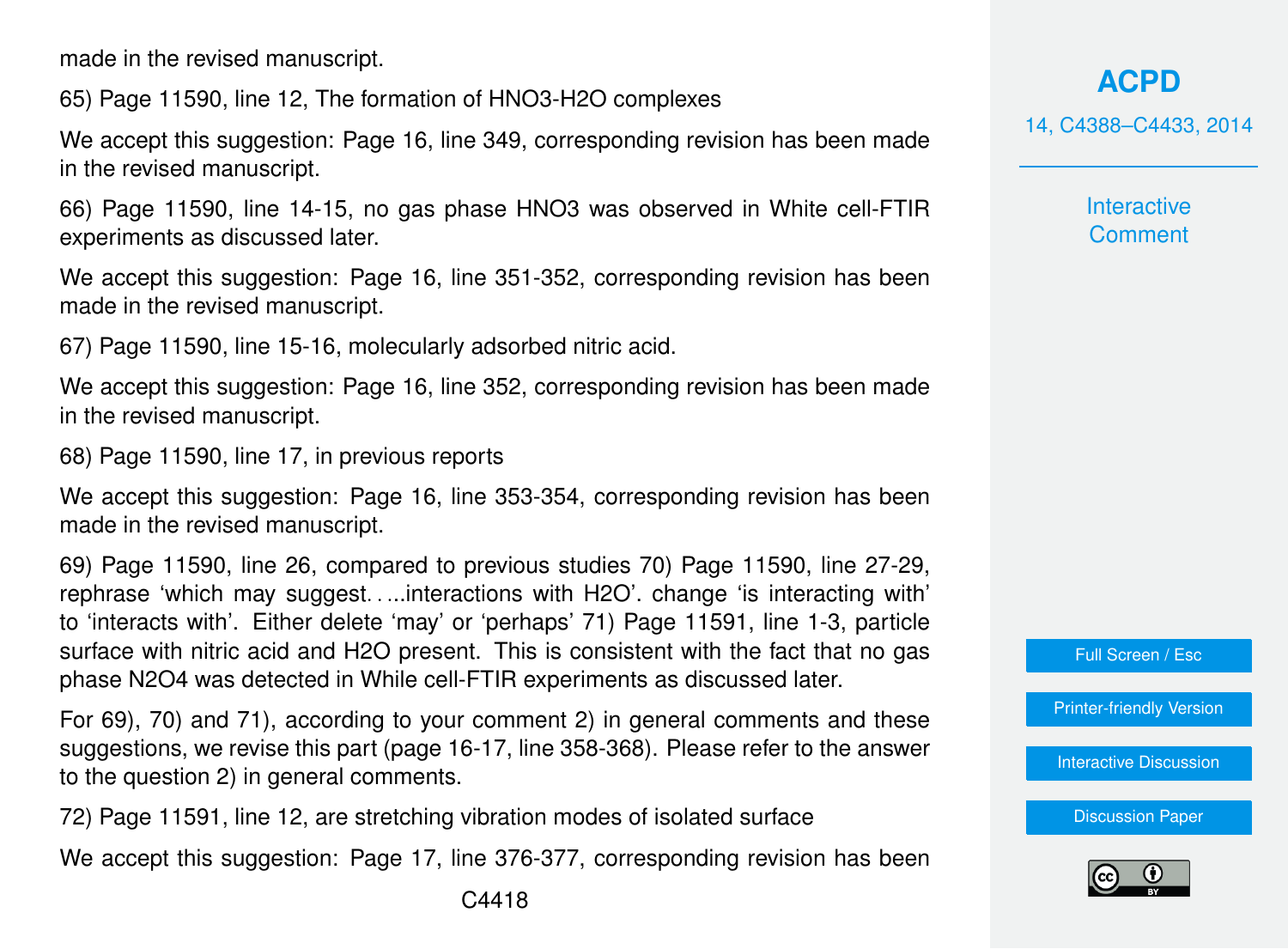made in the revised manuscript.

73) Page 11591, line 13, ions of octahedral sites and tetrahedral sites

We accept this suggestion: Page 17, line 378, corresponding revision has been made in the revised manuscript.

74) Page 11591, line 14, that surface OH groups

We accept this suggestion: Page 17, line 379, corresponding revision has been made in the revised manuscript.

75) Page 11591, line 15, are reaction active sites

We accept this suggestion: Page 17, line 380, corresponding revision has been made in the revised manuscript.

76) Page 11591, line 17, slowly increases in intensity

We accept this suggestion: Page 17, line 382, corresponding revision has been made in the revised manuscript.

77) Page 11591, line 21, surface-adsorbed HNO3 discussed earlier.

We accept this suggestion: Page 18, line 386, corresponding revision has been made in the revised manuscript.

78) Page 11591, line 22, delete 'mentioned above clearly'

We accept this suggestion: Page 18, line 387, corresponding revision has been made in the revised manuscript.

79) Page 11592, line 3-4, All of the DRIFTS experiments

We accept this suggestion: Page 18, line 394-395, corresponding revision has been made in the revised manuscript.

80) Page 11592, line 13, of different reaction product

14, C4388–C4433, 2014

**Interactive Comment** 

Full Screen / Esc

[Printer-friendly Version](http://www.atmos-chem-phys-discuss.net/14/C4388/2014/acpd-14-C4388-2014-print.pdf)

[Interactive Discussion](http://www.atmos-chem-phys-discuss.net/14/11577/2014/acpd-14-11577-2014-discussion.html)

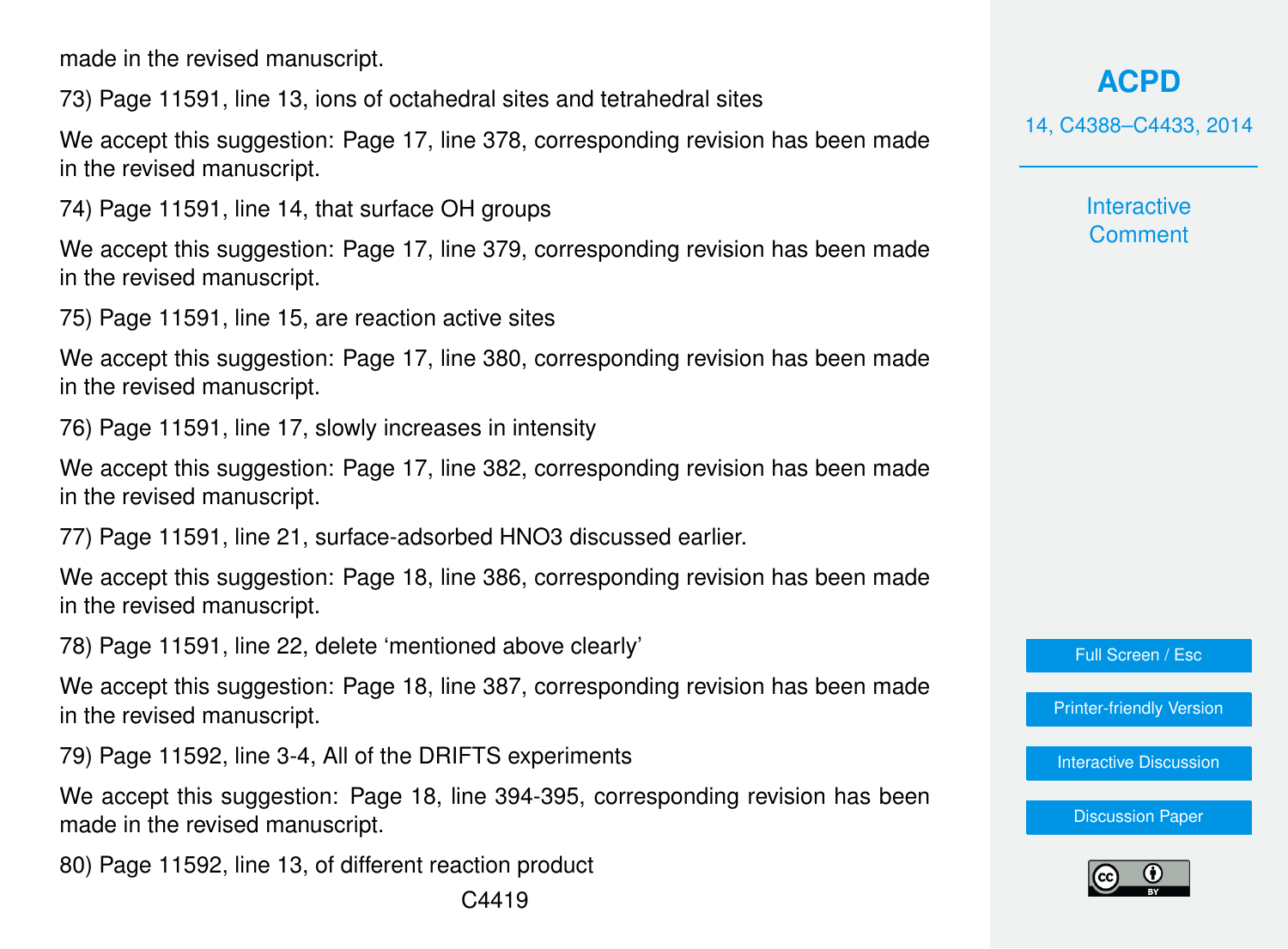We accept this suggestion: Page 19, line 404, corresponding revision has been made in the revised manuscript.

81) Page 11592, line 14, one another, the peaks were deconvoluted before integration in some experiments.

We accept this suggestion: Page 19, line 405, corresponding revision has been made in the revised manuscript.

82) Page 11592, line 16, since O2 was in great excess compared to SO2

We accept this suggestion: Page 19, line 407-408, corresponding revision has been made in the revised.

83) Page 11593, line 4, delete 'as shown in Fig. 4,' 84) Page 11593, line 10, delete 'under the same reaction conditions' 85) Page 11593, line 13-14, the reaction behavior of SO2 adsorbed on hematite

On page 19-20, line 421-432 (page 11593, line 3-14), based on the comment 4) in your general comments, this part has been modified in the revised manuscript (including the introduction of the uptake coefficient calculation method, the calculated results and corresponding discussions). Therefore, for 83), 84) and 85), we accept these suggestions as far as possible in the revised manuscript.

86) Page 11593, line 15, should receive close attention

We accept this suggestion: Page 20, line 433, corresponding revision has been made in the revised manuscript.

87) Page 11593, line 16, in ambient particles

We accept this suggestion: Page 20, line 433-434, corresponding revision has been made in the revised manuscript.

88) Page 11593, line 19, and possible gaseous

**[ACPD](http://www.atmos-chem-phys-discuss.net)**

14, C4388–C4433, 2014

**Interactive Comment** 

Full Screen / Esc

[Printer-friendly Version](http://www.atmos-chem-phys-discuss.net/14/C4388/2014/acpd-14-C4388-2014-print.pdf)

[Interactive Discussion](http://www.atmos-chem-phys-discuss.net/14/11577/2014/acpd-14-11577-2014-discussion.html)

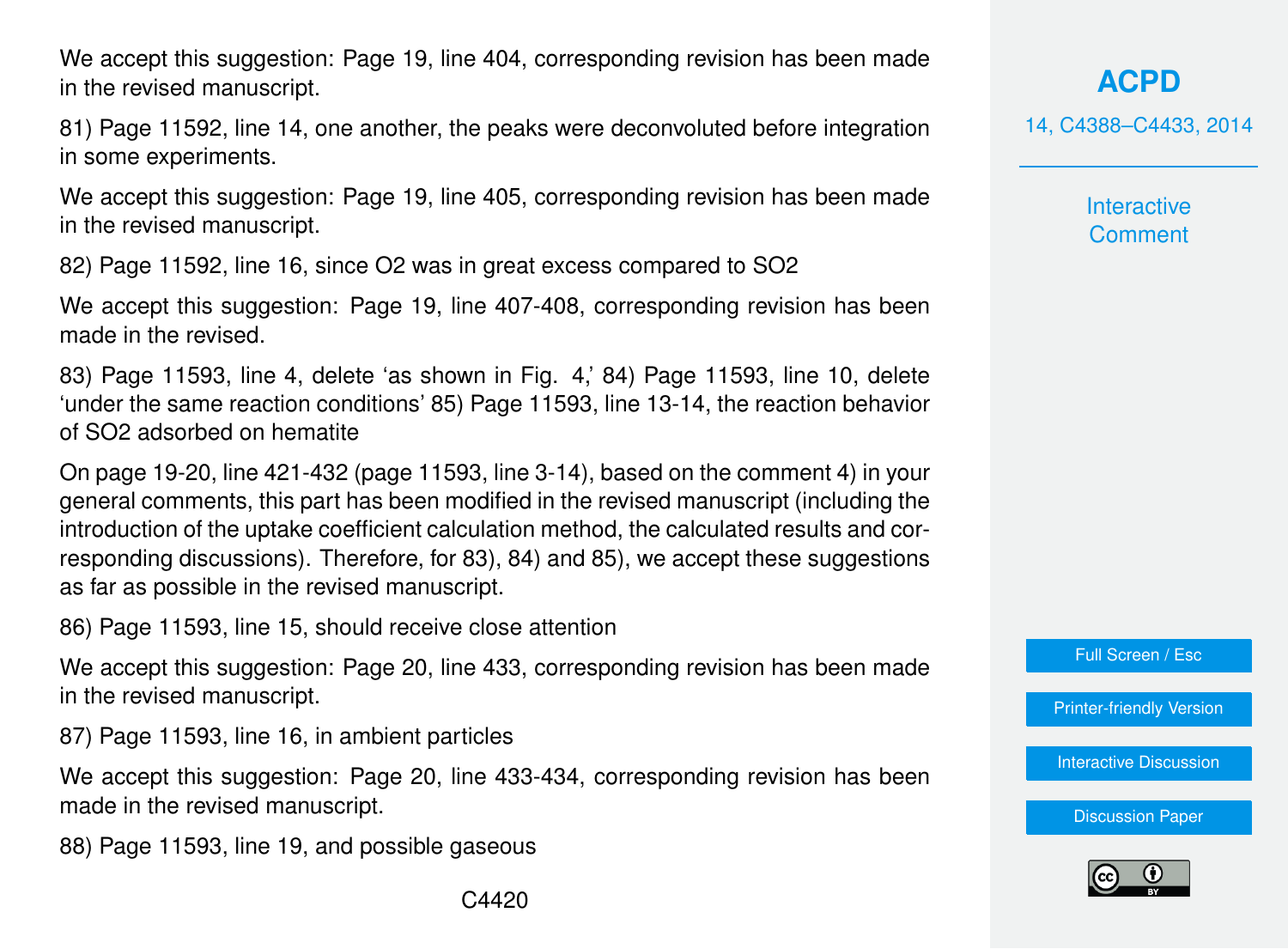We accept this suggestion: Page 20, line 437, corresponding revision has been made in the revised manuscript.

89) Page 11593, line 22, from exposure of the FN-24 sample

We accept this suggestion: Page 20, line 440, corresponding revision has been made in the revised manuscript.

90) Page 11594, line 1-2, but different rates of SO2 consumption

We accept this suggestion: Page 20, line 447, corresponding revision has been made in the revised manuscript.

91) Page 11594, line 5, and the FN-24 sample

We accept this suggestion: Page 21, line 450-451, corresponding revision has been made in the revised manuscript.

92) Page 11594, line 6, with the rate of sulfate formation observed in DRIFTS experiments.

We accept this suggestion: Page 21 line 451-452, appropriate revision has been made and in the revised manuscript we use "with that observed in DRIFTS experiments.".

93) Page 11594, line 10, to lower concentrations of SO2.

We accept this suggestion: Page 21, line 457-458, corresponding revision has been made in the revised manuscript.

94) Page 11594, line 11, although adsorbed HNO3

We accept this suggestion: Page 21, line 458, corresponding revision has been made in the revised manuscript.

95) Page 11594, line 13, observed in White cell-FTIR

We accept this suggestion: page 21, line 459, corresponding revision has been made

**[ACPD](http://www.atmos-chem-phys-discuss.net)** 14, C4388–C4433, 2014

> **Interactive Comment**

Full Screen / Esc

[Printer-friendly Version](http://www.atmos-chem-phys-discuss.net/14/C4388/2014/acpd-14-C4388-2014-print.pdf)

[Interactive Discussion](http://www.atmos-chem-phys-discuss.net/14/11577/2014/acpd-14-11577-2014-discussion.html)

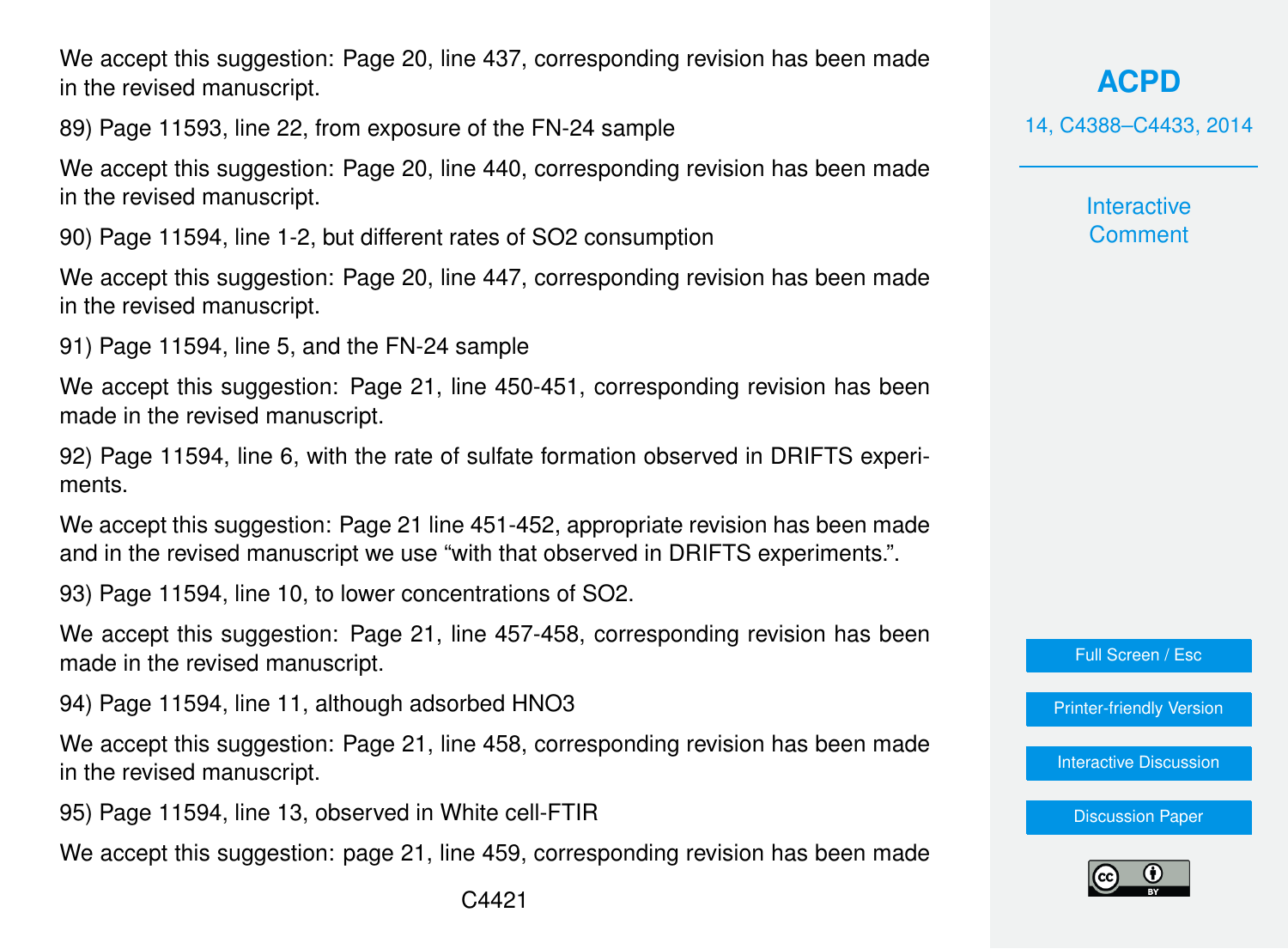in the revised manuscript.

96) Page 11594, line 15, from exposure of the FN-90 sample

We accept this suggestion: Page 21, line 462, corresponding revision has been made in the revised manuscript.

97) Page 11594, line 16, was obtained

We accept this suggestion: Page 21, line 463, corresponding revision has been made in the revised manuscript.

98) Page 11594, line 25, the degradation of primary

We accept this suggestion: Page 22, line 472, corresponding revision has been made in the revised manuscript.

99) Page 11595, line 4, delete 'detectable'. Same applied to line 8-9

We accept this suggestion, and corresponding revisions have been made in the revised manuscript: Page 22, line 478, delete "detectable". Same applied to page 22, line 483.

100) Page 11595, line 5, It is possible that gaseous NO

We accept this suggestion: Page 22, line 480-481, corresponding revision has been made in the revised manuscript.

101) Page 11595, line 14-18, split into two sentences. 'many more reduced' change to 'much more reduced', 'longer' change to 'long'

We accept this suggestion: Page 22, line 489-492, corresponding revisions have been made in the revised manuscript: "On the other hand, the high concentration of SO2 means that there are much more reduced S(IV) species existing on the sample surface than those formed from the low concentration of SO2. This also implies that HONO will be observed within a long reaction time if the high concentration of SO2 is used."

102) Page 11595, line 25, surface of FN samples placed in the White cell.'

# **[ACPD](http://www.atmos-chem-phys-discuss.net)**

14, C4388–C4433, 2014

**Interactive Comment** 



[Printer-friendly Version](http://www.atmos-chem-phys-discuss.net/14/C4388/2014/acpd-14-C4388-2014-print.pdf)

[Interactive Discussion](http://www.atmos-chem-phys-discuss.net/14/11577/2014/acpd-14-11577-2014-discussion.html)

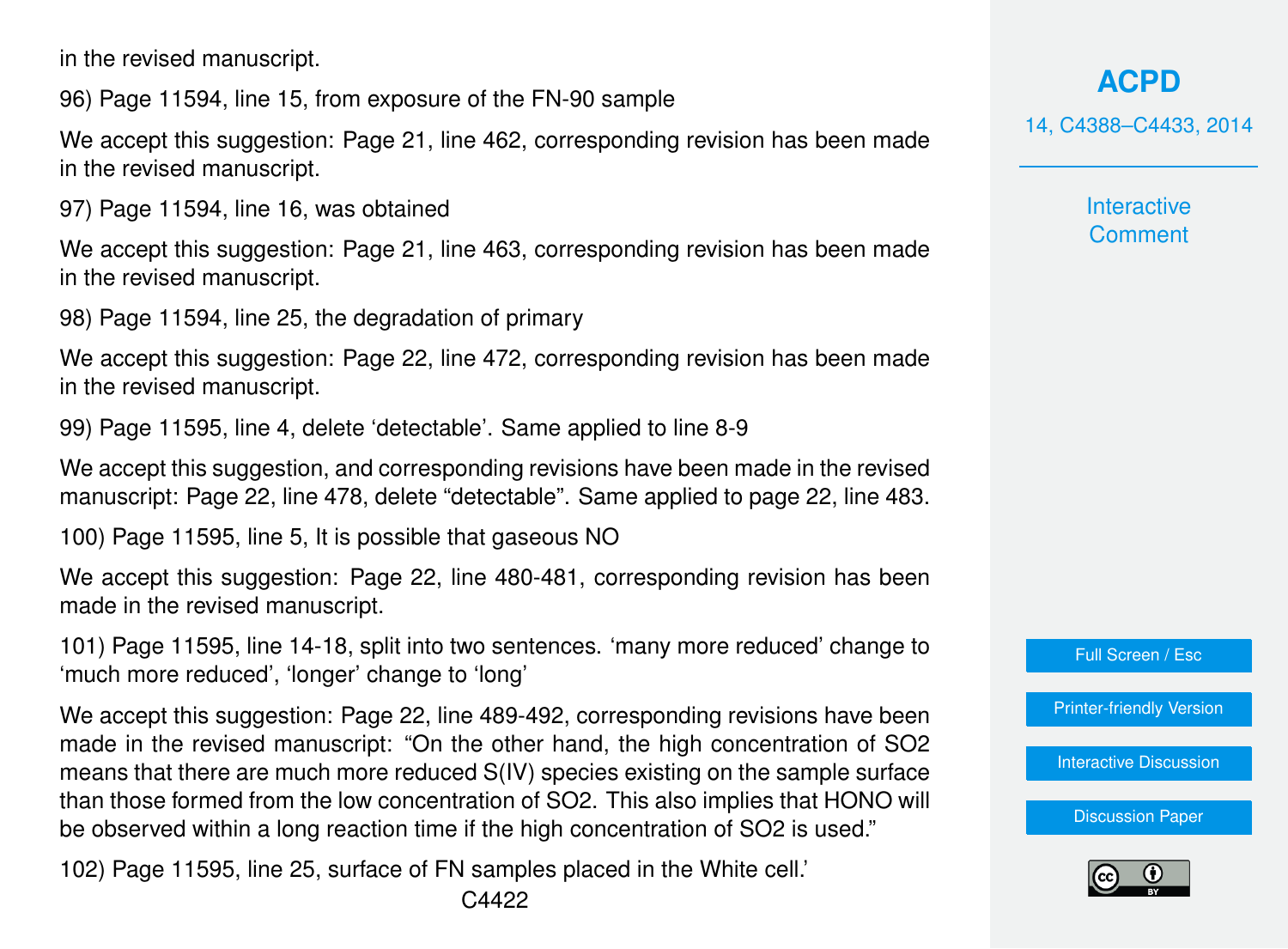We accept this suggestion: Page 23, line 499, corresponding revision has been made in the revised manuscript.

103) Page 11596, line 1, White cell-FTIR and DRIFTS techniques

We accept this suggestion: Page 23, line 504, corresponding revision has been made in the revised manuscript.

104) Page 11596, line 2, show no detectable gas phase products, indicating

We accept this suggestion: Page 23, line 505, corresponding revision has been made in the revised manuscript.

105) Page 11596, line 20, the contribution of HONO by this

We accept this suggestion: Page 24, line 523, corresponding revision has been made in the revised manuscript.

106) Page 11596, line 25, mixtures at both low and high SO2

We accept this suggestion: Page 24, line 528, corresponding revision has been made in the revised manuscript.

107) Page 11596, line 26, delete 'gradually'

We accept this suggestion: Page 24, line 530, corresponding revision has been made in the revised manuscript.

108) Page 11597, line 25, at room temperature

We accept this suggestion: Page 25, line 556, corresponding revision has been made in the revised manuscript.

109) Page 11598, line 1, 'strong acidity' is vague, should at least provide a range of pH

We accept this suggestion: Page 25, line 560, "the pH was about 1" is added.

110) Page 11599, line 1-2, shows SEM images

**[ACPD](http://www.atmos-chem-phys-discuss.net)**

14, C4388–C4433, 2014

**Interactive Comment** 

Full Screen / Esc

[Printer-friendly Version](http://www.atmos-chem-phys-discuss.net/14/C4388/2014/acpd-14-C4388-2014-print.pdf)

[Interactive Discussion](http://www.atmos-chem-phys-discuss.net/14/11577/2014/acpd-14-11577-2014-discussion.html)

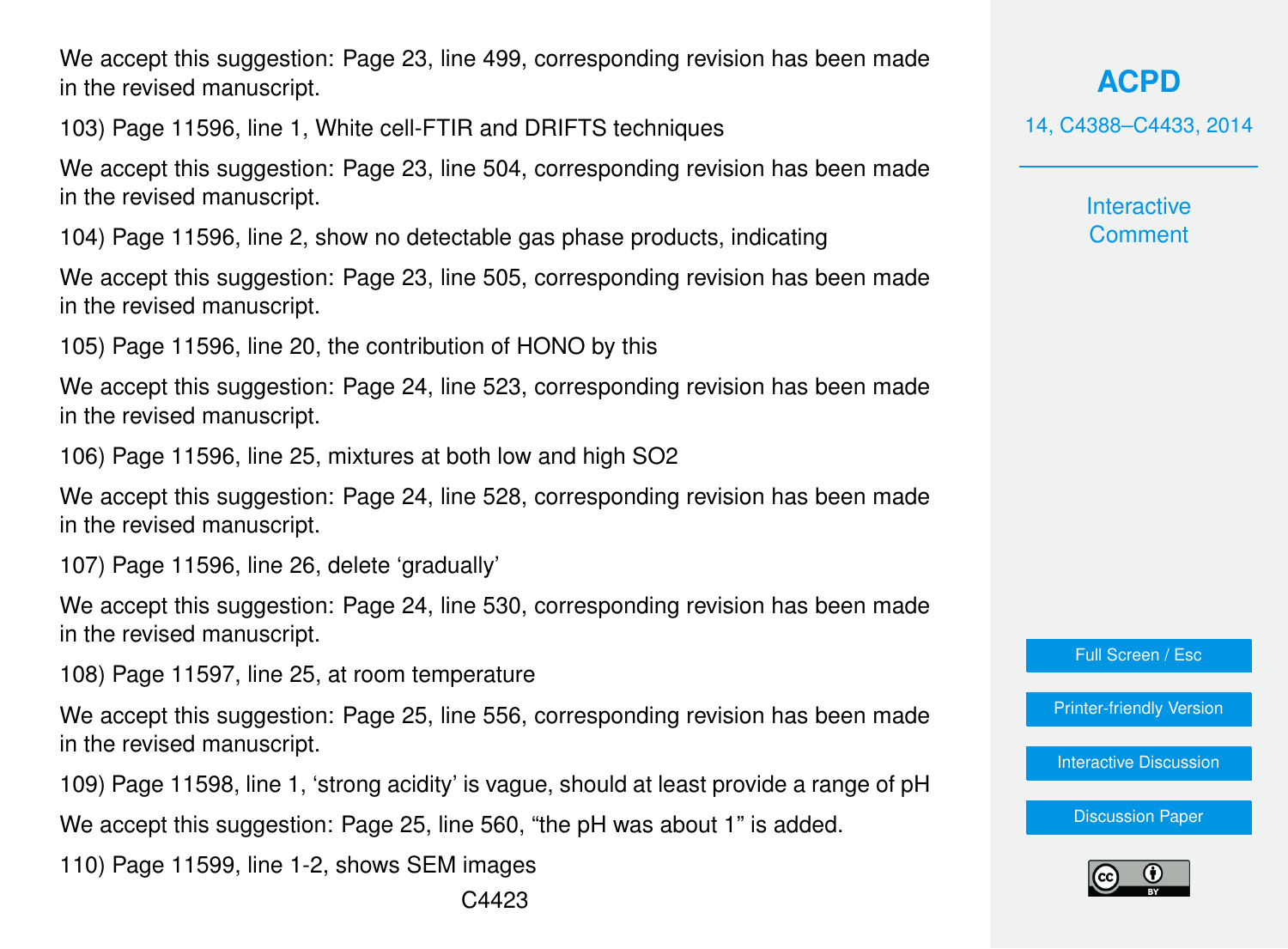We accept this suggestion: Page 27, line 587, corresponding revision has been made in the revised manuscript.

111) Page 11599, line 5-6, delete 'After comparing these images, we notice that'

We accept this suggestion: Page 27, line 591, corresponding revision has been made in the revised manuscript.

112) Page 11600, line 12, on hematite-nitrate mixtures

We accept this suggestion: Page 28, line 626, corresponding revision has been made in the revised manuscript.

113) Page 11603, line 3, strongly with water and adsorbed HNO3

We accept this suggestion: Page 31, line 695, corresponding revision has been made in the revised manuscript.

114) Page 11603, line 6, This can explain small amounts of

We accept this suggestion: Page 32, line 698, corresponding revision has been made in the revised manuscript.

115) Page 11603, line 25, delete 'at last'

We accept this suggestion: Page 32, line 714, corresponding revision has been made in the revised manuscript.

116) Page 11603, line 26, during heterogeneous hydrolysis

We accept this suggestion: Page 32, line 716, corresponding revision has been made in the revised manuscript.

117) Page 11604, line 24, delete 'Compared with hematite solely, '

We accept this suggestion: Page 34, line 741, corresponding revision has been made in the revised manuscript.

**[ACPD](http://www.atmos-chem-phys-discuss.net)**

14, C4388–C4433, 2014

**Interactive Comment** 

Full Screen / Esc

[Printer-friendly Version](http://www.atmos-chem-phys-discuss.net/14/C4388/2014/acpd-14-C4388-2014-print.pdf)

[Interactive Discussion](http://www.atmos-chem-phys-discuss.net/14/11577/2014/acpd-14-11577-2014-discussion.html)

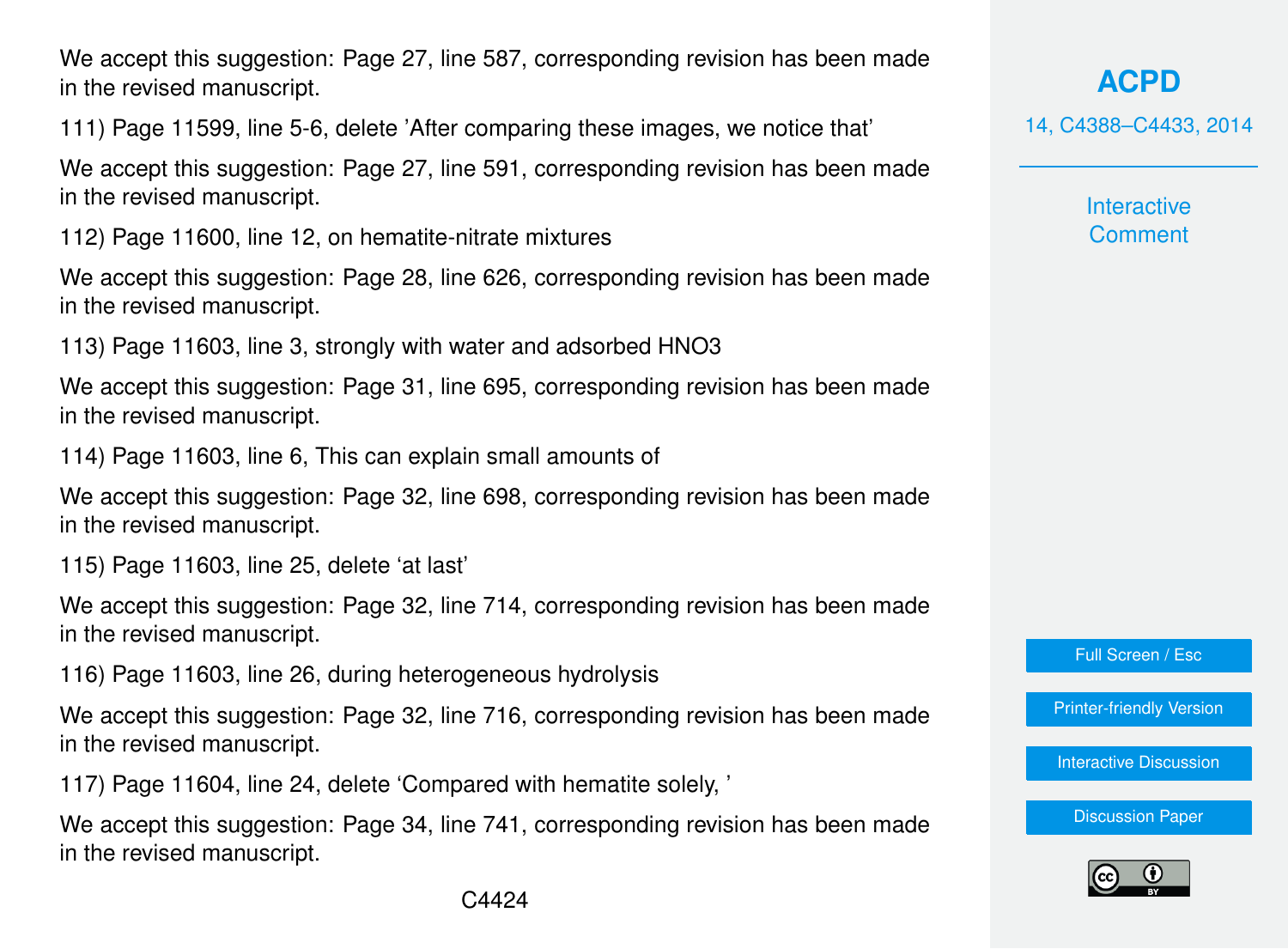118) Page 11605, line 2, on particle surfaces and

We accept this suggestion: Page 34, line 746, corresponding revision has been made in the revised manuscript.

119) Page 11605, line 23, change comma to period

We accept this suggestion: Page 35, line 766, corresponding revision has been made in the revised manuscript.

120) Page 11615, Fig. 2 caption, Peak fitting of the

We accept this suggestion: Page 49, line 1030, corresponding revision has been made in the revised manuscript.

121) Page 11618, Fig. 5 caption, delete space between 21 and %. Same applied to Fig. 6 and 7

We accept this suggestion, and corresponding revisions have been made in the revised manuscript: Page 52, line 1062 (page 11618); page 53, line 1077 (page 11619); page 54, line 1092 (page 11620).

Other revisions: 1. Page 1, line 3-4, delete the right superscript.

- 2. Page 1, line 5-6, delete the left superscript.
- 3. Page 2, line 35, "the pure nitrate" is replaced by "pure nitrate".
- 4. Page 11, line 228, "Fig. 1a" is replaced by "Figure 1a".
- 5. Page 13, line 276, "Fig. 1b" is replaced by "Figure 1b".
- 6. Page 15, line 332 (page 11589, line 21), "Section 3.4" is replaced by "Sect. 3.4".

7. Page 18, line 403 (page 11592, line 12), the figure is typed in wrong, we check up this figure and modify it.

8. Page 18, line 402, the italic "vs." in the manuscript is corrected to "vs.".

**[ACPD](http://www.atmos-chem-phys-discuss.net)** 14, C4388–C4433, 2014

> **Interactive Comment**

Full Screen / Esc

[Printer-friendly Version](http://www.atmos-chem-phys-discuss.net/14/C4388/2014/acpd-14-C4388-2014-print.pdf)

[Interactive Discussion](http://www.atmos-chem-phys-discuss.net/14/11577/2014/acpd-14-11577-2014-discussion.html)

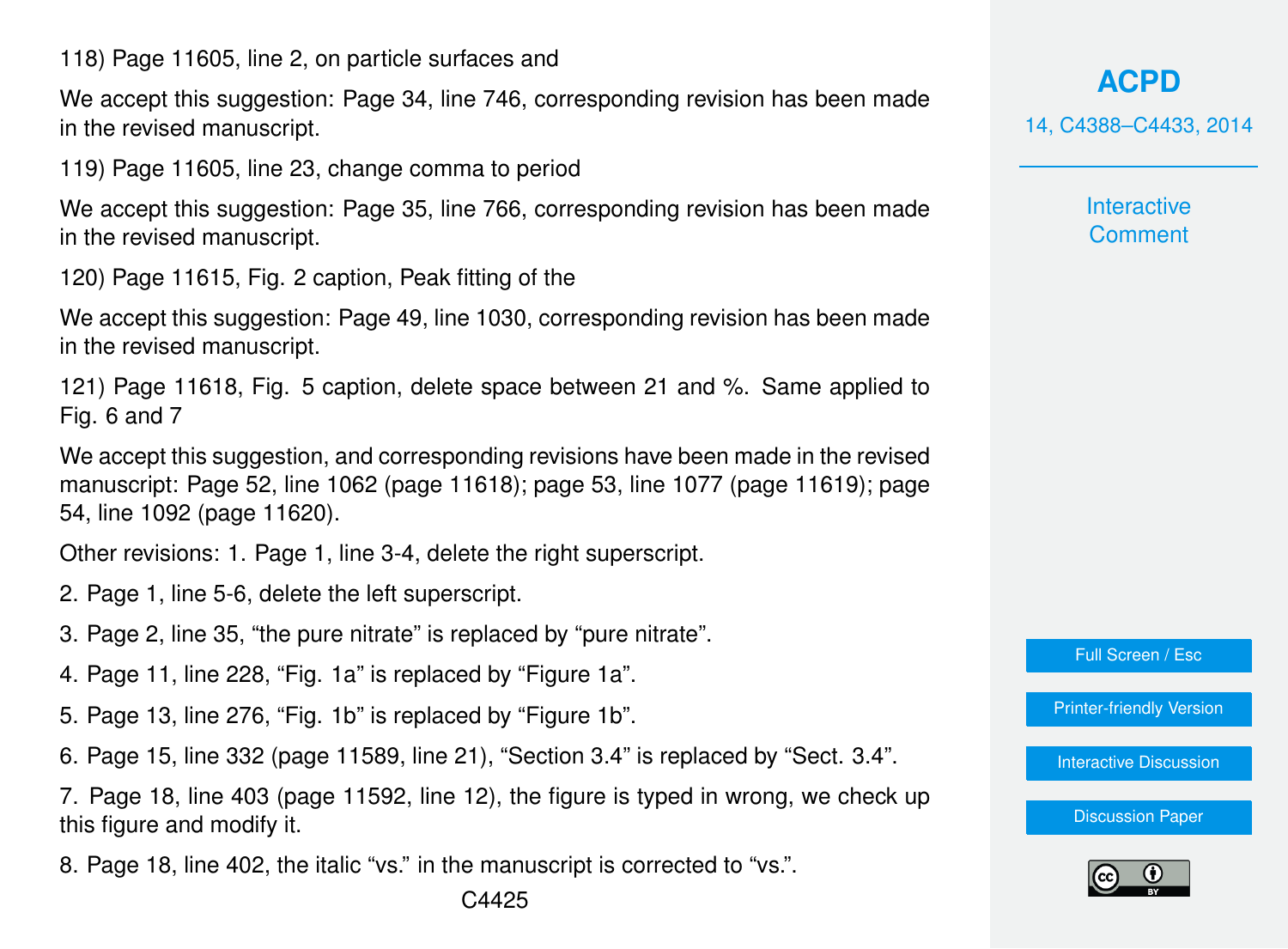9. Page 19, line 412, "versus" is replaced by "vs.".

10. Page 19, line 412 (page 11592, line 21), "initial formation rate of sulfate" is revised to "initial rate of sulfate formation".

11. Page 19, line 415 (page 11592, line 25), based on the selected initial stage of reaction (0-60 min), "1.02 $\pm$ 0.12" is replaced by the recalculated value "1.09 $\pm$ 0.10".

12. Page 19, line 419, the italic"vs." is replaced by "vs.".

13. Page 21, line 450-451 (page 11594, line 5-6), ", and the FN-24 sample exhibits the highest reactivity" is deleted.

14. We choose 60 min as initial stage for the related calculation again, and hence appropriate revisions have been made in Fig. 9 (page 11622) and corresponding discussion part. Page 27, line 609 (page 11599, line 23), "423" is added. Page 27-28, line 609-625 (page 11599, line 23-page 11600, line 11), this part is modified in the revised manuscript. At the same time, we correct a mistake in calculation and add the missing 573 K data in original Fig.9. Please see the corresponding contents in the revised manuscript.

15. The numbers of reaction equations have been changed to R1, R2, . . ., R12.

16. The italic "in situ" in the manuscript is corrected to "in situ".

17. Page 29, line 641 (page 11601, line 1), "Baltrusaitis et al., 2007; Baltrusaitis et al., 2010" is replaced by "Baltrusaitis et al., 2007, 2010".

18. Page 31, line 687 (page 11602, line 21), "by Finlayson-Pitts et al and He et al (Finlayson-Pitts et al., 2003)" is replaced by "by Finlayson-Pitts et al. (2003) and Liu et al. (2012)".

19. Page 31, line 678, "Pires et al., 1996; Pires et al., 1997" is replaced by "Pires et al., 1996, 1997".

**[ACPD](http://www.atmos-chem-phys-discuss.net)** 14, C4388–C4433, 2014

> **Interactive Comment**

Full Screen / Esc

[Printer-friendly Version](http://www.atmos-chem-phys-discuss.net/14/C4388/2014/acpd-14-C4388-2014-print.pdf)

[Interactive Discussion](http://www.atmos-chem-phys-discuss.net/14/11577/2014/acpd-14-11577-2014-discussion.html)

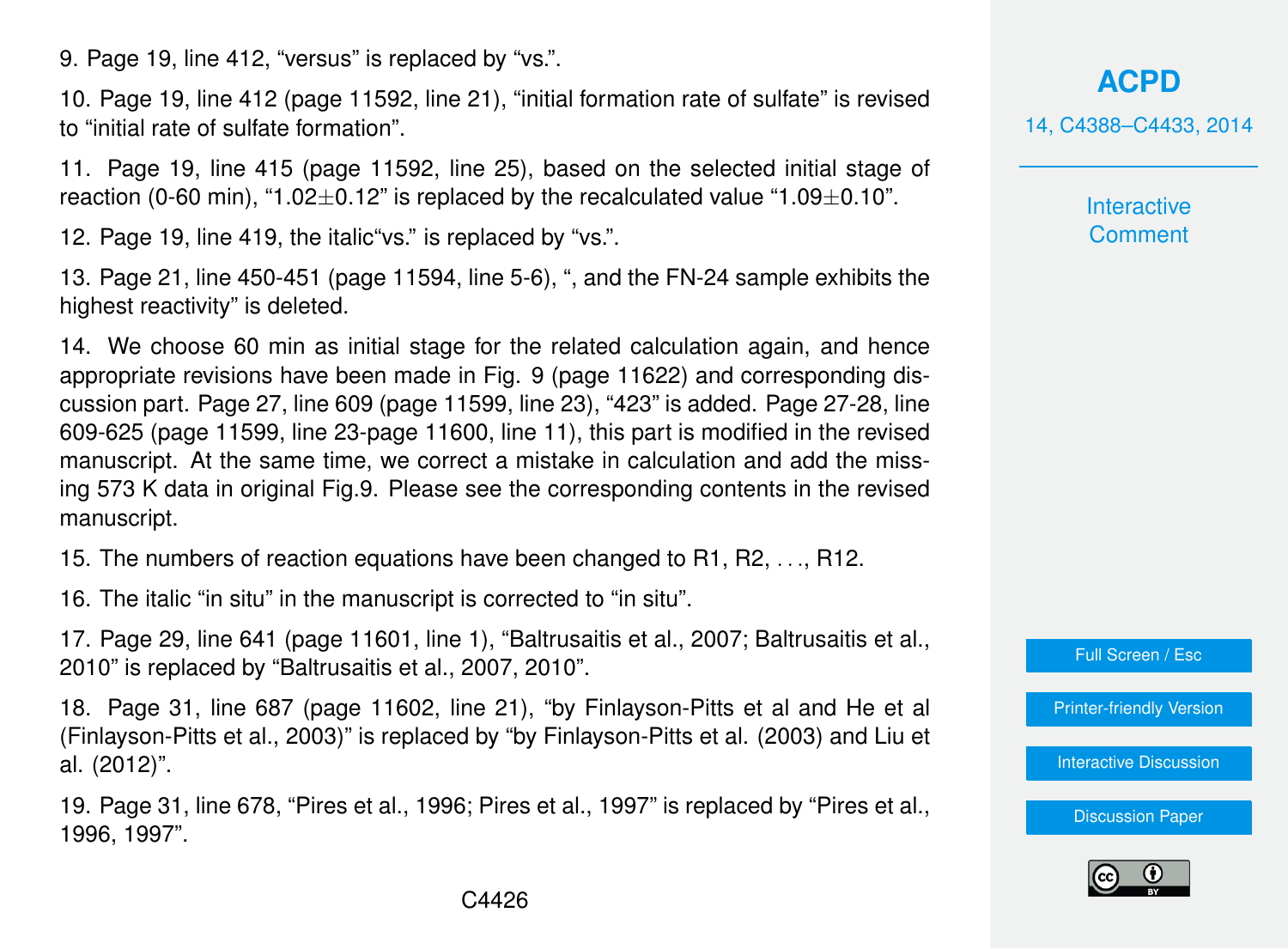20. Page 36, line 799, "Supplementary material related to this article is available online at http://www.atmos-chem-phys-discuss.net/14/11577/2014/ acpd-14- 11577- 2014-supplement.pdf." is added.

21. Page 37, line 806, italic Arabic alphabet is corrected. Same applied to page 39, line 856: italic Arabic alphabet

22. Page 39, line 845-847, the reference is deleted.

23. Page 41, line 883, "doi: 10.1029/2005GL022524" is added.

24. Page 44, line 945, "(Second Edition)" is replaced by "2nd edn.".

25. Page 44, line 949, "doi:10.5194/acp-11-995-2011" is added.

26. Page 44, line 957, "doi:10.5194/acp-3-2043-2003" is added.

27. Page 45, line 978, "doi:10.5194/acp-11-6593-2011" is added.

28. Page 48, line 1014-1015, "a, hematite. b, FN-24" is replaced by "(a) Hematite. (b) FN-24.".

29. Page 53, line 1077-1080, "a, b, c, d, e, f," is replaced by "(a), (b), (c), (d), (e), (f)".

30. Page 55, line 1112-1113, bold font: (a, b) and (c, d).

**References** 

Angelini M. M., Garrard, R. J., Rosen, S. J., and Hinrichs, R. Z.: Heterogeneous reactions of gaseous HNO3 and NO2 on the clay minerals kaolinite and Pyrophyllite, J. Phys. Chem. A, 111, 3326-3335, 2007.

Börensen, C., Kirchner, U., Scheer, V., Vogt, R., and Zellner R.: Mechanism and kinetics of the reactions of NO2 or HNO3 with alumina as a mineral dust model compound, J. Phys. Chem. A, 104, 5036-5045, 2000.

Finlayson-Pitts, B. J., Wingen, L. M., Sumner, A. L., Syomin, D., and Ramazan, K. A.:

14, C4388–C4433, 2014

**Interactive Comment** 

Full Screen / Esc

[Printer-friendly Version](http://www.atmos-chem-phys-discuss.net/14/C4388/2014/acpd-14-C4388-2014-print.pdf)

[Interactive Discussion](http://www.atmos-chem-phys-discuss.net/14/11577/2014/acpd-14-11577-2014-discussion.html)

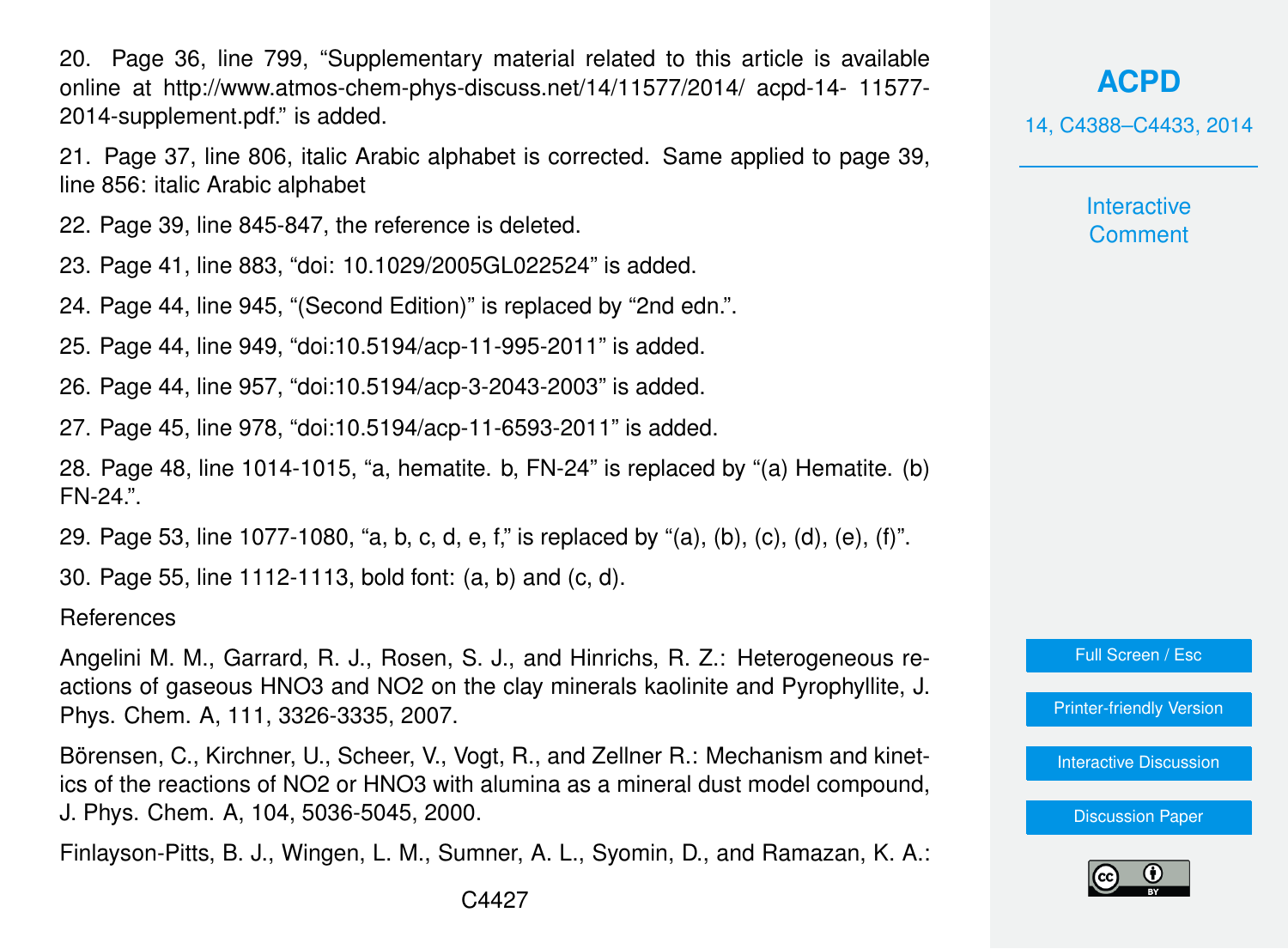The heterogeneous hydrolysis of NO2 in laboratory systems and in outdoor and indoor atmospheres: An integrated mechanism, Phys. Chem. Chem. Phys., 5, 223-242, 2003.

Goodman, A. L., Underwood, G. M., and Grassian, V. H.: A spectroscopic investigation of the heterogeneous reaction  $2NO2 + H2O(a) \rightarrow HONO(q) + HNO3(a)$  on hydrated silica Particles: Characterization of gas-phase and adsorbed products, J. Phys. Chem. A, 103, 7217-7223, 1999.

Ramazan, K. A., Wingen, L. M., Miller, Y., Chaban, G. M., Gerber, R. B., Xantheas, S. S., and Finlayson-Pitts, B. J.: New experimental and theoretical approach to the heterogeneous hydrolysis of NO2: Key role of molecular nitric acid and its complexes, J. Phys. Chem. A, 110, 6886-6897, 2006.

Wu, L. Y., Tong, S. R., Zhou, L., Wang, W. G., and Ge, M. F.: Synergistic effects between SO2 and HCOOH on ïAa-Fe2O3, J. Phys. Chem. A, 117, 3972-3979, 2013.

Zhang, X., Zhang, G., Chen, J., Wang, Y., Wang, X., An, Z., and Zhang, P.: Heterogeneous reactions of sulfur dioxide on typical mineral particles, J. Phys. Chem. B, 110, 12588-12596, 2006.

Please also note the supplement to this comment: [http://www.atmos-chem-phys-discuss.net/14/C4388/2014/acpd-14-C4388-2014](http://www.atmos-chem-phys-discuss.net/14/C4388/2014/acpd-14-C4388-2014-supplement.zip) [supplement.zip](http://www.atmos-chem-phys-discuss.net/14/C4388/2014/acpd-14-C4388-2014-supplement.zip)

Interactive comment on Atmos. Chem. Phys. Discuss., 14, 11577, 2014.

**[ACPD](http://www.atmos-chem-phys-discuss.net)**

14, C4388–C4433, 2014

**Interactive Comment** 

Full Screen / Esc

[Printer-friendly Version](http://www.atmos-chem-phys-discuss.net/14/C4388/2014/acpd-14-C4388-2014-print.pdf)

[Interactive Discussion](http://www.atmos-chem-phys-discuss.net/14/11577/2014/acpd-14-11577-2014-discussion.html)

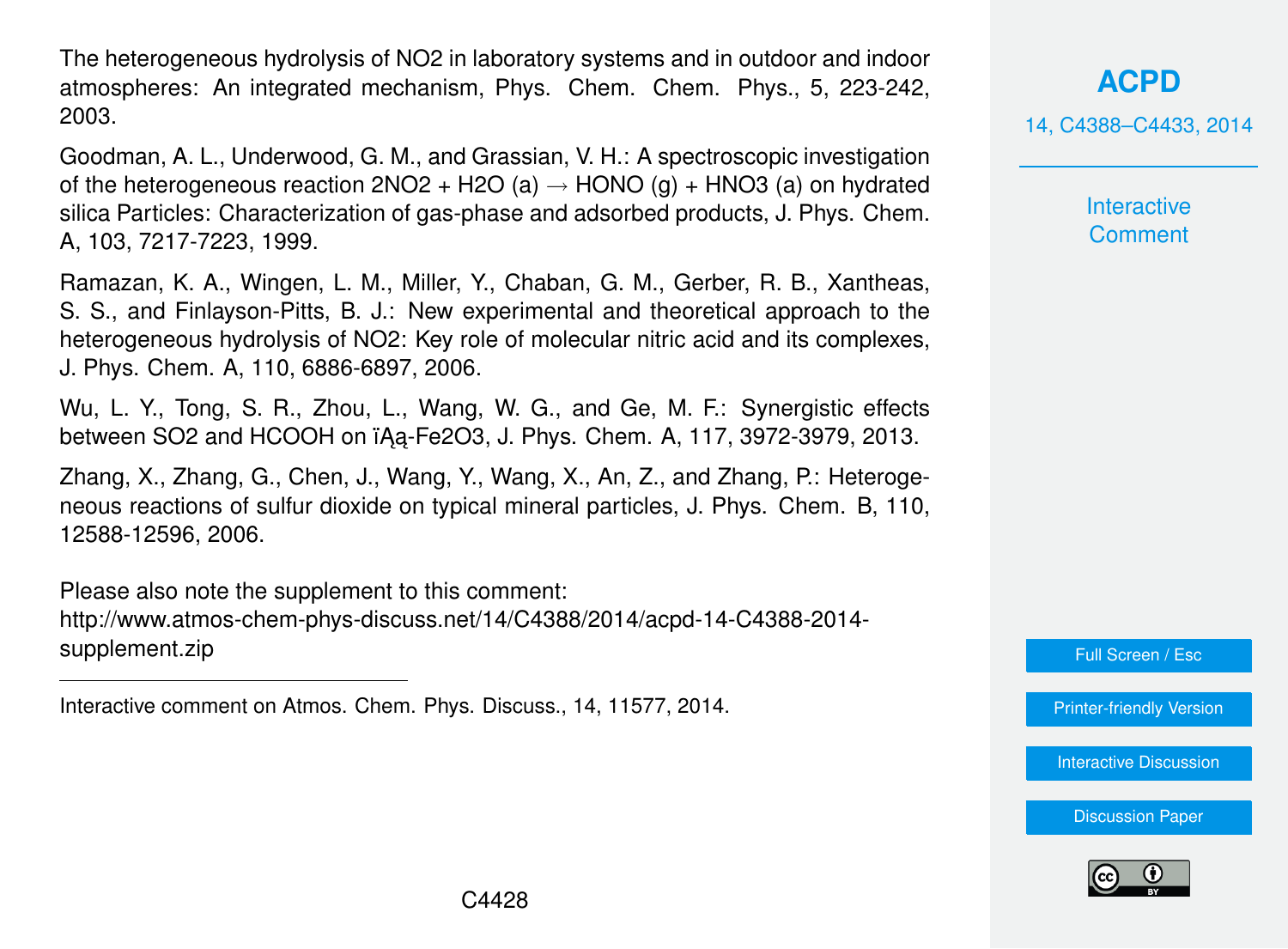14, C4388–C4433, 2014

Interactive **Comment** 



**Fig. 1.** Fig. R1 Digital photo of FN-24 after equilibration for 48 h

Full Screen / Esc

[Printer-friendly Version](http://www.atmos-chem-phys-discuss.net/14/C4388/2014/acpd-14-C4388-2014-print.pdf)

[Interactive Discussion](http://www.atmos-chem-phys-discuss.net/14/11577/2014/acpd-14-11577-2014-discussion.html)

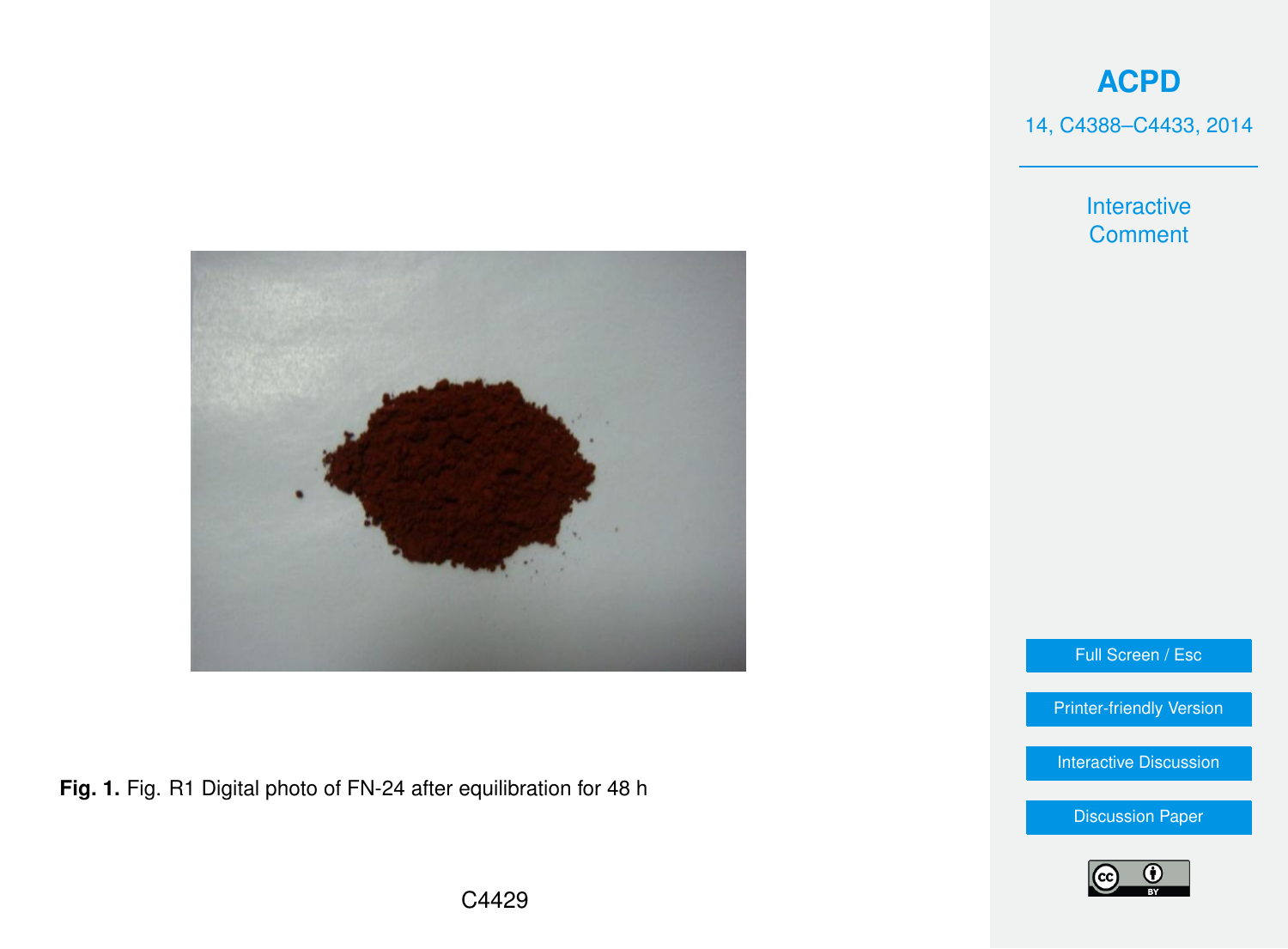14, C4388–C4433, 2014

Interactive **Comment** 





Full Screen / Esc

[Printer-friendly Version](http://www.atmos-chem-phys-discuss.net/14/C4388/2014/acpd-14-C4388-2014-print.pdf)

[Interactive Discussion](http://www.atmos-chem-phys-discuss.net/14/11577/2014/acpd-14-11577-2014-discussion.html)

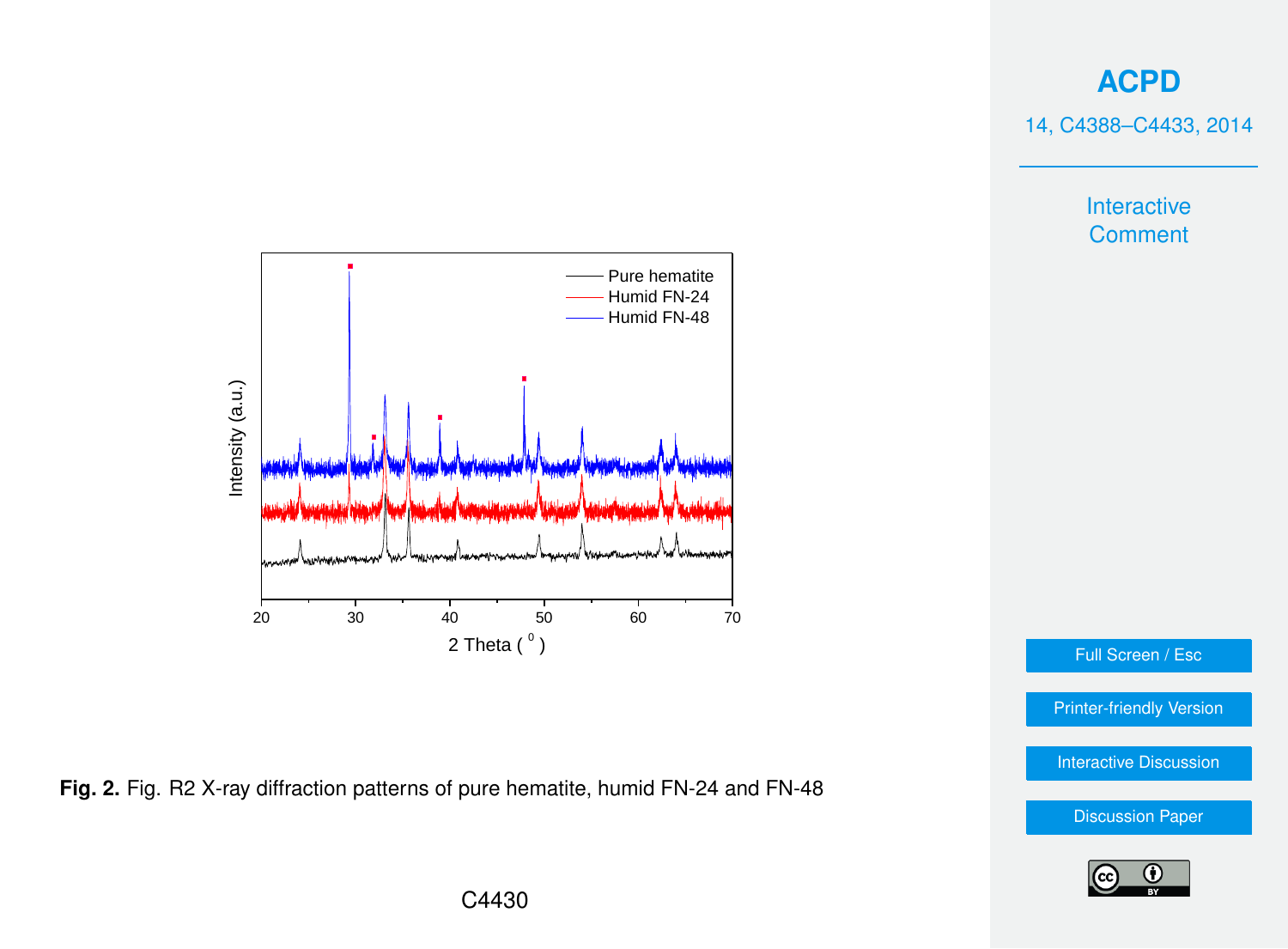14, C4388–C4433, 2014

Interactive **Comment** 



**Fig. 3.** Fig. R3 Time evolution of the integrated areas of sulfate formed on FN-24

[Interactive Discussion](http://www.atmos-chem-phys-discuss.net/14/11577/2014/acpd-14-11577-2014-discussion.html) [Discussion Paper](http://www.atmos-chem-phys-discuss.net/14/11577/2014/acpd-14-11577-2014.pdf)

Full Screen / Esc

[Printer-friendly Version](http://www.atmos-chem-phys-discuss.net/14/C4388/2014/acpd-14-C4388-2014-print.pdf)

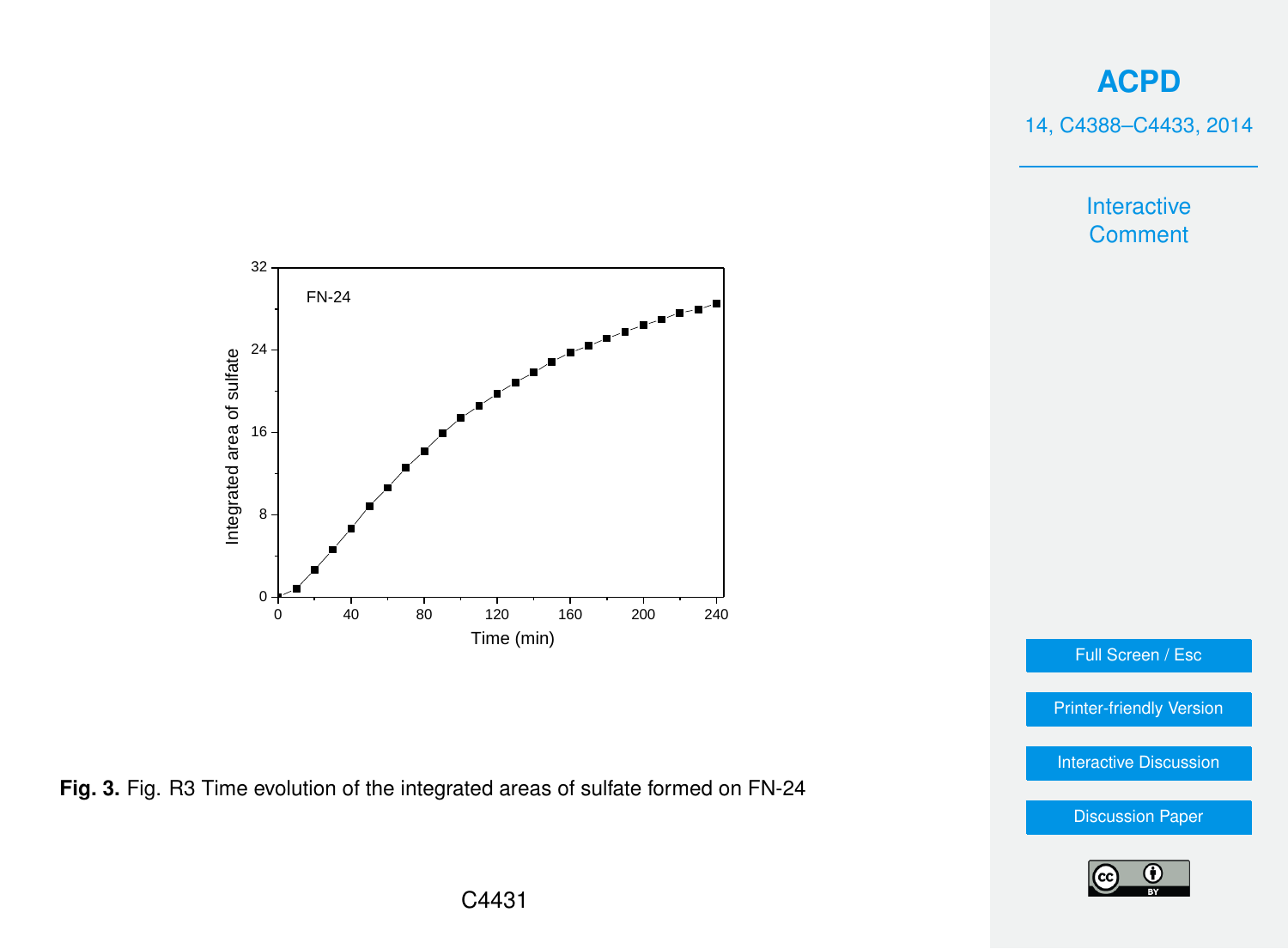14, C4388–C4433, 2014

Interactive **Comment** 



**Fig. 4.** Fig. R4 loss of surface adsorbed water during purge process

Full Screen / Esc

[Printer-friendly Version](http://www.atmos-chem-phys-discuss.net/14/C4388/2014/acpd-14-C4388-2014-print.pdf)

[Interactive Discussion](http://www.atmos-chem-phys-discuss.net/14/11577/2014/acpd-14-11577-2014-discussion.html)